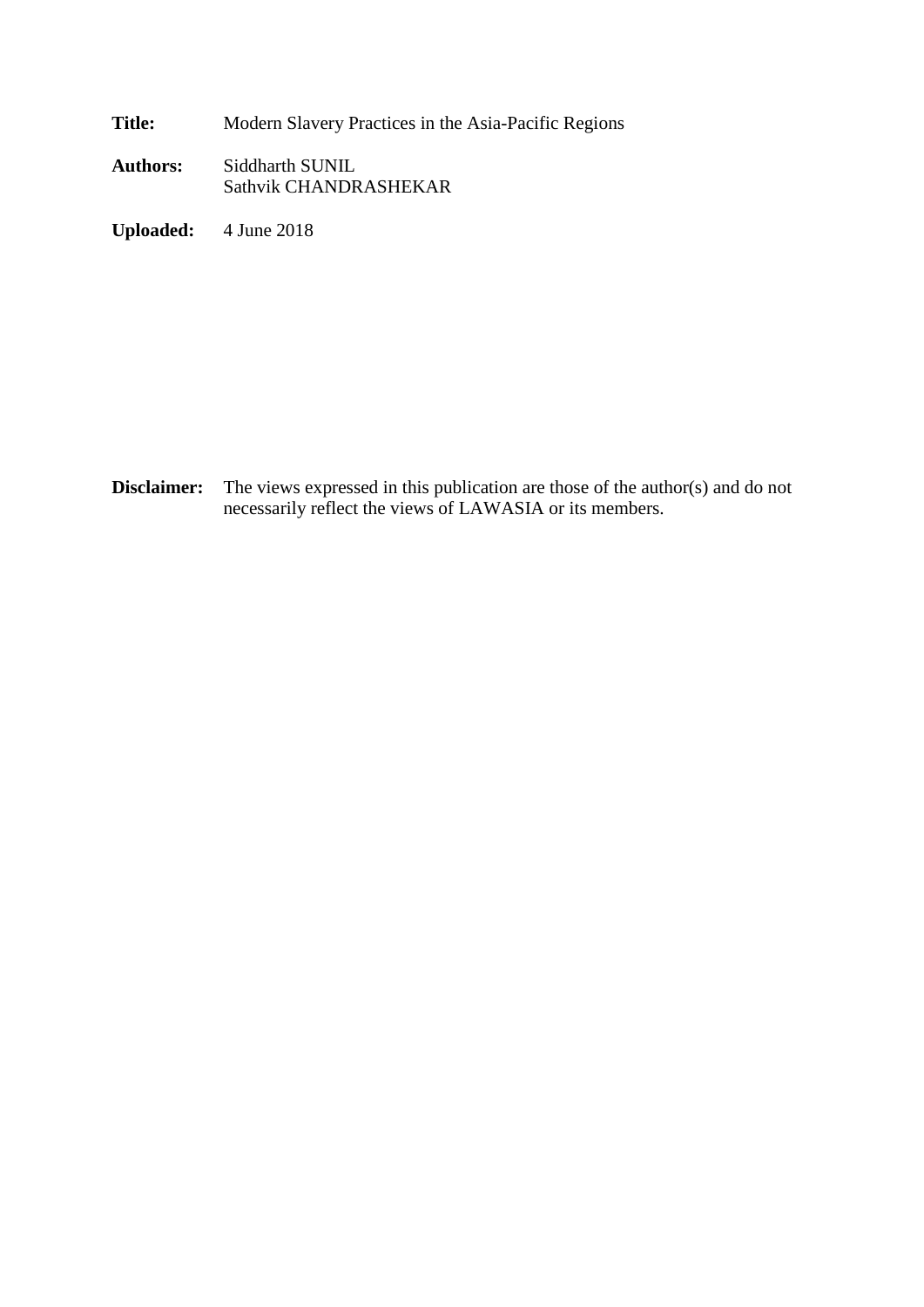Siddharth Sunil & Sathvik Chandrashekar<sup>1</sup> (Under the Supervision of Mr. Sidharth Chauhan<sup>2</sup>)

# **I. INTRODUCTION**

One would be mistaken if one were to confine her/his understanding of modern slavery to an imagery of shackled men and women doing the bidding of those wielding power over them. Modern slavery represents much more than this; the shackles might not be present any longer, but an innate sense of entrapment still subsists. It is pertinent to note that there is no definitive definition of modern slavery, and various organizations such as the International Labour Organization<sup>3</sup>, Anti-Slavery International<sup>4</sup> have provided their own versions of the phrase. Modern slavery is observable in myriad forms. Some of the more conspicuous ones are noticed in business supply chains, harbouring, deceptive recruiting, debt bondage, forced marriage, forced labour, trafficking and servitude, among others. The most common manifestations of modern slavery include sexual violence, the withholding of passports and other documents, imposition of unjust financial penalties/fines, physical violence, withholding of wages, being locked up in one's living/work quarters, threats against one's family, deprivations of food/sleep, threat of legal action, coerced inebriation/intoxication, and so on. The sectors that propagate these (and a whole range of allied, and invisible, practices) are hospitality and food-servicing,

**.** 

<sup>&</sup>lt;sup>1</sup> IV Year Students of the B.A. LL.B. (Hons.) Course, NALSAR University of Law, Hyderabad, India.

<sup>2</sup> Assistant Professor, NALSAR University of Law, Hyderabad, India

<sup>3</sup> *What is forced labour, modern slavery and human trafficking*, International Labour Organization, http://www.ilo.org/global/topics/forced-labour/definition/lang--en/index htm.

<sup>4</sup> *What is modern slavery?*, Anti-Slavery International, https://www.antislavery.org/slavery-today/modernslavery.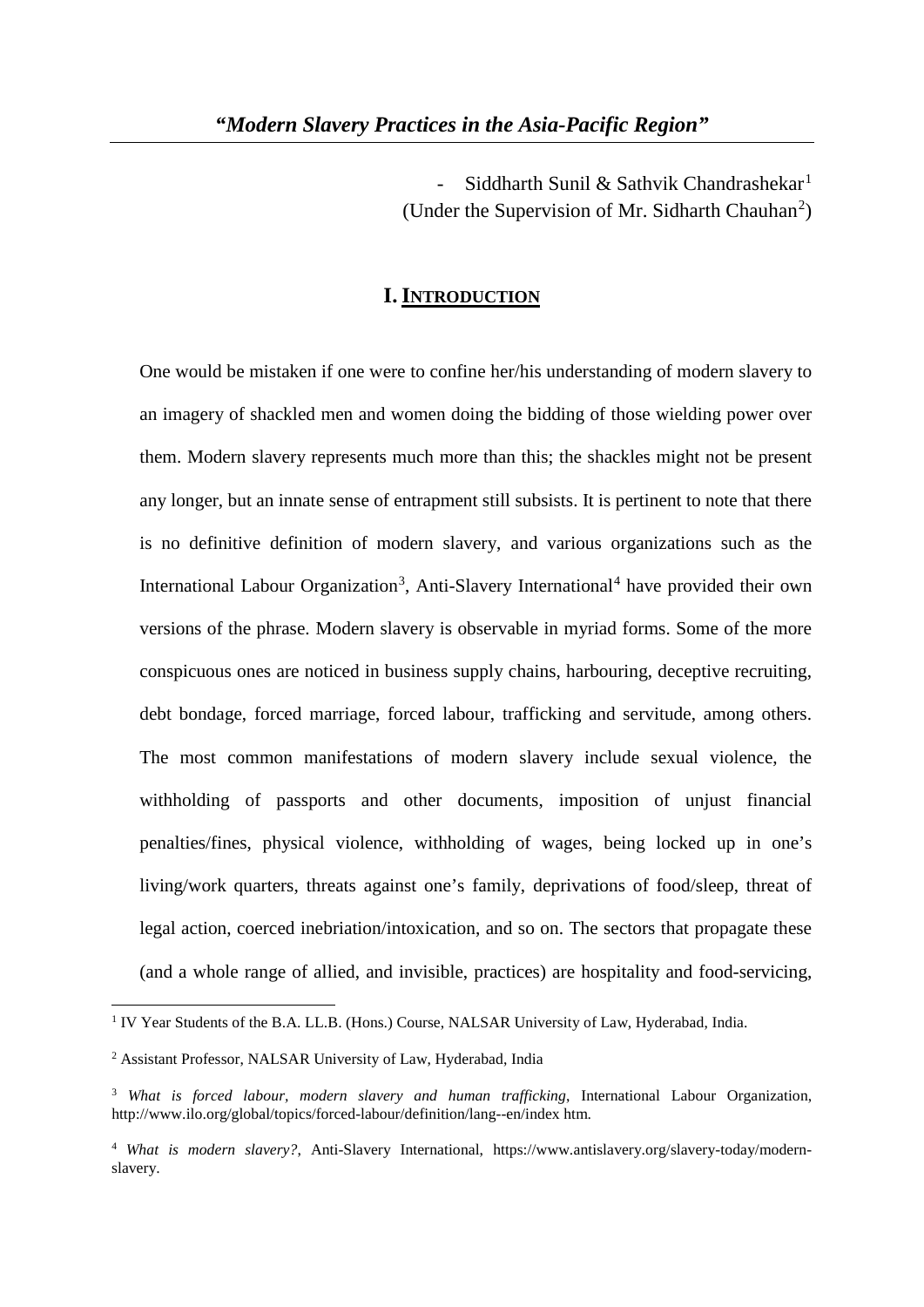domestic work, wholesale and trade, agriculture, forestry, fishing, manufacturing, construction, begging, mining and quarrying, among others.

Modern slavery, as a phrase, is extremely dynamic and all-encompassing; it is but inclusive, and has scope for perpetual expansion, based on the discovery of novel practices that involve coercive underpinnings. There has been a paradigm departure from the traditional notion of slavery- which entailed the occurrence of slavery at the instance of those who propagated it- to a situation today where, owing largely to helplessness and a desperate need for money, victims of modern slavery get entangled in the slavery quagmire at their own instance; this is truly a development of the modern world, where advancements in the economy and technology have played major roles in the exclusion of persons from certain walks of life. However, the common thread that links modern slavery to traditional (or ancient) slavery is an irrefutable lack of agency coupled with the undeniable presence of coercion.

Modern slavery has been internationally recognized as an immediate and existent threat, and has found a place in Goal 8 of the United Nations Sustainable Development Goals. Among the objects of Goal 8 are to take effective measures to eradicate forced labour, child labour, human trafficking, precarious working environments for all workers, and various other facets of modern slavery.<sup>5</sup>

<sup>5</sup> *Goal 8: Promote inclusive and sustainable economic growth, employment and decent work for all*, United Nations, https://www.un.org/sustainabledevelopment/economic-growth.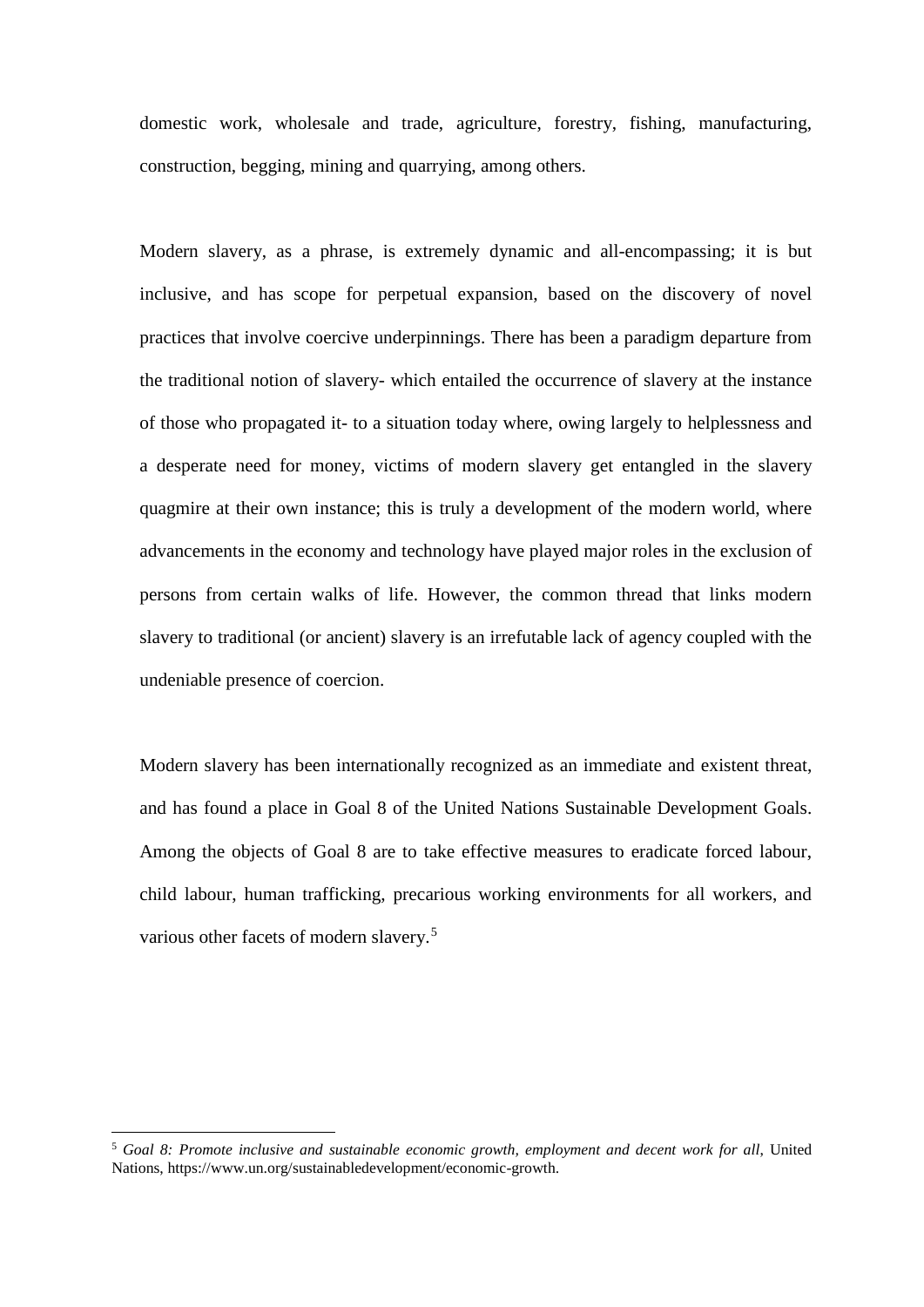The prohibition against slavery and the slave trade is, globally, seen as a fundamental human right. The Universal Declaration of Human Rights<sup>6</sup>, adopted in 1948, proclaims: "*No one shall be held in slavery or servitude; slavery and the slave trade shall be prohibited in all their forms*". Due to its importance in human rights law, the protection of individuals from slavery is considered as an obligation erga omnes held by all states towards the international community as a whole. Obligations erga omnes were first defined by the International Court of Justice in the Barcelona Traction decision<sup>7</sup> of February 1970, wherein the Court included the protection from slavery as one of the four examples of obligations erga omnes that have emerged in contemporary international law, along with outlawing of acts of aggression, of genocide and the protection of individuals from racial discrimination. Slavery is defined by the 1926 Slavery Convention as "*the status or condition of a person over whom any or all of the powers attaching to the right of ownership are exercised*"<sup>8</sup> .

The authors vide this paper have attempted to exhaustively shed light on the various incumbent exploitative practices across eight jurisdictions and the safeguards (or lack thereof) to tackle the issue of modern slavery in these nations, with special attention to the Asia-Pacific region. This is followed by a brief section on the observations and conclusions drawn by the authors on the strength of existing literature and statistics on the prevalence of modern slavery practices in the various nations surveyed. The authors have analysed India, Australia, China, Russia, Bangladesh, Philippines, Thailand and Myanmar

**.** 

<sup>6</sup> *The Universal Declaration of Human Rights*, United Nations, http://www.un.org/en/universal-declarationhuman-rights.

<sup>7</sup> Barcelona Traction, Light and Power Company, Limited, Judgment, I.C.J. Reports 1970, p. 33.

<sup>8</sup> *Slavery Convention*, United Nations Human Rights- Office of the High Commissioner, http://www.ohchr.org/EN/ProfessionalInterest/Pages/SlaveryConvention.aspx.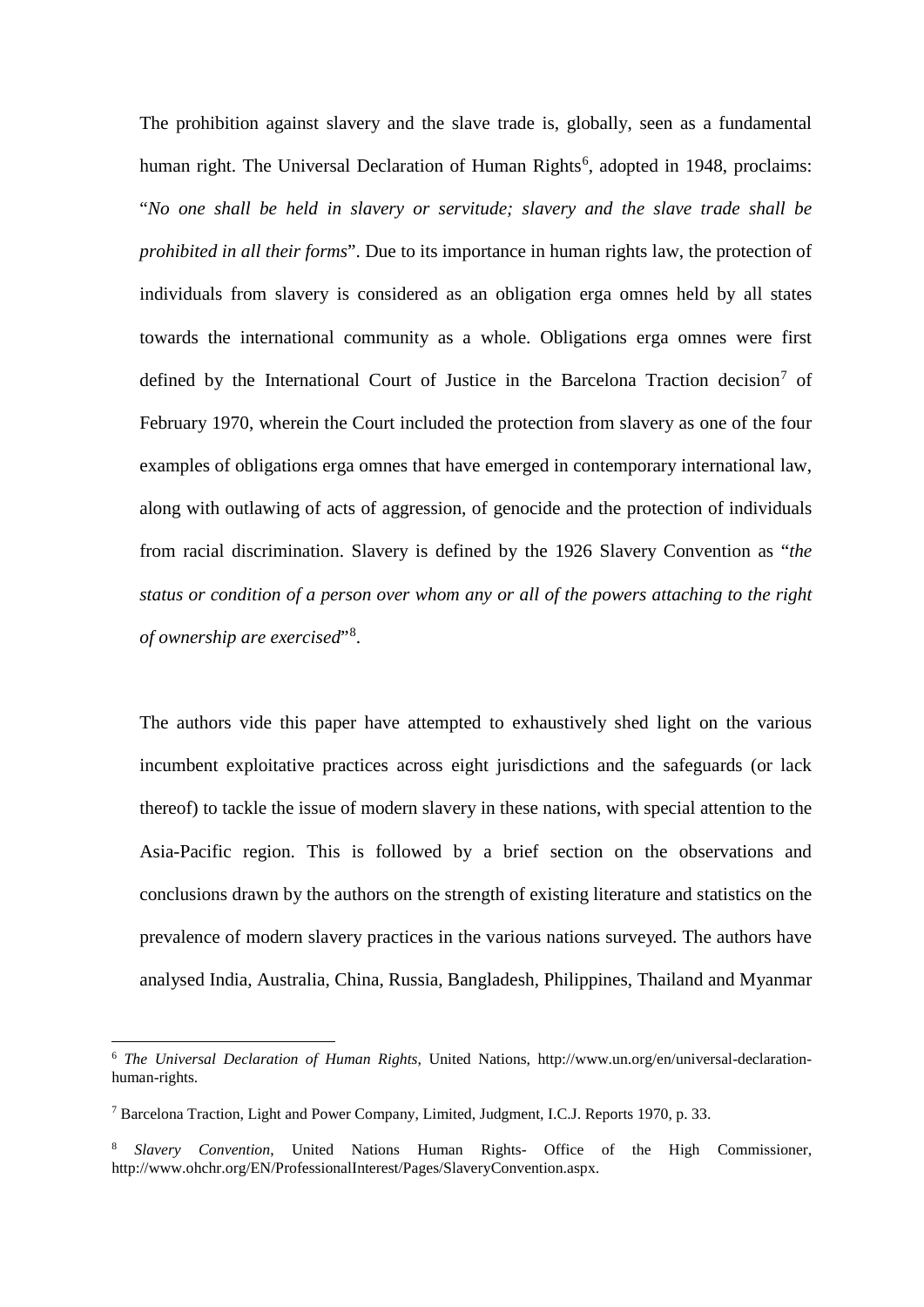using five parameters- constitutional/legal safeguards, redressal mechanisms available, the interplay of gender, discourse around the practices and the respective processes that led to the manifestation of modern slavery as prevalent today.

# **II. MODERN SLAVERY PRACTICES IN THE ASIA-PACIFIC**

#### **INDIA**

"*No one can imagine such a painful life. There is much torture on me and I am punished even for my minor mistakes like a child. My family is always living under threats. There is also physical violence against me and my family members*"

A respondent to the Global Slavery Index,  $2016^9$ 

Commonly labelled as one of the worst havens for modern day slavery, India occupies a dangerously high rank of 4 on the Global Slavery Index, 2016, indicating that slavery is not a pre-colonial myth but a harsh reality for millions. In terms of numbers, India has more people enslaved than the total population of the Netherlands, as has been estimated by a news report. Despite far ranging economic and social changes, a certain section of the population leads lives strife with oppression, characterised by a lack of agency leading to an undignified existence. Various manifestations of modern slavery, including bonded labour and sexual exploitation are prevalent in India on a rampant scale.<sup>10</sup>

<sup>9</sup> Global Slavery Index 2016 Country Study, India, Walk Free Foundation, https://www.globalslaveryindex.org/.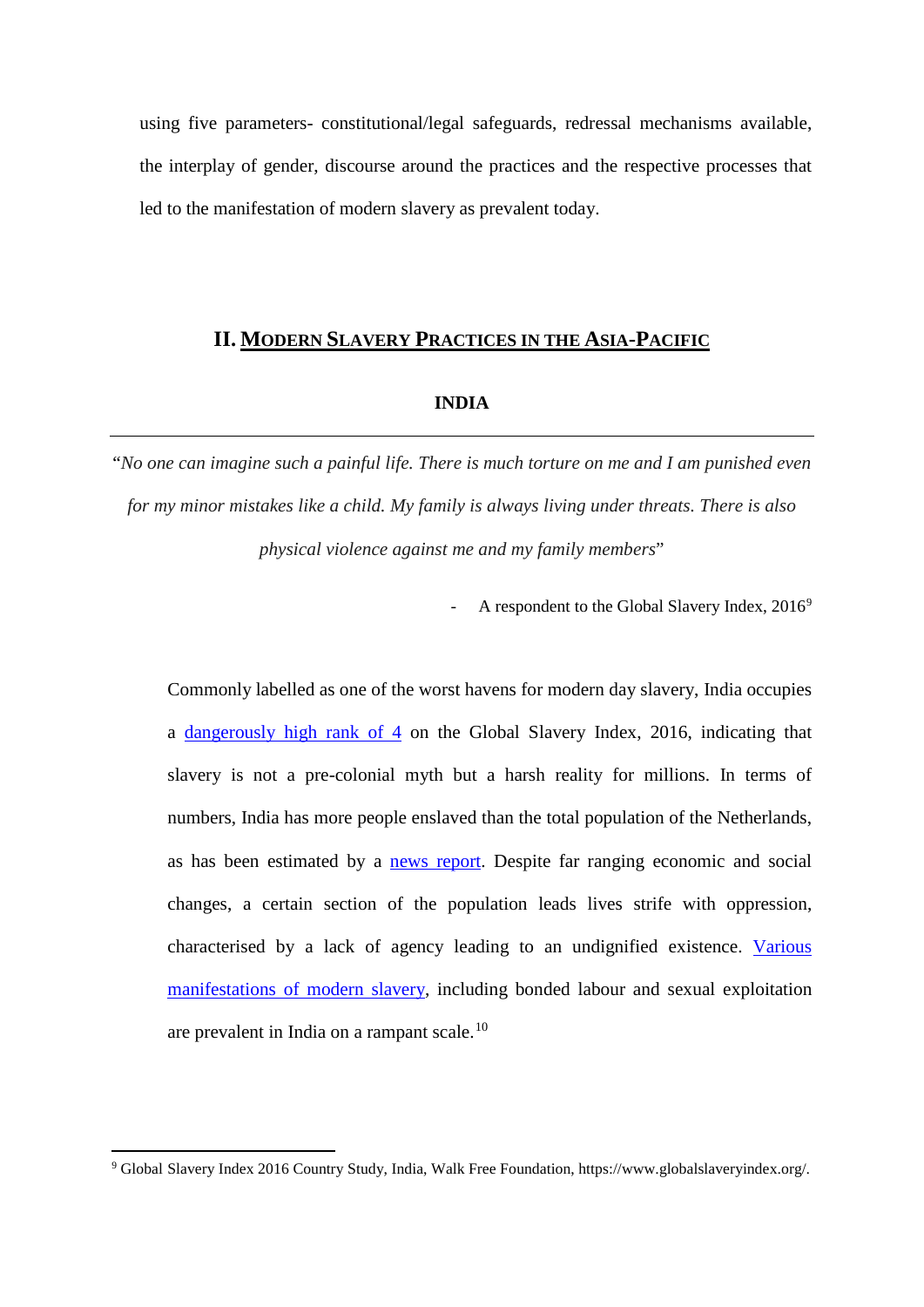### **1. Constitutional/Legal Safeguards**

A perusal of the Indian legal framework on modern slavery practices reveals a paradox; India has strong constitutional protections and a number of legislations that hit out at enslavement but continues to have one of the highest rates of slavery. While the law itself has safeguarded the interest of those affected, the enforcement institutions created are extremely flawed and have even worsened the situation of the victims. $^{11}$ 

Indian Law takes a fragmented approach to modern slavery practices. Rather than having a single legislation which hits out at slavery as a whole, there exists different laws for different forms of slavery.

Article 23 of the Constitution of India, prohibits and criminalizes forced labour and human trafficking. The Supreme Court of India, in 1982 has stated categorically that any extraction of labour for wage below the minimum rate constitutes forced labour.

The amendments to the Indian Penal Code in 2013, has seen the introduction of Section 370 and 370 A, which have been inserted to counter human trafficking in any form, including for physical exploitation and forced removal of organs. A more specific legislation enacted to prevent exploitative practices that largely arise from human trafficking such as prostitution is the Immoral Traffic (Prevention) Act, 1956.

The primary legislation enacted to tackle bonded labour, is the Bonded Labour System (Abolition) Act, 1976. The Act, adopts a broad definition of bonded labour.

<sup>&</sup>lt;sup>11</sup> Swagat Baruah, "*Slavery & Casteism in India: No Road to Freedom?*", Oxford Human Rights Hub Blog, (9<sup>th</sup> October 2017) ,http://ohrh.law.ox.ac.uk/slavery-casteism-in-india-no-road-to-freedom.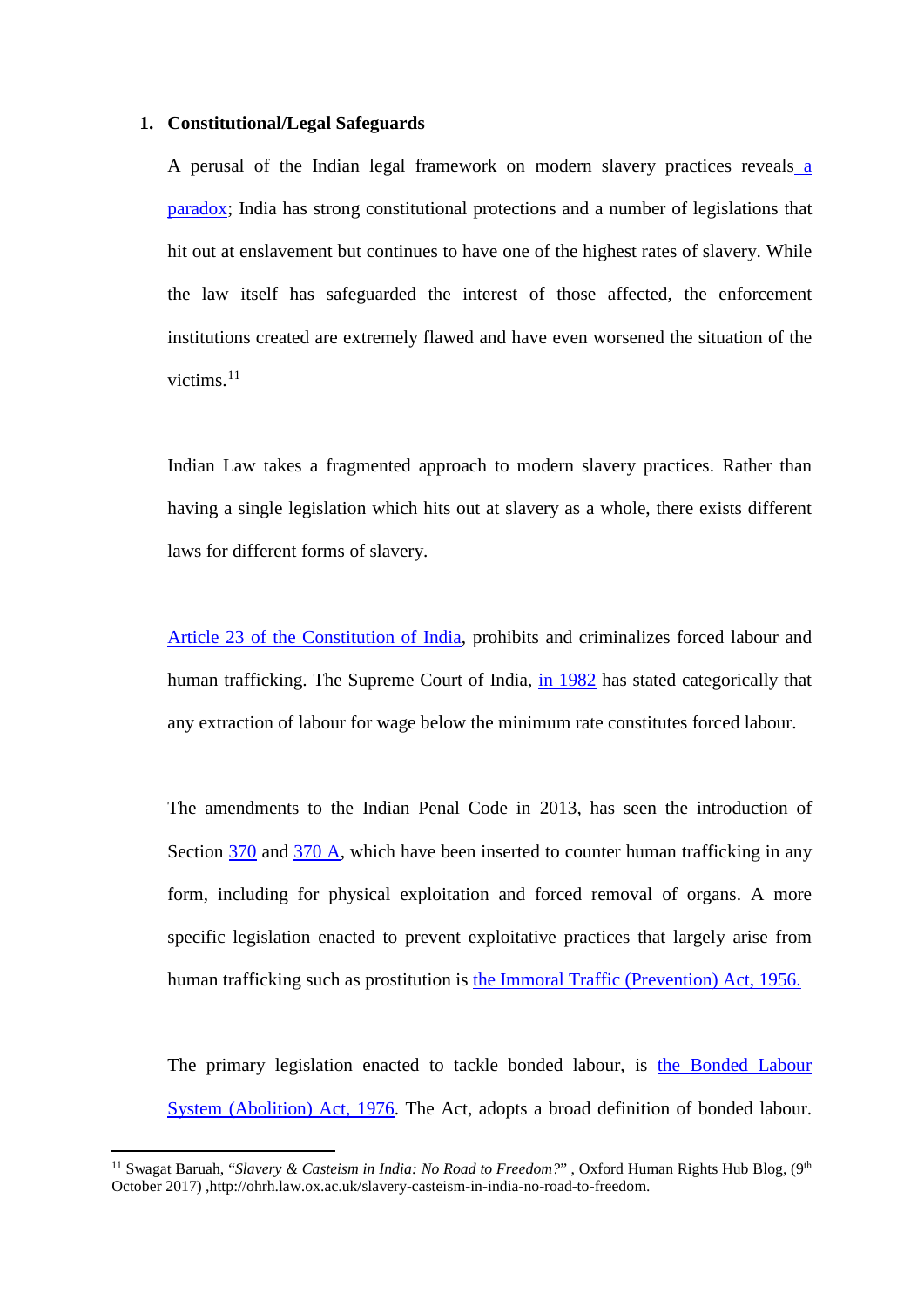To constitute an act of bonded labour, there are two requirements that need to be fulfilled, Firstly, there must exist a creditor-debtor relation. Secondly, the debtor must undertake to mortgage his or his family's service, with or without pay and this must be accompanied with the lack of freedom to choose an alternate livelihood. The lack of freedom can also be in the form of a restriction on movement. The legislation attempts to provide for the rehabilitation of the affected person, by ensuring that he is freed immediately and by allowing him a rehabilitation grant. In this manner, the legislation has installed sufficient safeguards to ensure the affected person is not further victimised and to support his future existence.<sup>12</sup>

Another prominent legislation that prohibits a modern slavery practice is the Child Labour (Prohibition & Regulation) Act, 1986. The Legislation prohibits the engagement of any person below 14 years in any hazardous employment. It does not prohibit child labour in occupations which are not hazardous. At the same time, it contains stringent regulations to ensure that the child is not exploited and receives the rightful wages.

Apart from the above legislations, a National Policy for Domestic Workers has also been drafted by the Government. If given approval by the Cabinet, the policy would guarantee a minimum salary to persons employed in domestic help and will include various benefits such as paid and maternity leaves, the right to form unions and social security. It will also protect the workers against other exploitative practices such as sexual harassment and bonded labour.<sup>13</sup>

**.** 

<sup>&</sup>lt;sup>12</sup> The Bonded Labour System (Abolition) Act, 1976, To read more about the Act: http://pblabour.gov.in/Content/documents/pdf/rti/rti\_chapter18.pdf.

<sup>&</sup>lt;sup>13</sup> A copy of the Policy can be found here: http://pib.nic.in/newsite/PrintRelease.aspx?relid=176973.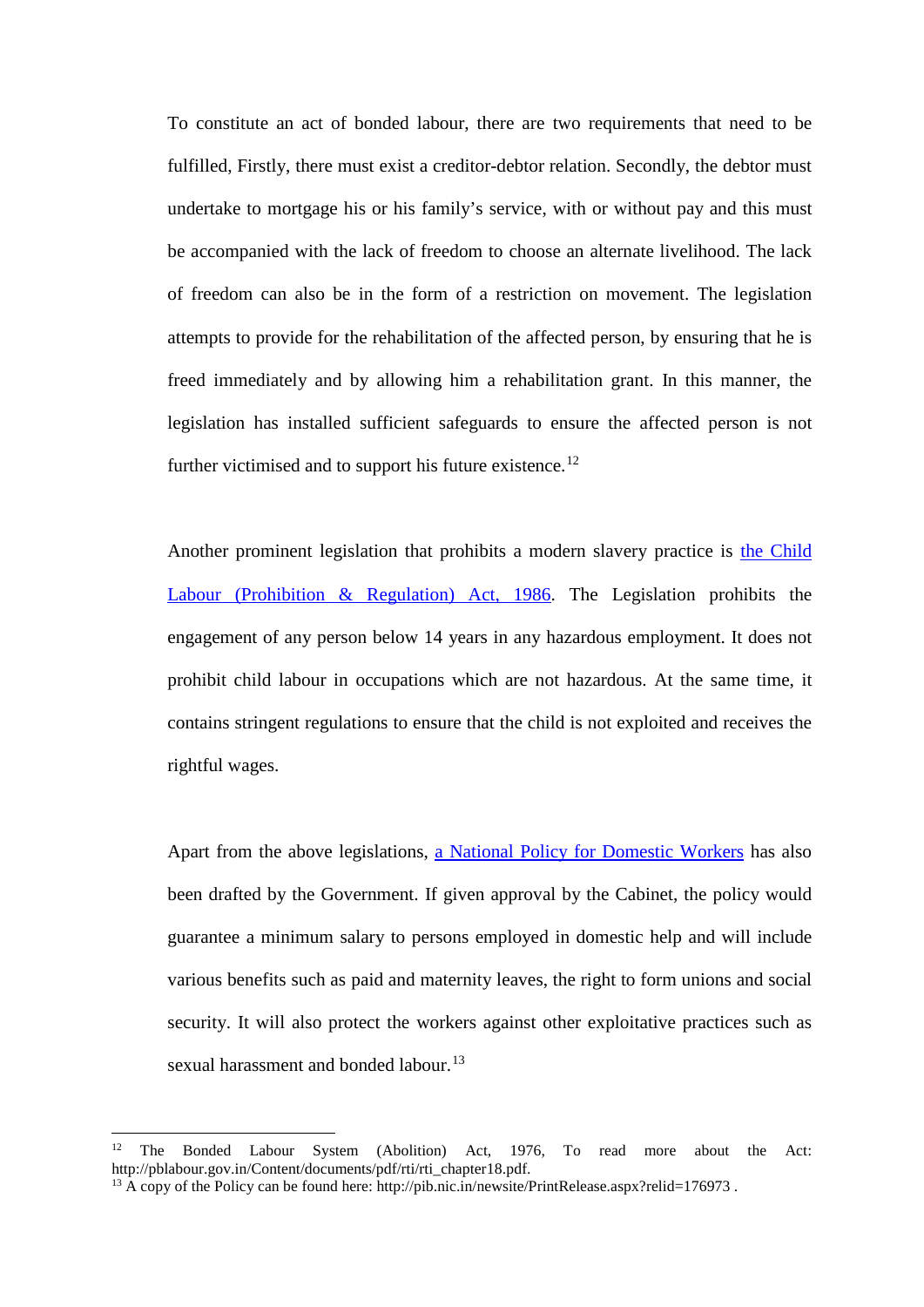## **2. Redressal Mechanisms**

While slavery has not been accorded recognition as a crime, Indian Law criminalises various modern slavery practices such as bonded labour and child labour. The penalty for engaging in such practices is usually a term of imprisonment usually ranging from a month to three years. Along with the prison sentence, there is usually a nominal monetary penalty imposed.

The authority constituted under the Bonded Labour Act, to look into violations of the legislation is the Vigilance Committee, consisting of both the District Magistrate and the Sub-Divisional Magistrate. Courts at the district level, which are competent to try criminal offences can exercise jurisdiction over slavery practices at the first instance.<sup>14</sup> The High Court and the Supreme Court primarily answer questions of law, which arise with respect to any human right violation. However, there is a need to provide for special courts to assume jurisdiction over these offences, as the above courts face a huge case load.

# **3. Gender**

Indian law has acknowledged and has attempted to redress the more vulnerable position of women. Some of the legislation in this regard are the Commission of Sati (Prevention) Act,1987 and the Dowry Prohibition Act. Despite the existence of these protections, women lead an undignified existence across the country, facing a high risk of sexual assault and domestic violence. This is especially prevalent among women from the Scheduled Castes and Tribes.

<sup>14</sup> *Supra* 13,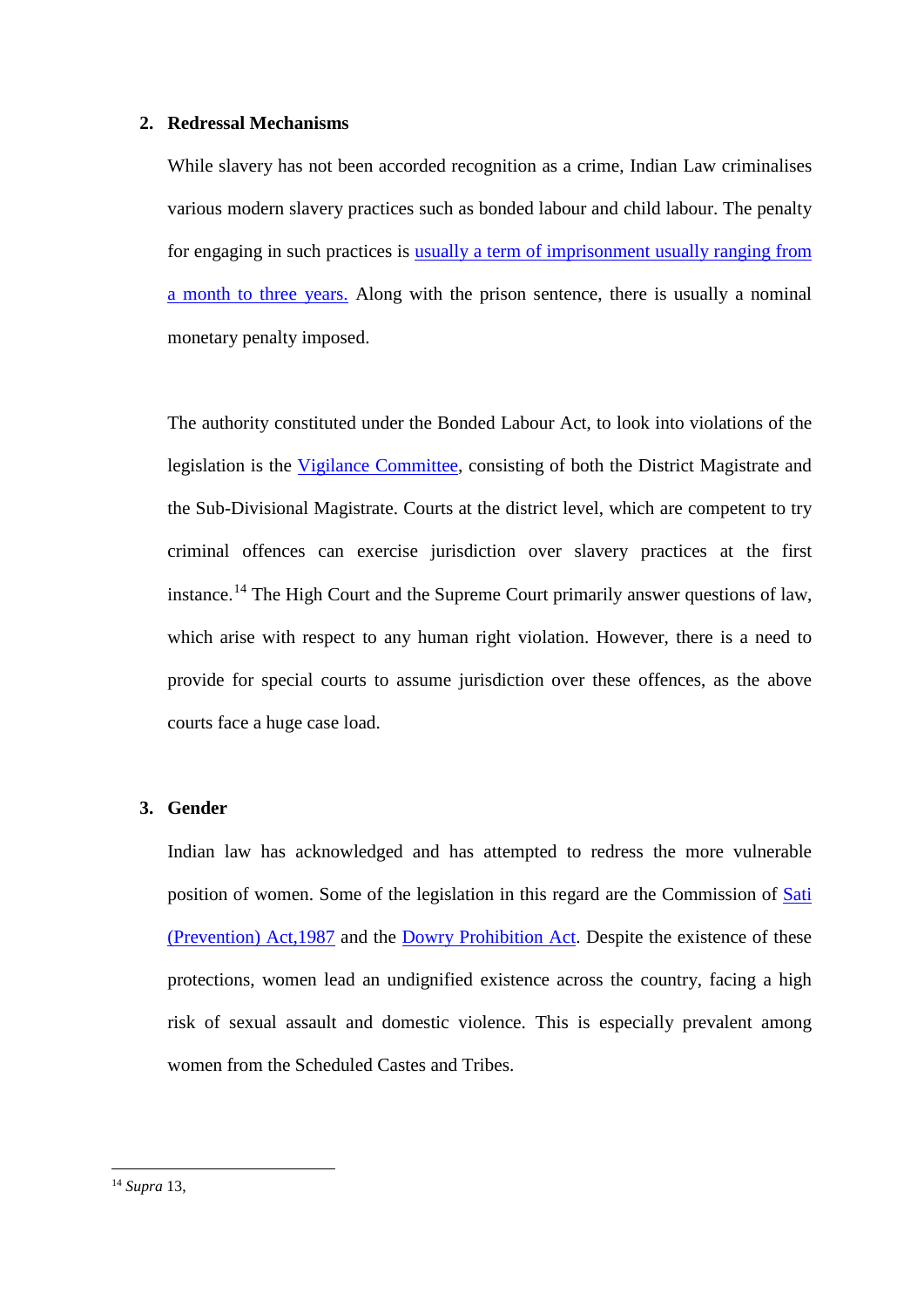Furthermore, women are far more susceptible to be victims of practices such as forced marriage. The Global Slavery Index reports that more than 50 percent of women in India are married before attaining legal age. A large proportion of women are employed as domestic help, often overworked and paid below the minimum wage.

# **4. Discourse**

The literature around modern slavery in India has attributed the high prevalence of such practices to the informal nature of the Indian economy.<sup>15</sup> Certain sectors of the economy have been left completely unregulated and unmonitored. The workers in these sectors are extremely vulnerable to physical and mental exhaustion.

Another notable observation that has been commonly made is the interplay of several factors such as caste, class and gender, determining the level of vulnerability to be victimised by such practices. There continues to remain occupational activities along caste lines, with practices such as manual scavenging being performed mostly by the lower castes.<sup>16</sup>

# **5. Evolution**

Slavery is said to have existed in Indian society as a prevalent practice even before colonial rule. This has been attributed to the sharp division of social classes. Religious laws and other customs created and legitimized the caste system.<sup>17</sup> Every caste had its own occupation and was expected to restrain itself to the performance of certain specified vocations. This created a system of hierarchy, wherein the lower castes were

**.** 

<sup>&</sup>lt;sup>15</sup> *Supra* 9.<br><sup>16</sup> *Caste, Gender and Forced & Bonded Labour*, International Dalit Solidarity Network ( June 2015), http://idsn.org/wp-content/uploads/2015/06/Caste-Gender-and-Modern-Slavery1.pdf.

<sup>&</sup>lt;sup>17</sup> Devin Finn, *Bonded Labor in India*, Topical Research Digest: Human Rights and Contemporary Slavery, p. 8. Available at: https://www.du.edu/korbel/hrhw/researchdigest/slavery/india.pdf.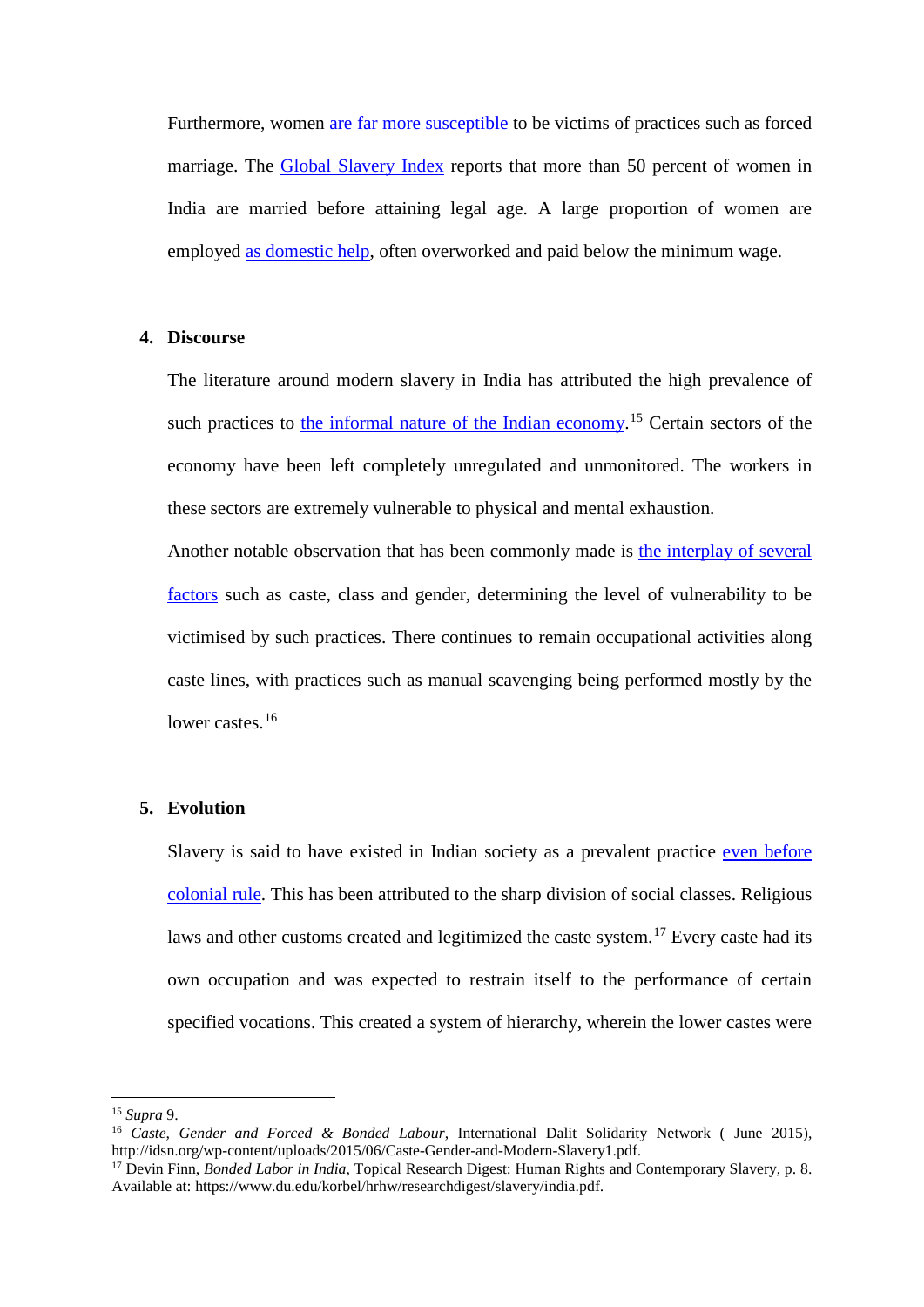forced to engage in sub-human practices such as manual scavenging and the disposal of human corpses.

This situation did not improve with colonization. Under the colonial regime, there were a number of slaves entrapped in the oppressive agrarian system. The Zamindari system, which created intermediaries to collect tax, impoverished and enslaved a large number of people. These economic practices created a tradition of bonded labour which continues up to this day.<sup>18</sup>

While India has made an active effort to eradicate oppressive institutions and undertake affirmative action programmes, various slavery practices continue to exist due to poor implementation.

### **AUSTRALIA**

*"Slavery is an elephant in the drawing room of civilized debate"*

*- Stephen Gray*

In Australia, the existence of exploitative practices in industries, both local and abroad, and across a range of Australian supply chains and businesses, has been identified as an instance of modern slavery. The Global Slavery Index 2016 ranks it at 57 out of 167 countries.

According to Dr. Jennifer Burn, director of Anti-Slavery Australia, slavery has never been a bigger problem in Australia than it is right now. Between 2004 and 2007,

<sup>18</sup> <sup>18</sup> *Bonded Labour: A Historical Retrospect*, Available at: http://shodhganga.inflibnet.ac.in/bitstream/10603/127693/10/07\_chapter%202.pdf .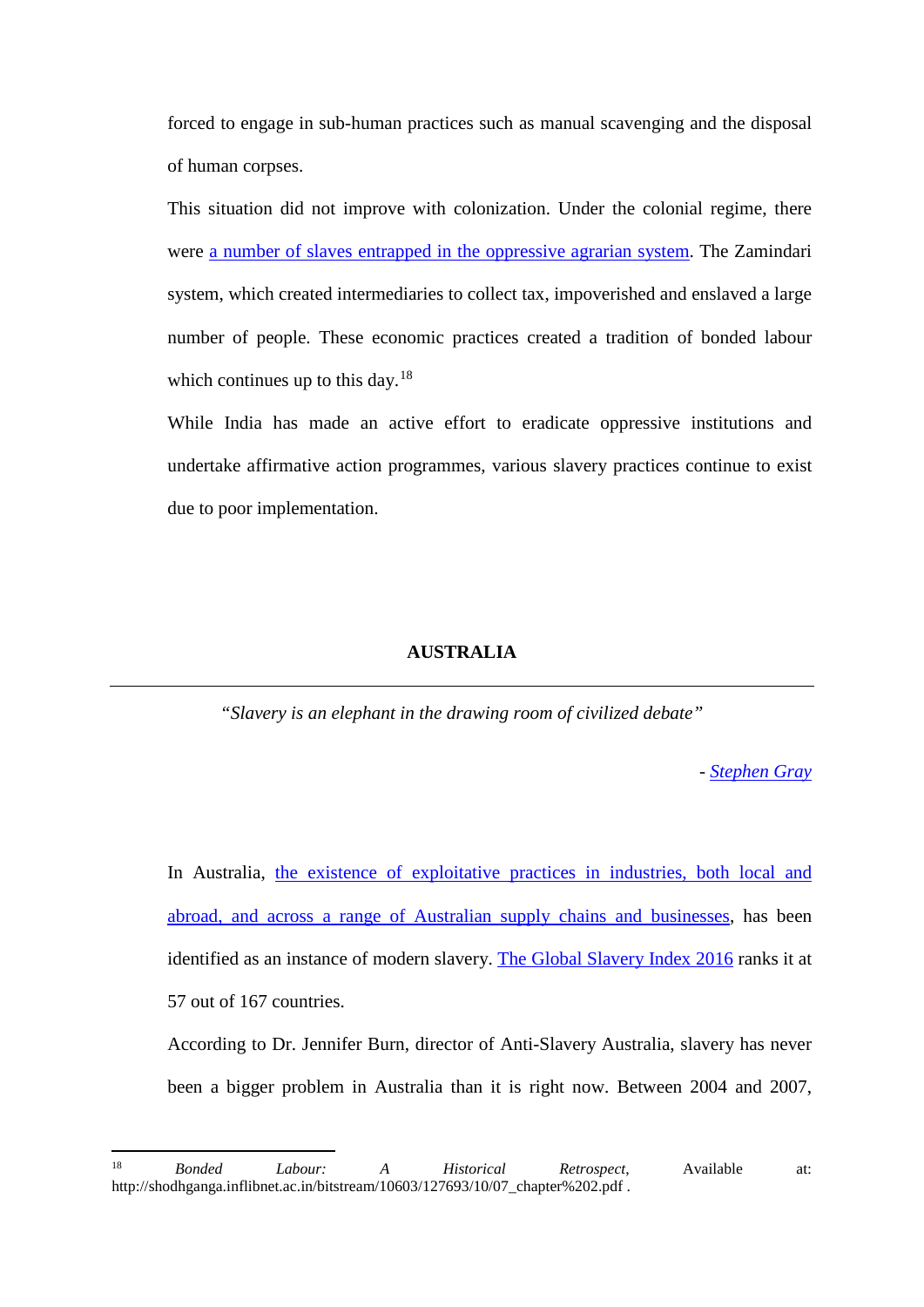Australian Federal Police looked into more than 900 allegations of human trafficking and slavery. Dr Burn says between 2016 and 2017 the AFP has taken 150 referrals and investigated close to 100 of those. She says that no longer can we ignore what's plain and clear.

# **1. Constitutional/Legal Safeguards**

 $\overline{a}$ 

Slavery as an umbrella concept had been recognized as a criminal offence in Australia since 1824, when the Slave Trade Act was enacted. The provisions of the Act were applicable to Australia since the latter was a part of the British Empire.

As of February 2018, Australia has no legislation in place to protect against slavery or to penalize the practice. However, based on the UK Modern Slavery Act 2015, Australia has commenced proceeding towards combating modern slavery vide the publication of a Parliamentary Joint Standing Committee Report (titled *Hidden In Plain Sight<sup>19</sup>*) which has recommended that the Australian Government introduce a Modern Slavery Act in Australia based on, and improved from, the UK Modern Slavery Act 2015<sup>20</sup>.

The proposed new law would require the country's biggest companies to report on their practices and policies to prevent forced labour in their operations and supply

<sup>19</sup> *Hidden in Plain Sight*, Parliament of Australia (Dec. 2017), https://www.aph.gov.au/Parliamentary\_Business/Committees/Joint/Foreign\_Affairs\_Defence\_and\_Trade/Moder nSlavery/Final\_report.

<sup>20</sup> Scott Crabb, Lauree Coci, *Australia's proposed Modern Slavery Act taking shape based on (and going beyond) the UK Modern Slavery Act model* (Dec. 21, 2017), https://www.claytonutz.com/knowledge/2017/december/australias-proposed-modern-slavery-act-taking-shapebased-on-and-going-beyond-the-uk-modern-slavery-act-model.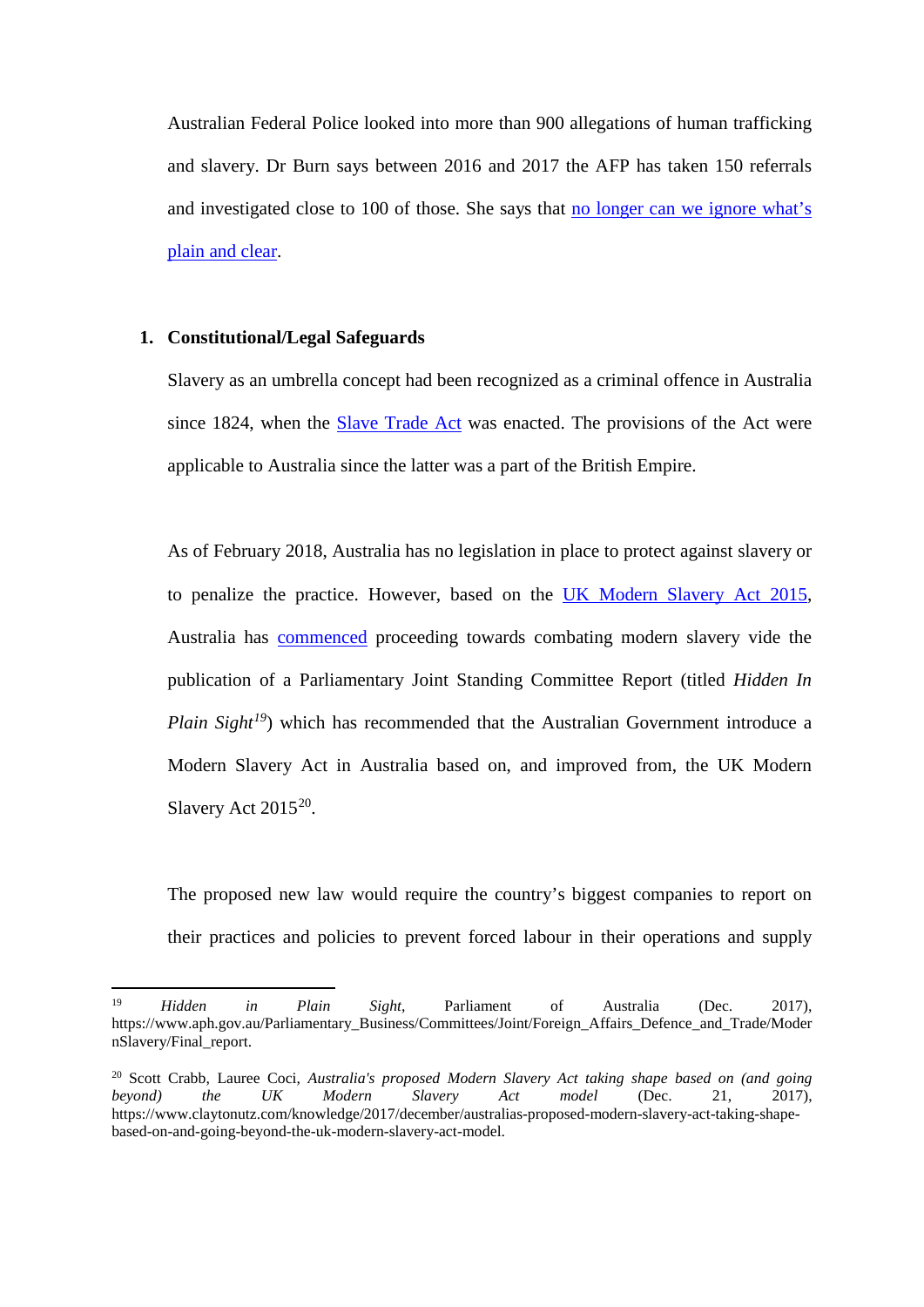chains. The government wants to ensure that consumer products like food, electronics, and clothing – whether they're made abroad or domestically – are not produced by people forced to work against their will.

### **2. Redressal Mechanisms**

Slavery in Australia has been a criminal offence since 1824 due to the application of the *Slave Trade Act 1824* (UK). In 1999, slavery offences were inserted into Division 270 of the *Commonwealth Criminal Code*. These offences apply to all persons, regardless of whether the conduct occurs within, or outside of, Australia. These offences have a maximum penalty of 25 years imprisonment.

Under the Criminal Code, all courts, viz., Magistrates Courts, County Courts, District Court, Supreme Court, Court of Appeal, Federal Court and the Australian High Court (the highest on the Australian courts' hierarchy) have jurisdiction to hear slaveryrelated offences.

### **3. Gender**

On 27 February 2013, the Australian Parliament passed the Slavery Act, which amended Divisions 270 and 271 of the Criminal Code to make sure the broadest range of exploitative conduct is criminalised. Among other things, the Act introduced the new offence of forced marriage as a slavery-like offence into the Criminal Code.

On 27 November 2015, the Australian Parliament passed the *Crimes Legislation Amendment (Powers, Offences and Other Measures) Act 2015,* which among other things amended the Criminal Code to strengthen Australia's legislative response to forced marriage. The Act increased the penalties for forced marriage from four years to seven years' imprisonment for a base offence, and from seven to nine years' imprisonment for an aggravated offence. The increase reflects the seriousness of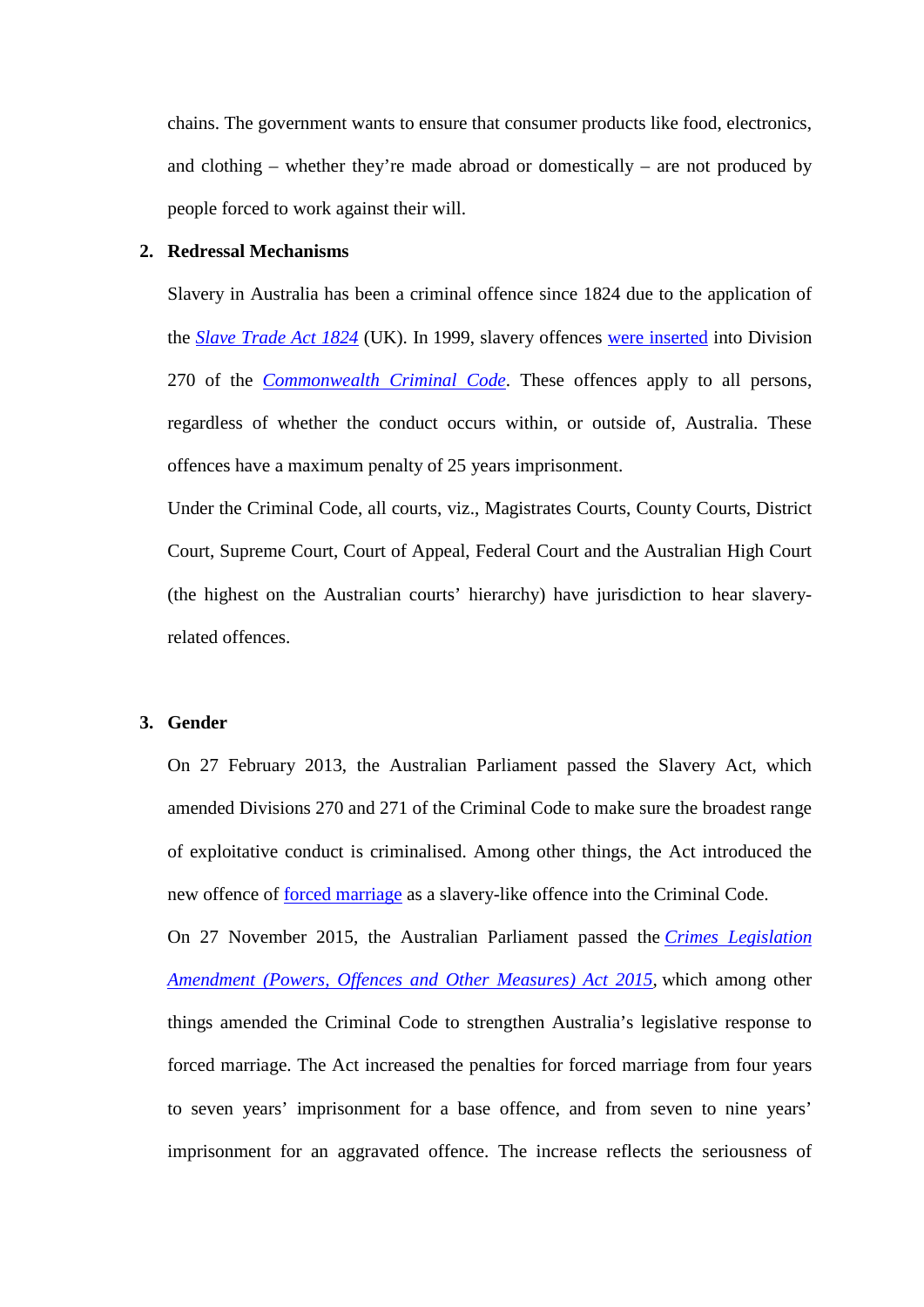forced marriage as a slavery-like practice, a form of gender based violence, and an abuse of human rights.

### **4. Discourse**

The literature on modern slavery in Australia is visibly inadequate. While there are a handful of works that trace certain aspects of modern slavery in Australia, and which have been relied on in this survey, the general lack in dedicated and comprehensive writing on the subject is quite disconcerting, to say the least.

## **5. Evolution**

Australia's slaves worked in all essential industries, from the 1840s through to the 1970s. The first slaves to reach Australia from the South Sea were used as shepherds on properties in southern New South Wales, but died from the cold. When the American Civil War cut off the world's cotton supply, Australian slaves were used to establish cotton plantations in southern Queensland. A strong male would cost the modern equivalent of between \$5 and \$19, while women, particularly Tahitians, who were regarded as the most attractive, often fetched \$32. Between 1842 and 1904 more than 60,000 men and boys from the South Pacific islands, and an unknown number of women and girls, were kidnapped and brought to Australia to work as slaves on the sugar plantations that still dot the country's north-east coast. Between the 1860s and the 1970s, Aboriginal people of all ages were taken from their homes and sent to work on cattle and sheep properties all across Australia. Several such schemes were run by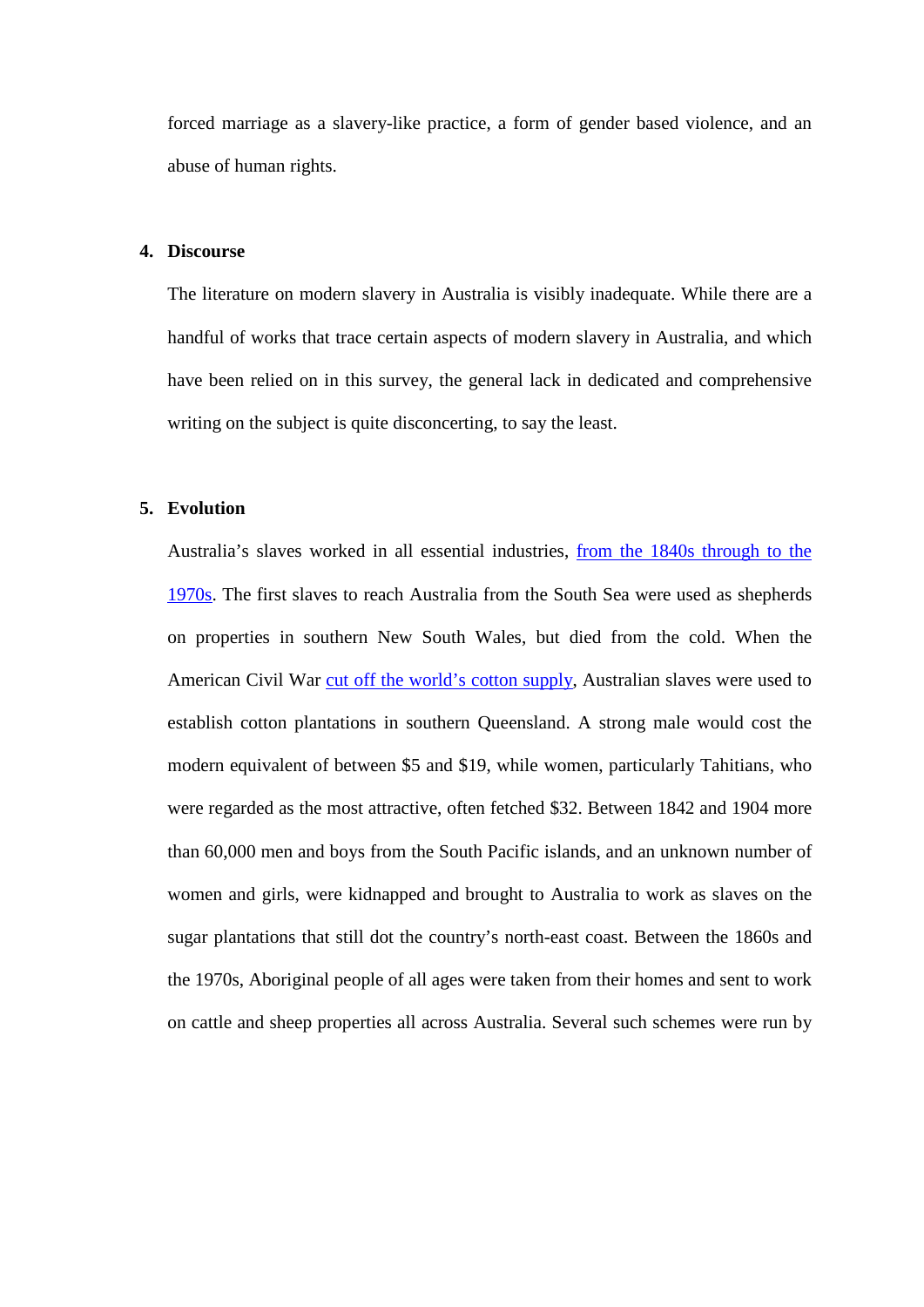colonial and state governments, theoretically<sup>21</sup> to protect Aboriginal Australians from mistreatment.

Today, the potential for increasingly hidden forms of slavery is being recognized, with the understanding that even apparently voluntary working-arrangements could have an element of coercion in them, thus making for unconscionable bargains. Australia has explicitly recognized the potential for modern slavery practices in the business sector, having solicited submissions from stakeholders while conducting the *Inquiry into Establishing a Modern Slavery Act*. Further, vide several amendments to legislations such as, inter alia, the Criminal Code and the Crimes Act, Australia today combats a broad range of exploitative conduct, such as forced labour, forced organ trafficking, forced marriage, sexual servitude & deceptive recruiting for sexual services, victim-harbouring and broadened the definition of "slavery-like practices" to prosecute a broad range of exploitative conduct.

# **CHINA**

"*It is very difficult to solve a problem you do not understand, and more so if the problem is called by a different name every generation*"

**Kevin Bales** 

The Global Slavery Index estimates that nearly 3,388,400 persons are victims of modern slavery in China. The primary cause for the prevalence of modern slavery in

 $21\,$ <sup>21</sup> Jens Korff, *Stolen Wages*, Creative Spirits (Dec. 18, 2017), https://www.creativespirits.info/aboriginalculture/economy/stolen-wages.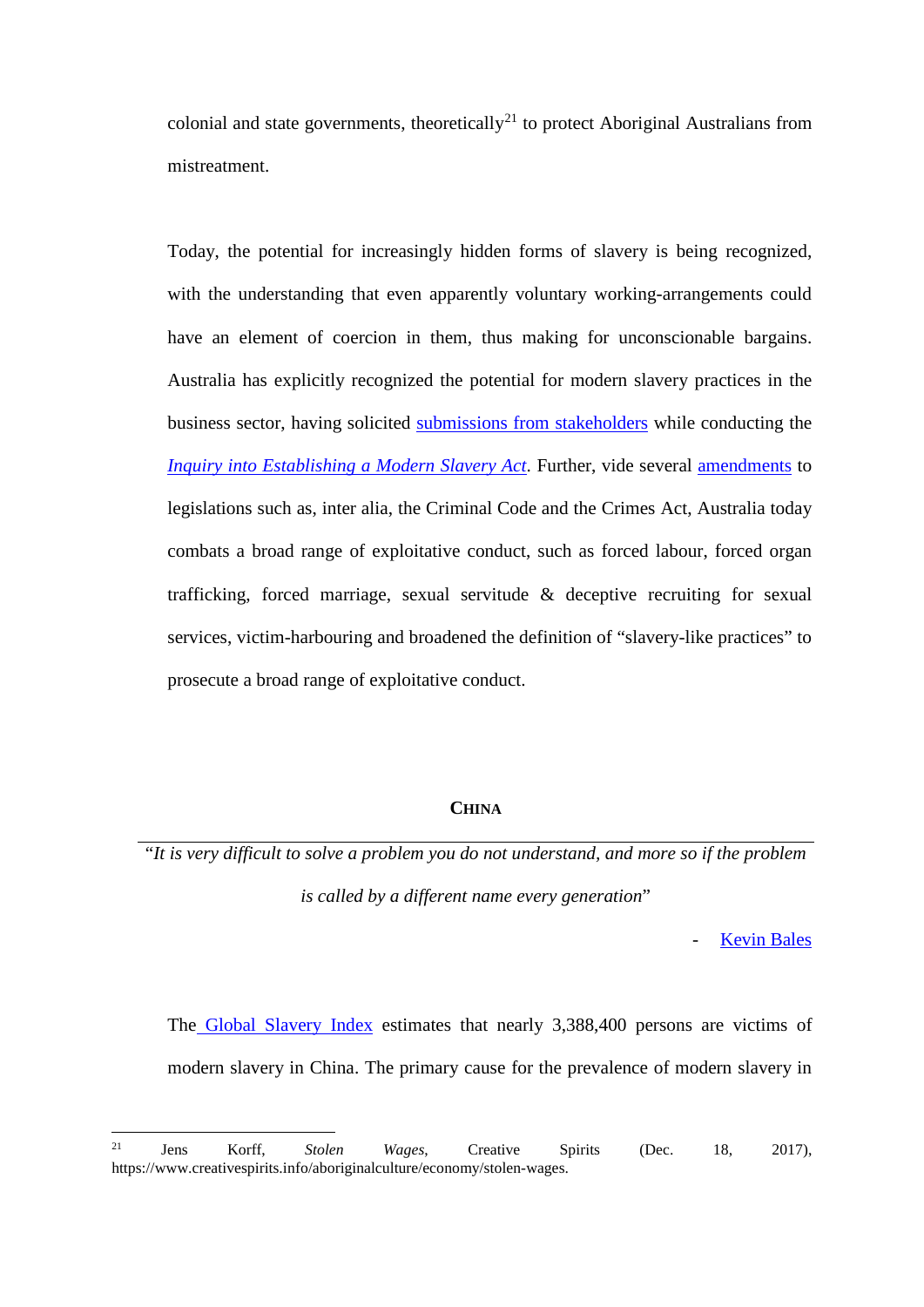China is attributed to disparities in employment opportunities, which has led to the creation of a high population of migrants, thus opening up various avenues for trafficking. The various facets of modern slavery observable vide reports range from the trafficking of children for sexual slavery, illegal adoption, forced begging; the trafficking of women for forced marriage and the sex trade<sup>22</sup>, to forced labour and scattered compliance with labour standards (which has *improved* in recent years).

The U.S. Department of State's *Trafficking in Persons Report 2017* downgraded China to an extremely low ranking and accorded it the "tier-three" status, thus indicating the appallingly grave concerns of the prevalence of modern slavery in China.

# **1. Constitutional/Legal Safeguards**

**.** 

The Chinese Government has, in a a bid to tackle the prevalence of modern slavery in China, issued the National Action Plan to Combat Human Trafficking (Action Plan) for 2013-2020. Further, as per field sources that contributed to the Global Slavery Index 2016, the National People's Congress effected an amendment to Chinese Labour Law(s) to increase the stringency of penalties on employers failing to pay their employees the wages contracted; forced labour, hence, is illegal in China, and non-compliance is punishable in cases of both registered and unregistered defaulters. The Action Plan is branched out to identify areas requiring special concern, viz. disable persons, women, and so on.

<sup>22</sup> Alice Cuddy, Neil Loughlin, *Weddings from hell: the Cambodian brides trafficked to China*, The Guardian (Feb. 1, 2016), https://www.theguardian.com/global-development/2016/feb/01/weddings-from-hell-cambodianbrides-trafficked-china.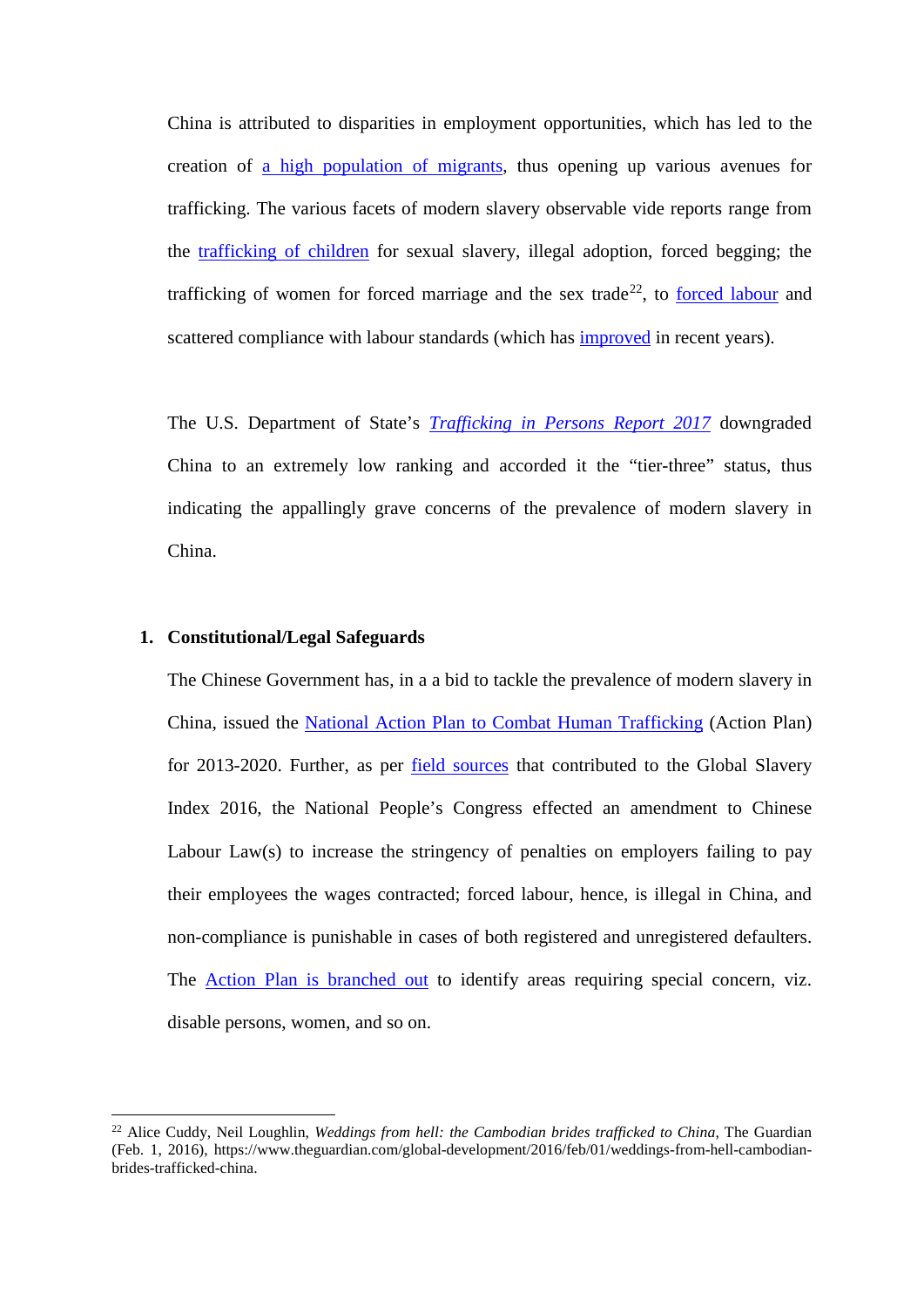It is, however, *lacking* when it comes to addressing violations pertaining to adult men, and has hardly any mention of them.

## **2. Redressal Mechanisms**

 $\overline{a}$ 

It is a difficult task to retrieve accurate data on the Chinese mechanisms to redress, owing to the lack of official and disaggregated statistics<sup>23</sup> on the extent of modern slavery. This difficulty is compounded by the twin predicament of accessing the hidden nature of forced labour, and the challenge of accurately segregating victims from the general populace of those engaged in legitimate work. Thus, data on the actual operation of redressal mechanisms is, largely, inaccessible.

However, a perusal of the Criminal Procedure Law of the People's Republic of China would reveal that, under Article 108 of the same, the victim shall have the right to report/file a criminal complaint to a public security organ, a People's Procuratorate or a People's Court. Further, per Articles 19-21 of the same Code, the Primary People's Courts, the Intermediate People's Courts and the Higher People's Courts shall have jurisdiction to act as courts of first instance, largely, in case of criminal complaints affecting individuals at varying degrees of heinousness. According to Article 23, People's Courts at higher levels could also try criminal cases over which People's Courts at lower levels have jurisdiction as courts of first instance, either owing to the complexity of the case, or on a request by the higher People's Court.

<sup>23</sup> Bonny Ling, *Human Trafficking and China: Past and Present*, NUI Galway (Jun. 2014), https://aran.library.nuigalway.ie/handle/10379/4730.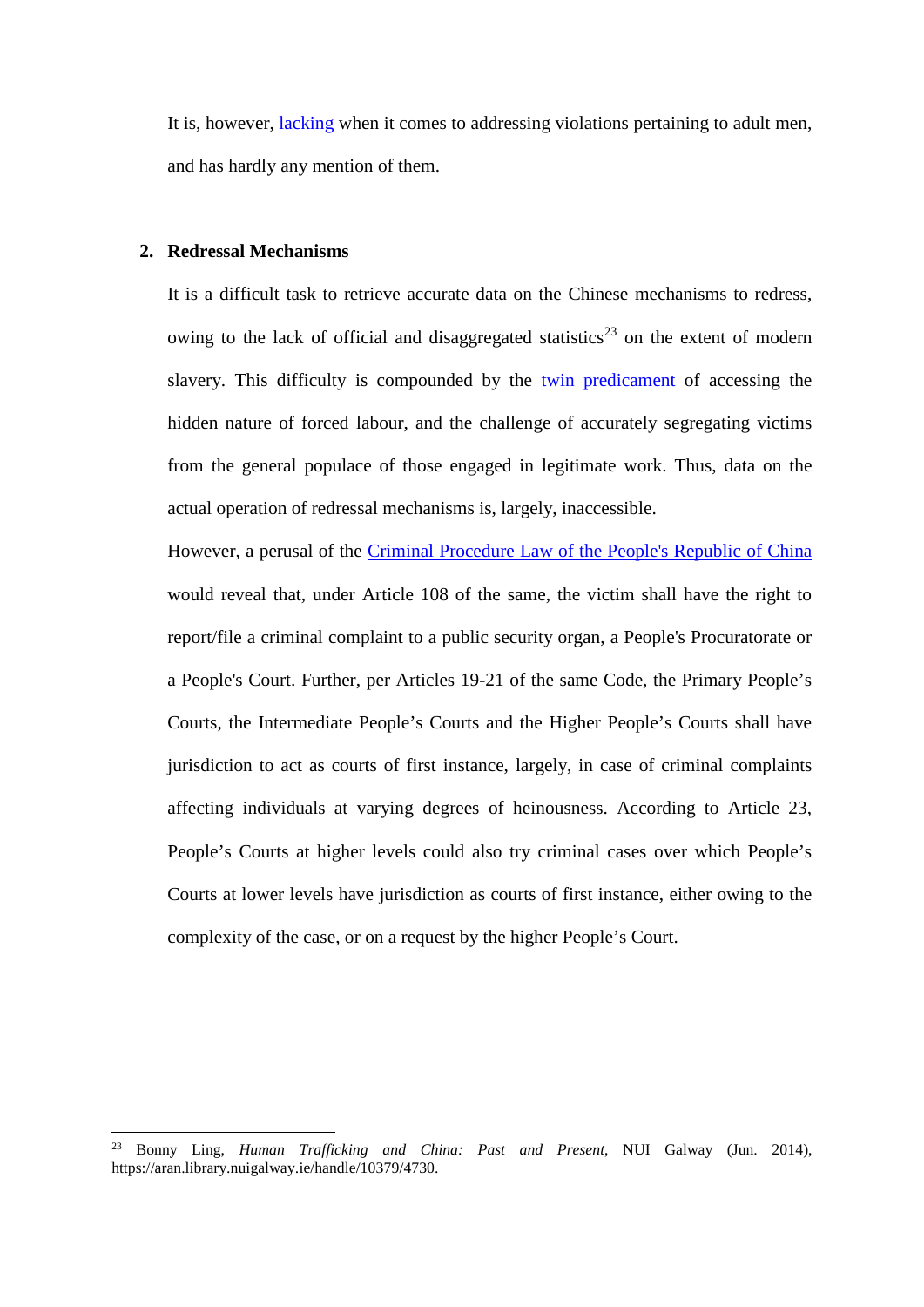### **3. Gender**

<u>.</u>

Owing to the after-effects<sup>24</sup> of the erstwhile One Child Policy and the cultural preference for boys as children, China today reveals concerning imbalance in gender. Especially in rural China, a shortage of women generates a demand which is only satisfied by the trafficking of women from neighbouring nations into China, to be sold as cheap brides. For poor men in rural China, this is an inexpensive option vis-à-vis the expenses (dowries and wedding gifts) required to marry a Chinese woman. This fact is exacerbated by the significant domestic marriage migration of rural women who choose to wed urban men in hope of a more comfortable life.

Due to the gender imbalance, both indigenous and non-indigenous women are subjected to forced marriage in China. The vulnerability of women from abroad, whose origin countries include Thailand, Vietnam, Laos, Cambodia and North Korea, is extremely high because they are usually classified as illegal immigrants, which leaves them with few avenues to seek redress from the local government. Further, owing to increased awareness of deception as a trafficking tool, gangs increasingly rely<sup>25</sup> on coercion and abduction. Because of this use increased of physical force, Chinese women are more vulnerable to slavery than before. Increasingly more victims are being sold to traffickers by none other than friends and kin. The Yunnan province is particularly active in the trafficking of women between China and Southeast Asia because it shares borders with Myanmar, Laos and Vietnam. The Henan province is a high recipient destination for women because of its low population of women vis-àvis to men, as well as the Fujian, Guangdong and Shandong provinces.

<sup>24</sup> Casey Hall, *How has the end of its one-child policy affected China?* (Feb. 2, 2017), Al Jazeera, https://www.aljazeera.com/indepth/features/2017/01/child-policy-affected-china-170129130503972 html.

<sup>25</sup> *China*, United Nations Action for Cooperation against Trafficking in Persons, http://un-act.org/china.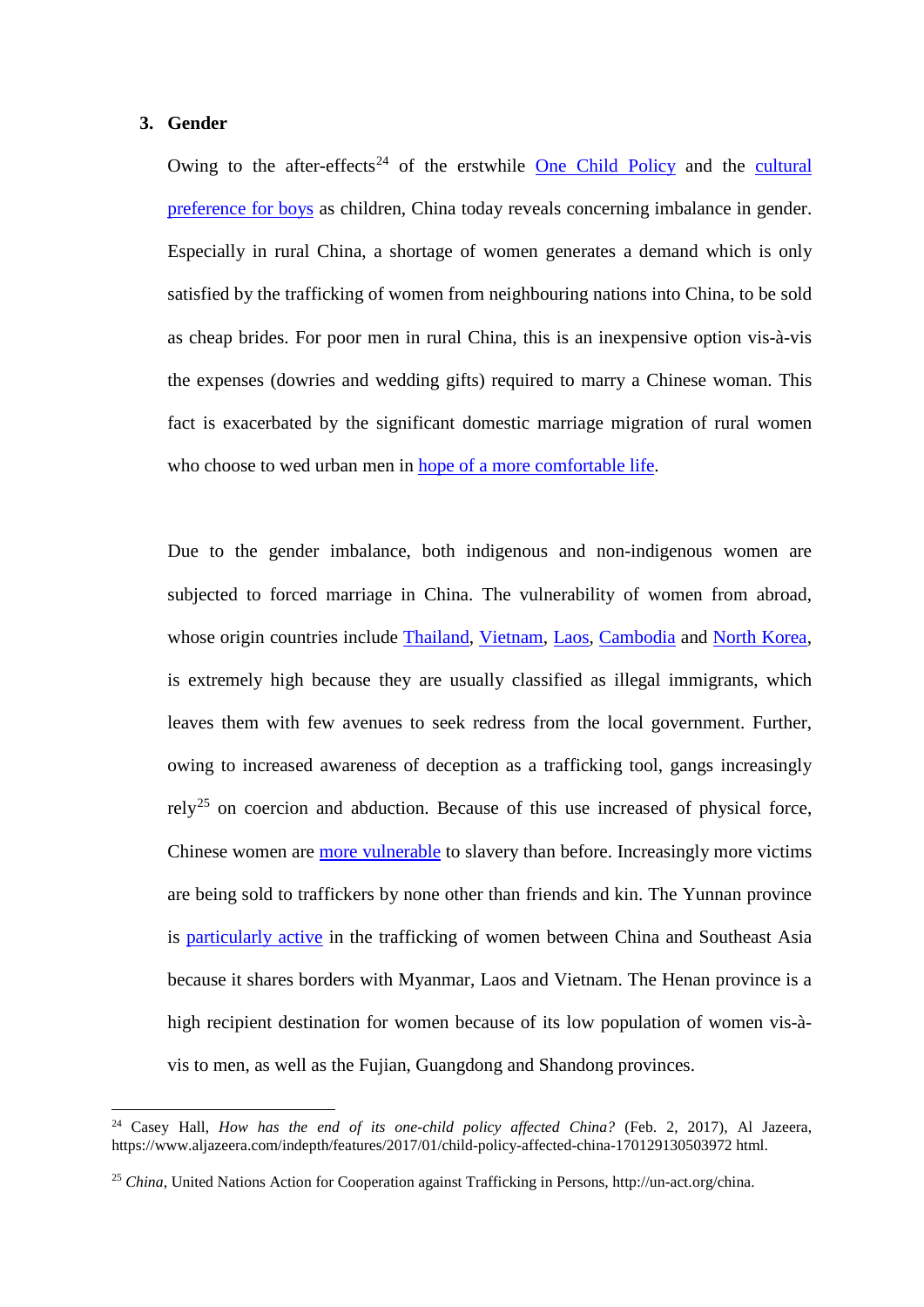### **4. Discourse**

Several commentators, within and outside China, have written on the prevalence of modern slavery in China. According to Anqi Shen, Georgios Antonopoulos and Georgios Papanicolaou, a direct impact of the increasing migrant population has been that 58 million children have been left behind by their parents, who have migrated to urban areas in search of work. This puts both, the desperate parents, and the uncaredfor children, at great risk of being subjected to modern slavery. According to Liang Zai and Ma Zhongdong, this 'floating population' of migrants has decreased access to social services when outside their registered place of residence. Further, according to Anqi Shen, Georgios Antonopoulos and Georgios Papanicolaou, this floating population is the most vulnerable to modern slavery.

Also, interestingly, certain authors have identified student interns as victims of modern slavery! This is but indicative of the dynamic and all-encompassing meaning that the phrase has come to have in the contemporary world.

# **5. Evolution**

According to the League of Nations Commission of Enquiry in 1931 concerning the traffic of Chinese women, the movement of women was not arbitrary and was linked to Chinese male emigration. For instance, when male emigration to North America was, during the 1860s, at its peak, the migration of Chinese females to the United States far outnumbered the migration of women to the British Straits Settlements. This pattern was the subject of a paradigm shift following the enactment of the Chinese Exclusion Act of 1882 in the United States. With a majority of Chinese male emigrants moving to the British Straits Settlements, the migration of females also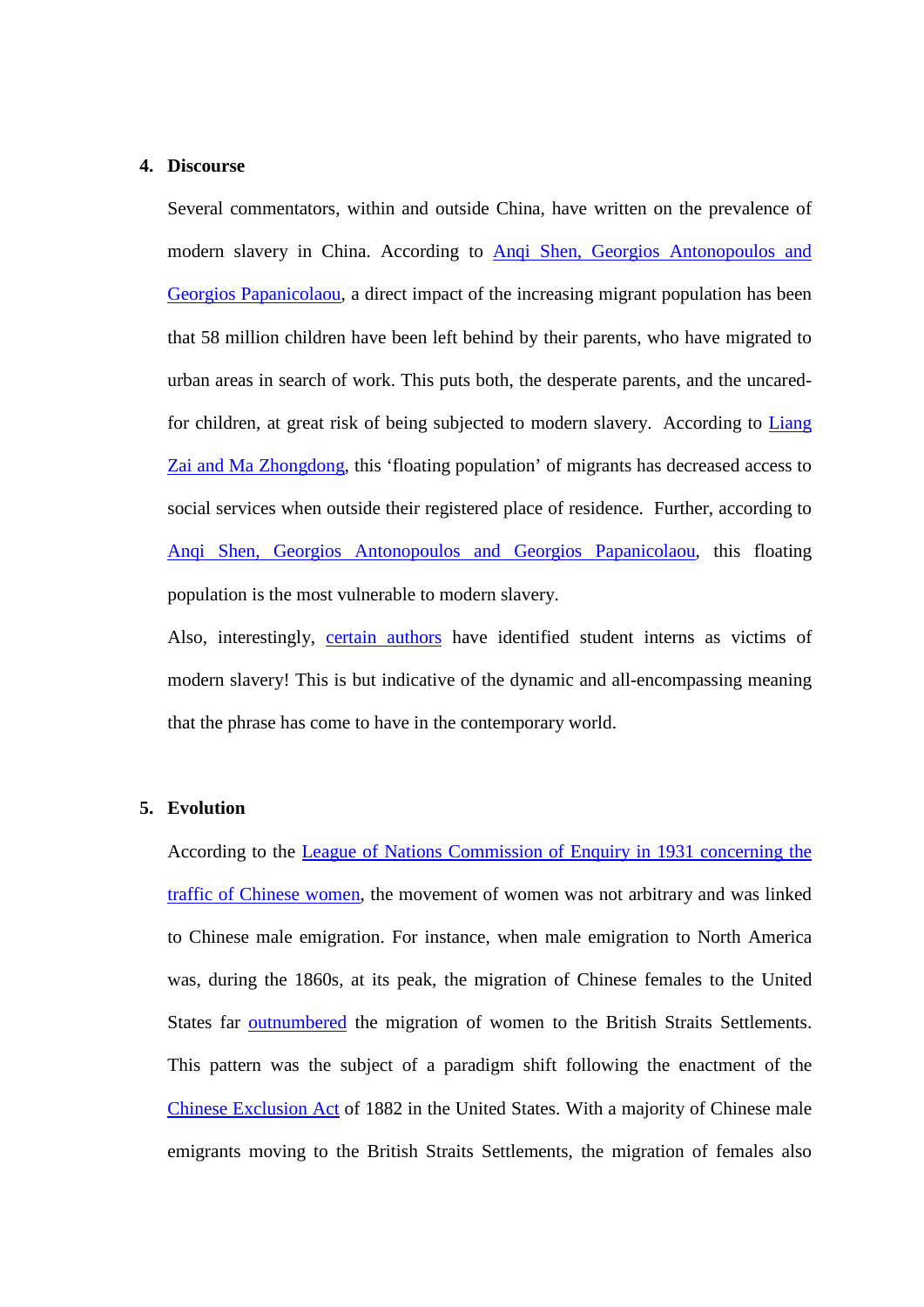reversed the pattern demonstrated hitherto, increasing by great numbers to Southeast Asia. By the 1890s, a study<sup>26</sup> estimated the migration of Chinese women to the British Straits Settlements at 54,752, vis-à-vis 1,059 to the United States. Today, such a gendered pattern of emigration is not as obvious<sup>27</sup>, given that cases of human trafficking out of China cover an extensive list of countries and span every continent.

China's endeavours to tackle slavery demonstrate a legacy with a heavy focus<sup>28</sup> on the trafficking of women and children, much to the neglect of the labour exploitation of adult men. During the late-Qing period, the contract recruitment of Chinese coolies abroad was but disguised cases of forced emigration, wherein several men were abducted and shipped to the Americas. Some might have emigrated voluntarily, only to later find themselves bound to their contracts in a manner of exploitation not different from that of chattel slavery, without access to redress. In southern China, a form of male domestic servitude known as *hsi-min* (a term that means "little people" or "minor people" and which is used to distinguish male slaves from other categories of purchased persons), which shared similarities with the *mui tsai* practice of selling girls into domestic servitude, took hold in certain localities during the Republican period. *Hsi-min* was an inheritable status passed through the patriline. As represented by both of these cases, the exploitation of men was largely an area of neglect during both the late-Qing and Republican periods. The vulnerabilities of adult men, even today, do not feature significantly in the People's Republic of China's efforts to tackle labour exploitation and forced trafficking in various sectors.

<sup>26</sup> Bonny Ling, *Human Trafficking and China: Past and Present*, NUI Galway (Jun. 2014), https://aran.library.nuigalway.ie/handle/10379/4730.

<sup>27</sup> *Id.*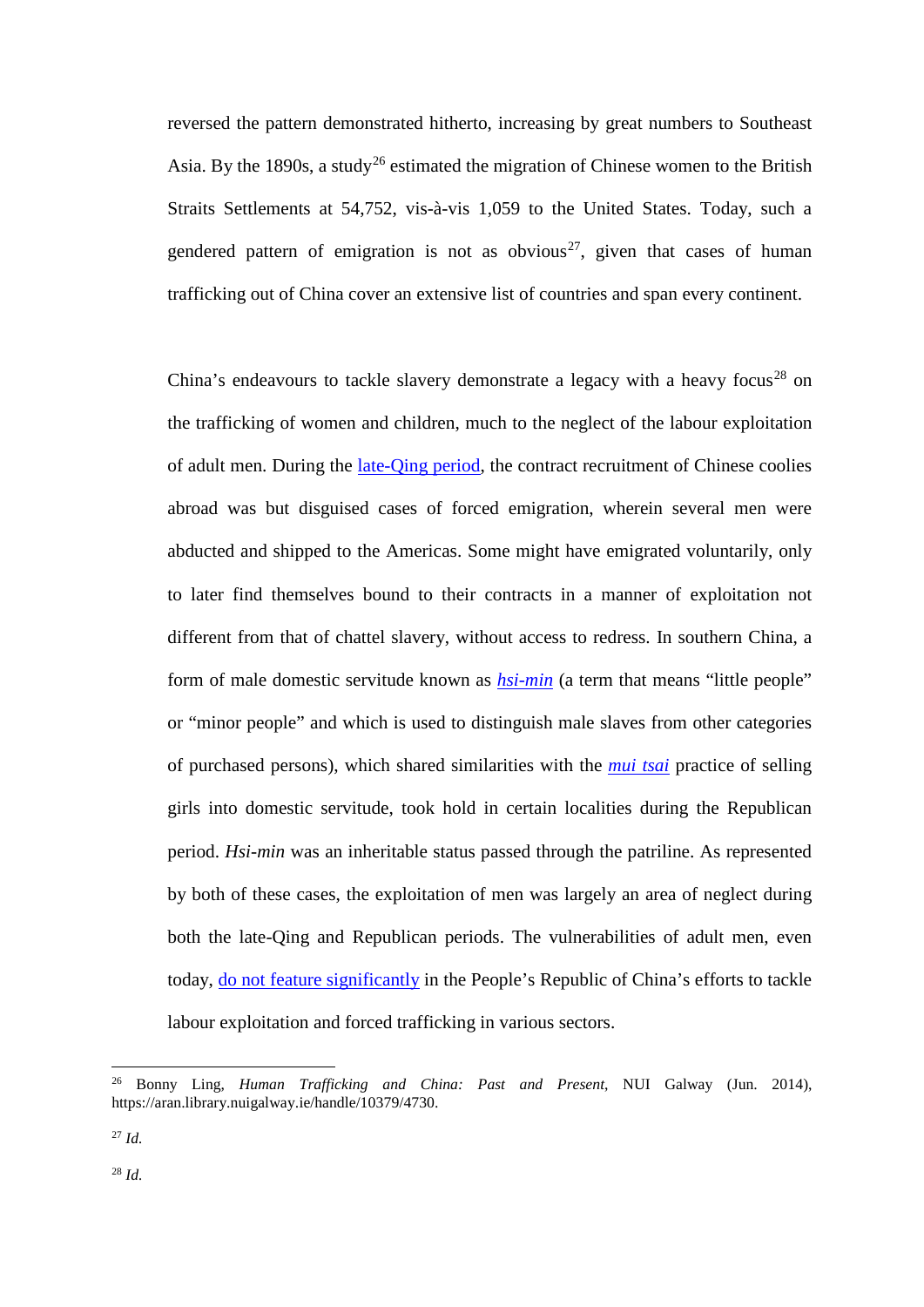#### **RUSSIA**

"*I am particularly suspicious, particularly distrustful of a Russian in power – a recent slave himself; he becomes the most unbridled despot as soon as he is given any authority over his neighbour*"

**Maxim Gorky** 

The Walk Free Foundation's Modern Slavery Index estimates the prevalence of 1,048,500 modern slaves in Russia. This prevalence is most increasingly manifested in forced labour practices, viz. construction, drug production, manufacturing, domestic work, agricultural work, and so on. An appalling instance of forced labour in Russia is the exploitation of military soldiers, who are exploited by their commanders and other superiors; the soldiers that manage to escape are charged with desertion, which is an offence under Article 328 of the Criminal Code of the Russian Federation. Further, there have been numerous instances of commercial sexual exploitation, among both women and children. It is quite concerning that Russia is not a signatory to the Optional Protocol on the Sale of Children, Child Prostitution and Child Pornography, and that Russia has, as of 2018, not criminalized child pornography. The only step taken towards combating child pornography was a proposal, in 2016, to shut down legal entities creating conditions for, inter alia, child pornography. However, this measure doesn't provide for any penal consequences, and it is unclear whether this amendment has been adopted in the Code of Administrative Offences of the Russian Federation thus far. Other facets of modern slavery in Russia are begging, recruitment of children, and marriage. However, there is limited research on forced marriage that could be relied on.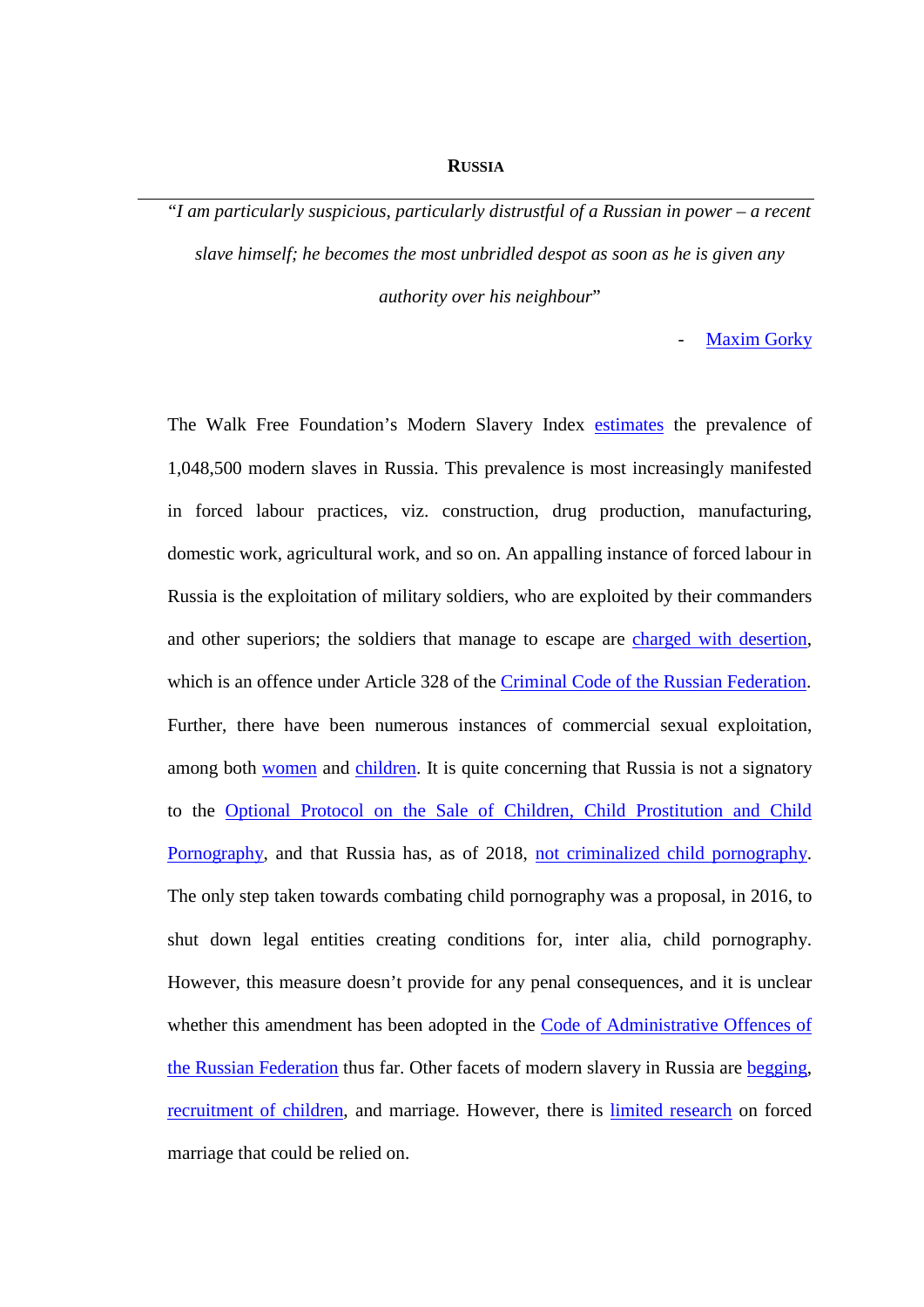#### **1. Constitutional/Legal Safeguards**

The remedies available to victims are trafficking are inadequate at best. There is no dedicated human trafficking law in Russia. There, are however, provisions in the Russian Criminal Code, viz. Articles 127.1 and 127.2, which prohibit the use of slave labour and human trafficking. Further, Articles 240 and 241 provide against the inducement and organization of prostitution. These Articles are usually used to prosecute offenders.

In June 2015, Russia enacted a new law on 'undesirable foreign organisations', authorising the extrajudicial banning of foreign groups which allegedly undermine Russia's security, defence, or constitutional order.<sup>29</sup> This followed the enactment of the 2012 Law on Foreign Agents which required Russian civil society organisations to register as 'foreign agents' if they engaged in political activities and accepted foreign funds. In June 2014, amendments to the law gave the Russian Ministry of Justice the power to brand groups as 'foreign agents' without their consent, thus rendering the operation of many NGOs in Russia uncertain and precarious. This is pertinent in light of the fact that no NGO in Russia is currently devoted purely to anti-slavery efforts and no NGO working with victims of forced marriage exists. Government-funded care remains unavailable to victims of trafficking. The 2018 report of the Human Rights Watch paints a similar picture, with authorities continuing to demonize, vide the 2012 law, "foreign agents" advocacy groups that accepted foreign funding.

<sup>29</sup> *World Report 2016: Russia*, Human Rights Watch, https://www.hrw.org/world-report/2016/countrychapters/russia.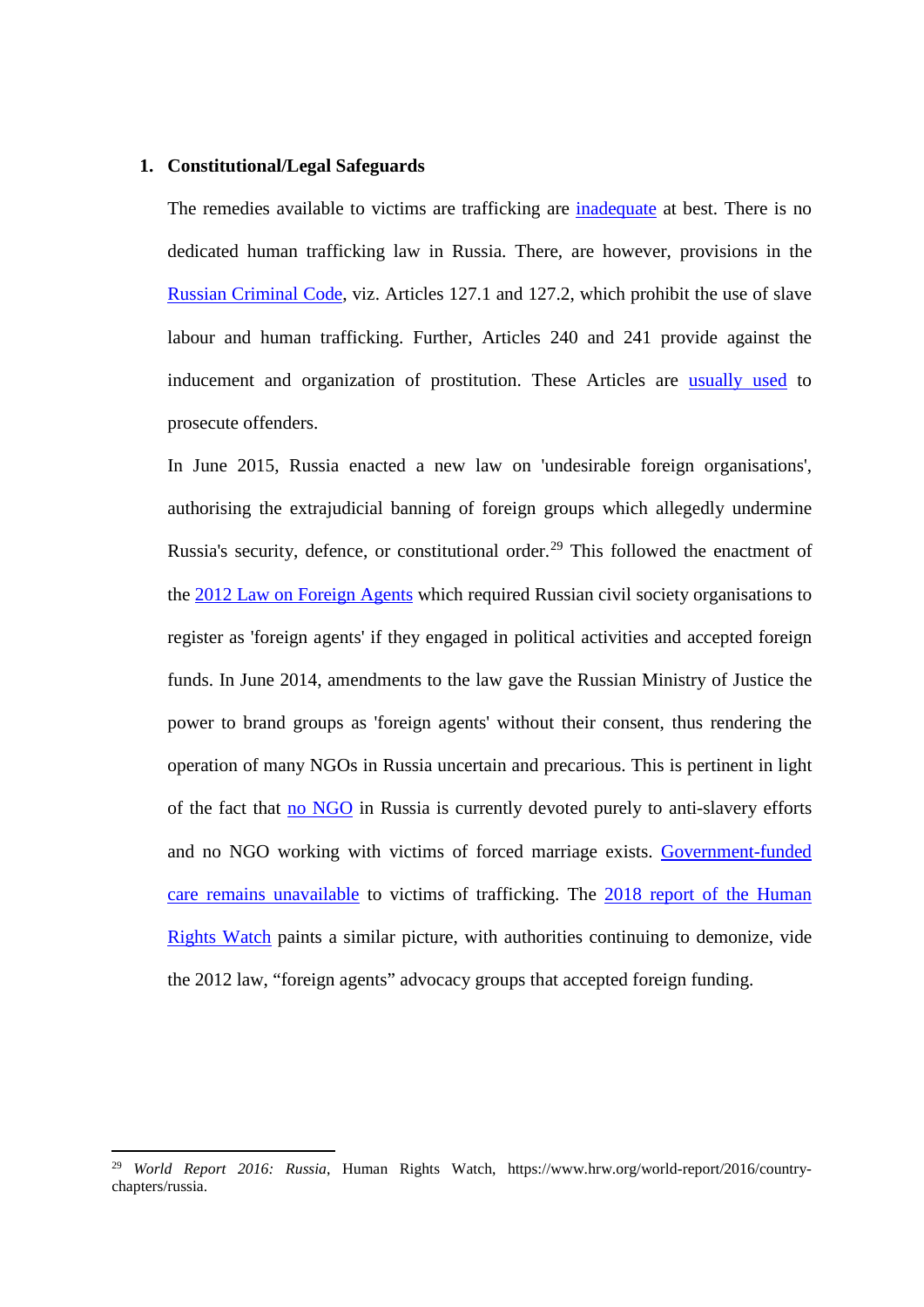#### **2. Redressal Mechanisms**

Article 31 of the Russian Criminal Procedure Code lays down that, according to the various stipulations laid down in the said Article, a justice of the peace, the district court, the Supreme Court of a Republic, territorial or regional court of a city, the court of an autonomous area, the Supreme Court of the Russian federation or the garrison military court can hear criminal complaints and pass adjudicatory orders. Article 42(2) of the same Code stipulates the various rights the victim possesses with regard to the trial. Article 42(6) stipulates what the accused is not permitted to do.

There are certain non-governmental organizations that work to address instances of trafficking, with the setting up of dedicated helpline numbers. Two of these are NGO Sisters, an ECPAT affiliate (a network of global civil society organizations working to address the sexual exploitation of children around the world) and Angel Coalition, a network of various organizations.

Article 22 of the Russian Criminal Procedure Code permits the victim or his legal representative, or both, to take part in the criminal prosecution of the accused, and it is not the case that the State takes over the entire prosecution to the exclusion of the victim.

However, a survey of existing literature reveals that there is no functional national referral mechanism that would provide for enslaved persons to seek adequate medical, social and judicial assistance and redress. The victim has to, invariably, seek recourse to the criminal justice system, which has wide operation.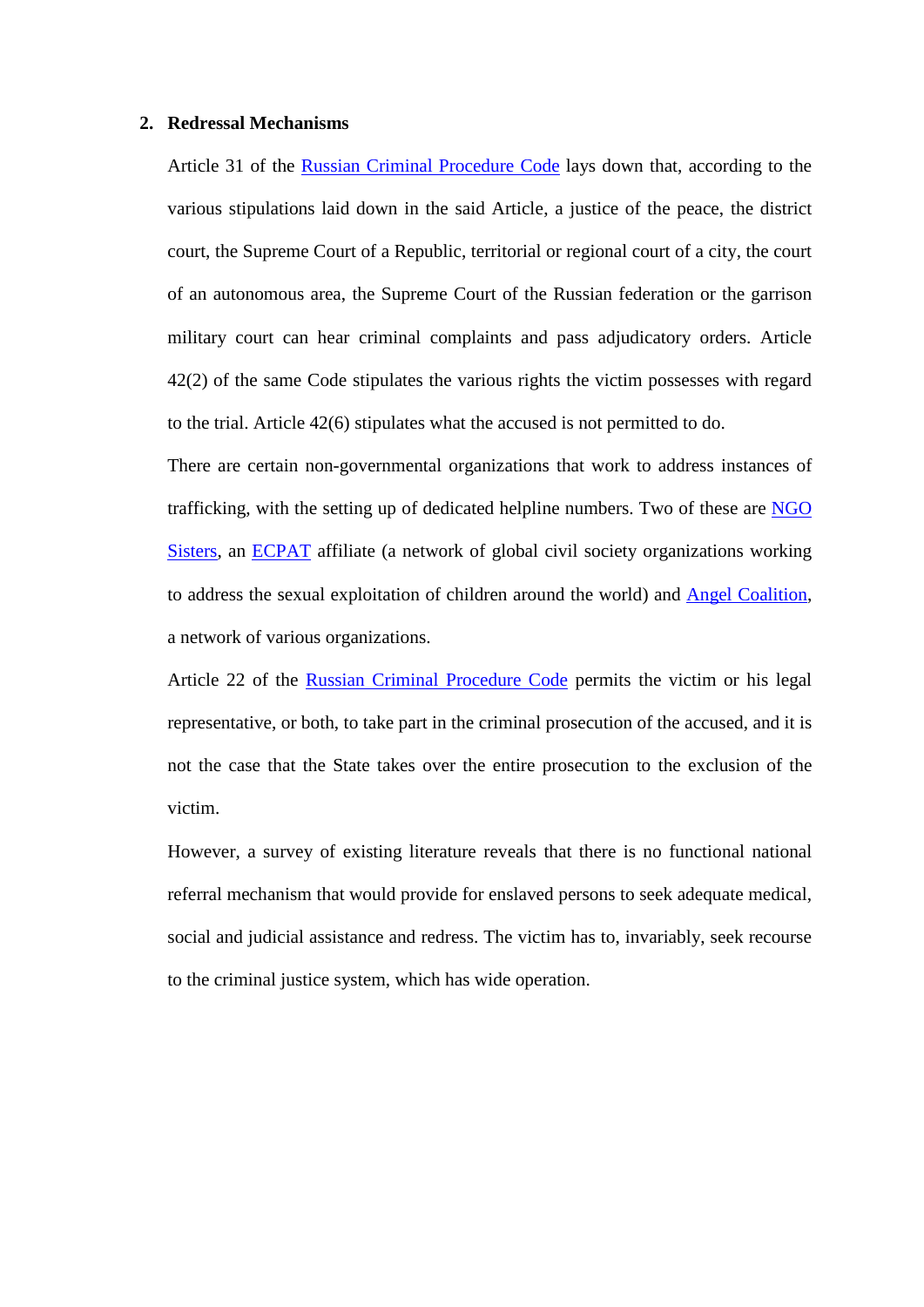#### **3. Gender**

Commercial sexual exploitation affects women to a very great extent in Russia. The dimensions of abuse have ranged from prostitution to pornography, and there is evidence that Russian women have been victims of these practices abroad.

Further, a comprehensive domestic law has been stalled in Russian parliament since 2014. Also, notwithstanding increasingly high rates of domestic violence against women in Russia, the Russian government, in February 2017, enacted a law decriminalizing acts of domestic violence not leading to serious injury (read, being admitted to a hospital). Russian victims of forced prostitution have ended up in various countries in the EU (Spain, Germany and Italy, among others), the Middle East and the Far East. Further, women from various parts of the globe have been identified as victims of commercial sexual exploitation in Russia.

#### **4. Discourse**

Laura A. Dean & Anastasia Dovgaia pose an existential question; they contend that human trafficking is a political issue, and that there is no consensus in international policymaking on anti-trafficking and human rights discourse.

Maxim Tucker writes that forced labour extends to victims from Ukraine even in the sorting of clothes, the illicit packaging of vodka and domestic servitude. The International Organization for Migration reveals some evidence of Russians being trafficked overseas in countries like Ukraine, Kazakhstan and Belarus, as well as Israel. Vitalu Shevchenko talks about reported instances where Russian separatist forces in Ukraine have deceptively and coercively engaged children in situations of conflict. Matthew Luxmoore talks about a new migration law that the Russian Government implemented in January 2015, which required foreign workers to follow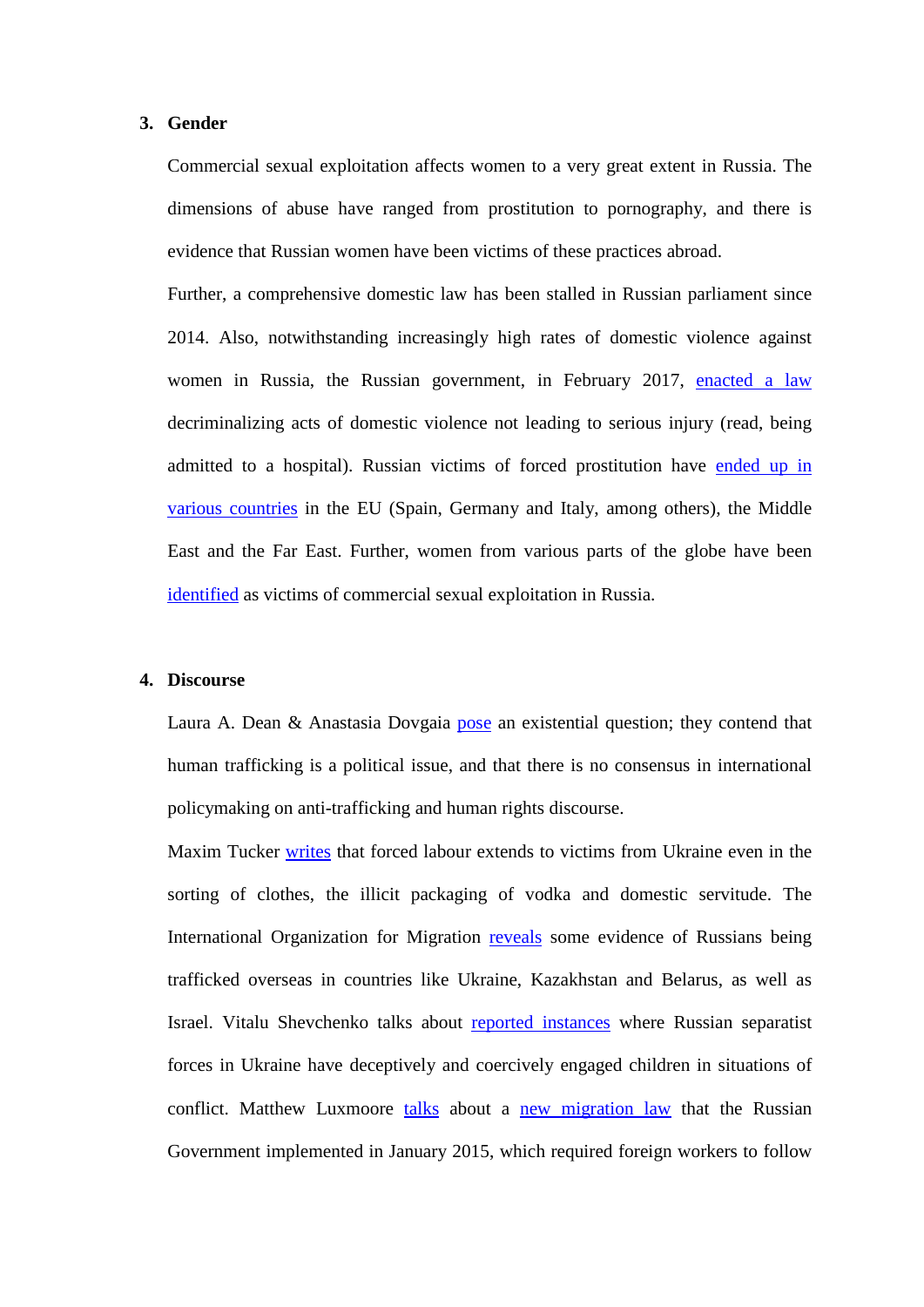a series of compliance requirements to work in the country. He says that the law is a targeted attempt to exclude certain migrants, with one effect of the law being that workers from Tajikistan already in Russia have neither the right to leave nor the right to remain in Russia, which is a concerning paradox in itself. Catherine Chevalier talks about a notion referred to as 'contingent labour', which employers achieve by outstaffing their employees, viz., tasking the latter to fulfil work for a third-party individual or entity. Chevalier suggests that employment agencies indulged in 'renting out' of employees for third-party entities, rendering them with barely any labour rights, thus creating the setting for increased vulnerability to trafficking. This practice was outlawed by a January 2016 amendment to the Labour Code, the Tax Code (part one and two) and the Federal Law on Employment.

# **5. Evolution**

 $\overline{a}$ 

In Kievan Rus (which the people of Russia, Belarus and Ukraine claim<sup>30</sup> was their cultural ancestor) and Muscovy (the predecessor to modern Russia), slavery was legal, and the system was known as *kholopy*, and the slaves were referred to as *kholops*. Their owners were entitled to treat them in any manner they pleased. Russian girls were legally allowed to be sold in Russian controlled Novgorod to Tatars from Kazan in the 1600s by Russian law. Germans, Poles, and Lithuanians were allowed to be sold to Crimean Tatars in Moscow. In 1665 Tatars were allowed to buy from the Russians, Polish and Lithuanian slaves. Before 1649 Russians could be sold to Muslims under Russian law in Moscow.

<sup>30</sup> Serhii Plokhy, *The Origins of the Slavic Nations: Premodern Identities in Russia, Ukraine, and Belarus*, CUP, http://assets.cambridge.org/97805218/64039/excerpt/9780521864039\_excerpt.pdf.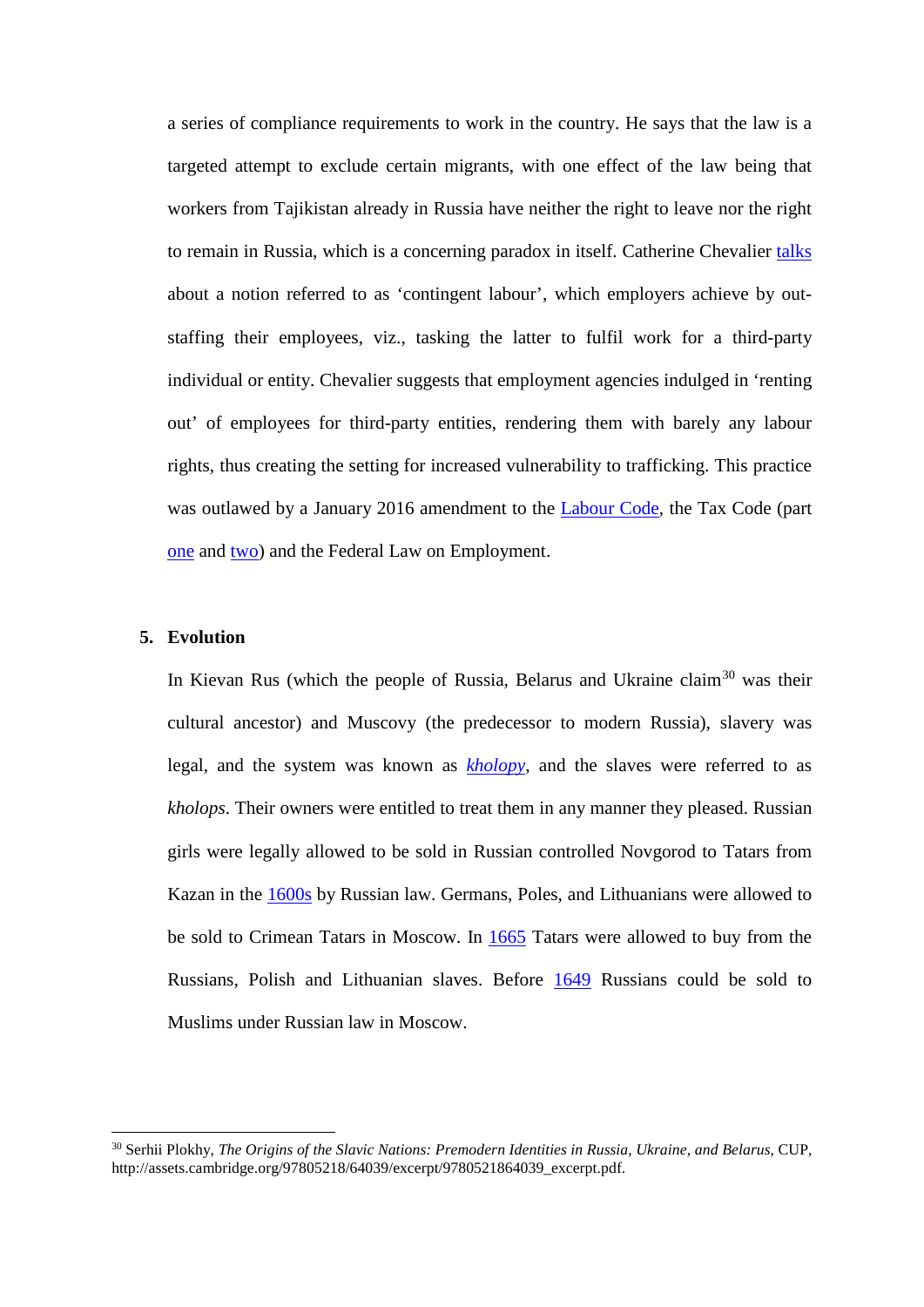Slavery in Russia, or *serfdom*, as it is otherwise referred to, was formally abolished after the conquest of the Caucasus in the 1860s and the conquest of the Central Asian Islamic khanates in the 1870s.

There are reports from early in the 21<sup>st</sup> century that indicate that the Chechens and the Ingush kept Russian captives in slave-like conditions in the northern Caucasus mountains.

The modern forms of slavery that have manifested later in the  $21<sup>st</sup>$  century, and which are contemporarily relevant vis-à-vis this paper, have been addressed in the previous sections.

2018 is quite relevant, because it brings with it increased concerns<sup>31</sup> of forced labour and exploitative practices, with the 2018 FIFA World Cup, being hosted by Russia. Workers on stadiums being built for the World Cup reported exploitation, including the absence of contracts, non-payment of wages, and retaliation for reporting abuses. The Building and Woodworkers International trade union reported at least 17 deaths on stadium sites since construction began.

## **BANGLADESH**

"*The rights of children as domestic help remain inside the room, outside the law*" Nishat Mirza

The Global Slavery Index 2016 estimates that 1,531,300 people are affected by modern slavery in Bangladesh. The most prevalent forms of modern slavery in Bangladesh are that of forced labour and human trafficking for labour exploitation,

<sup>31</sup> *Russia/FIFA: Workers Exploited on World Cup 2018 Stadiums*, Human Rights Watch (Jun. 14, 2017), https://www.hrw.org/news/2017/06/14/russia/fifa-workers-exploited-world-cup-2018-stadiums.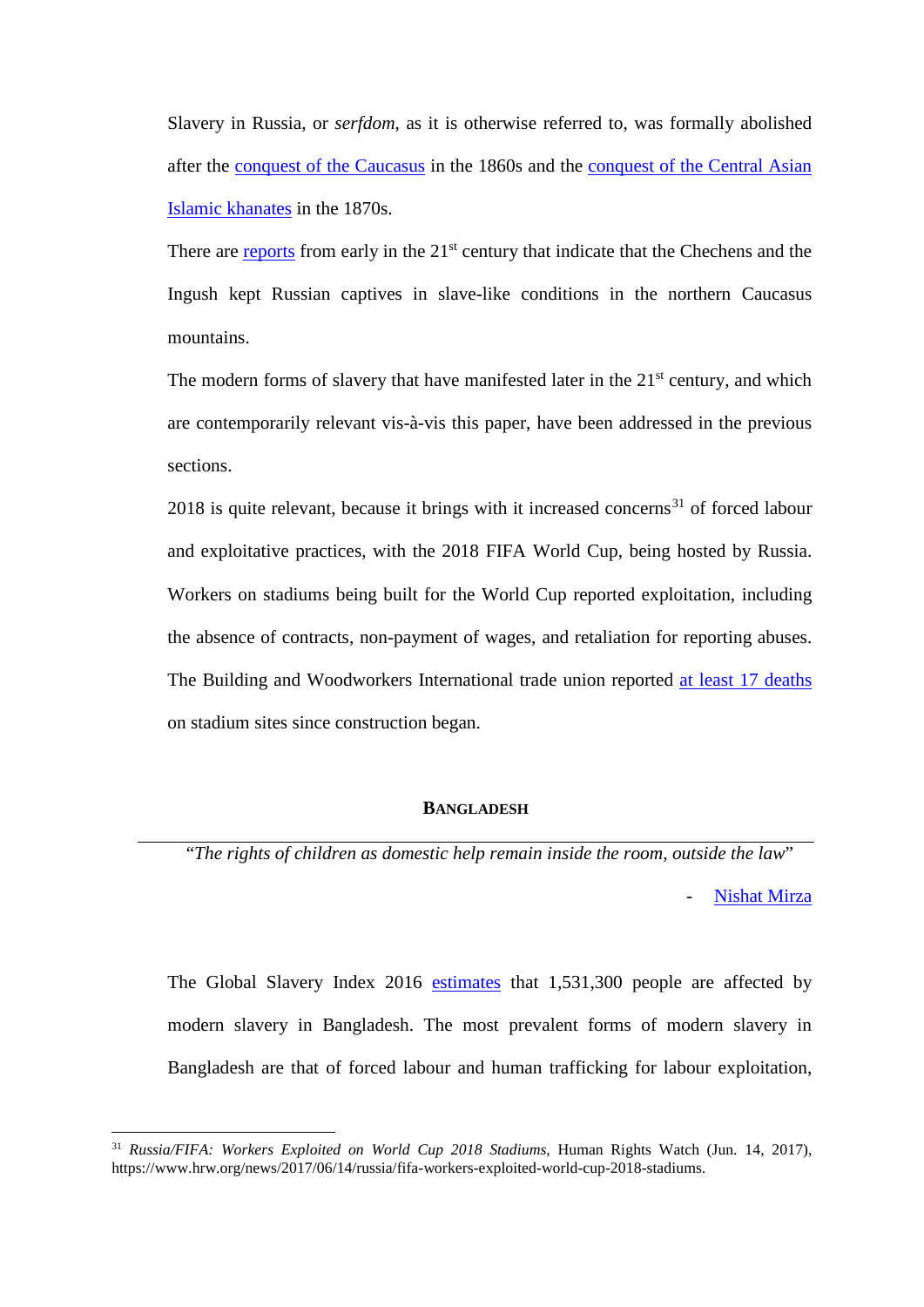which are manifested in, inter alia, manual labour, construction, drug production and farming. According to Accountability Hub, the further forms that labour exploitation takes range from under-payment and excessive working hours to precarious working conditions, and even include physical and verbal abuse. Victims of human trafficking for labour exploitation include those working in the garment industry, brick kilns, the construction industry, and even the fishing sector.<sup>32</sup>

Other significant facets of modern slavery in Bangladesh include forced marriage, commercial sexual exploitation, forced organ trafficking<sup>33</sup>, child labour, child marriage, and so on. Roughly 3,90,000 people (nearly 3% of the population of Bangladesh) are affected by forced prostitution.

Amongst the multitude of factors that contribute towards the prevalence of modern slavery, poverty (31.5% of the population was below the poverty line in 2010), social and environmental instability (natural disasters displaced nearly 5,43,000 Bangladeshis in 2014) a combination of which drive most victims into trafficking, forced deception and prostitution, which are seen as last-ditch attempts at subsistence. Thus, workers in sectors such as manufacturing, construction and fishing are compelled to work in extremely precarious conditions, which were epitomized by the Rana Plaza tragedy in 2013, wherein a major garment manufacturing factory collapsed, claiming the lives of nearly 1,134 workers in what was Bangladesh's worst industrial disaster ever. According to the Clean Clothes Campaign, nearly 700 workers lost their lives to factory fires between 2005 and 2012.

<sup>32</sup> *Bangladesh*, Accountability Hub, http://accountabilityhub.org/country/bangladesh/#top.

<sup>&</sup>lt;sup>33</sup> Nigel O' Connor, Bangladesh organ trade continues unabated, targeting children, the poor, Al Jazeera (Dec. 26, 2014), http://america.aljazeera.com/articles/2014/12/26/bangladesh-organtrafficking html.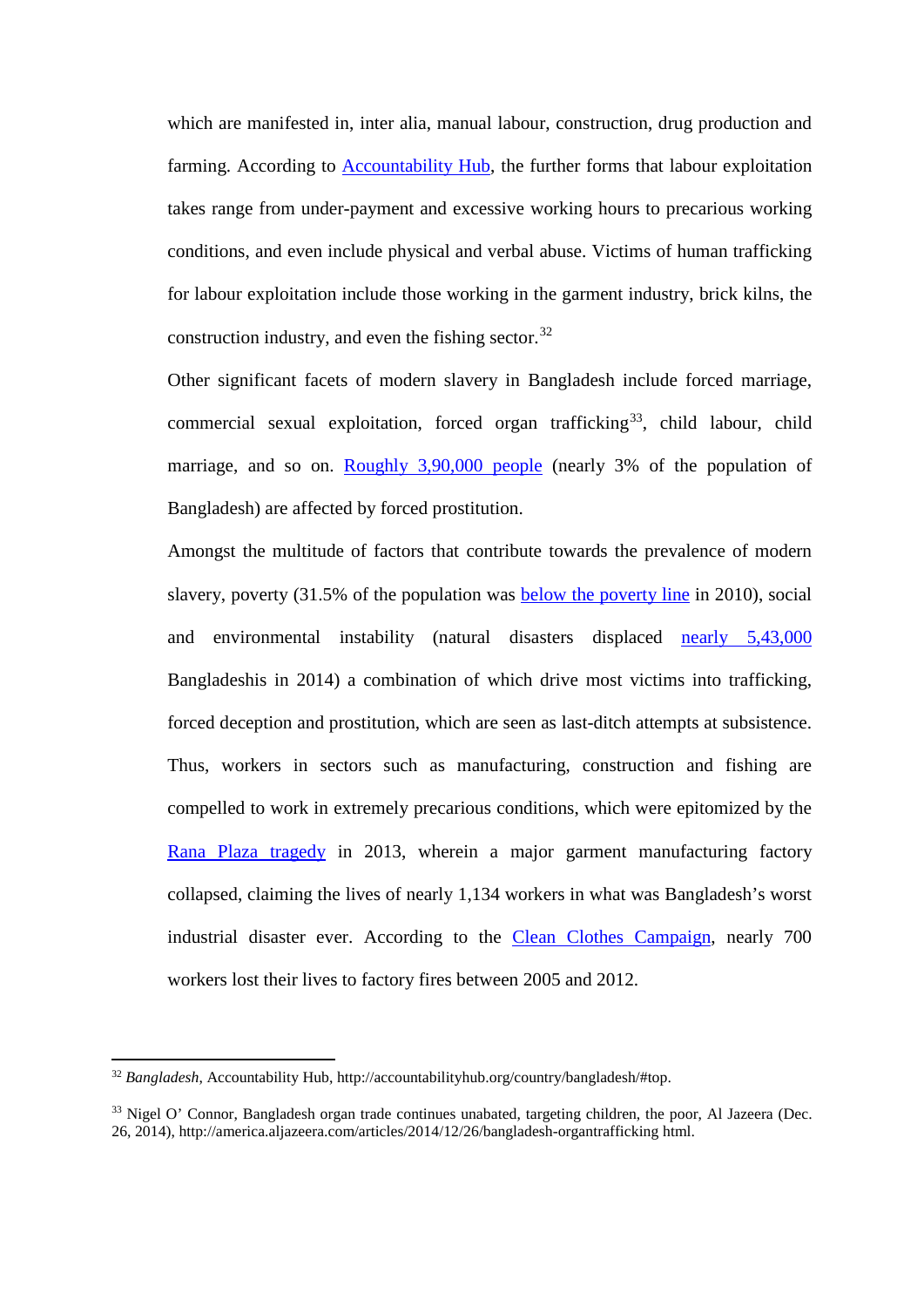### **1. Constitutional/Legal Safeguards**

Articles 14, 34, 34, 34 and 38 of the Constitution of the People's Republic of Bangladesh provide that, inter alia, it is the responsibility of the State to place prohibitions on all forms of exploitation, forced labour and remove restrictions to the freedom of movement, assembly and association.

In the aftermath of the Rana Plaza tragedy, the Bangladesh government, owing to international pressure and support from the ILO, adopted a National Tripartite Plan of Action on Fire Safety and Structural Integrity in the garment Sector, which sought to improve the working conditions of workers in the garment industry (which employs nearly 4 million workers). However, NGOs believe that the National Tripartite Plan is inadequate, and does little to address the safety and well-being of workers and the systematic violation of workers' rights guaranteed by the Bangladesh Labour Act of 2006 (which provides a range of protections such as, inter alia, minimum employable age, minimum wages, a safe working environment) and other national legislations. Apart from the National Tripartite Plan, private sector initiatives such as the Alliance for Bangladesh Workers Safety (formed by North American retailers) and the Accord on Fire and Building Safety (an agreement between two global unions) were developed to address the safety of workers in the garment industries of Bangladesh.

Various Bangla legislations impose criminal liability on those indulging in practices of human trafficking. The Criminal Code imposes a 1-year imprisonment for indulging in forced labour. In 2012, the government enacted a dedicated antitrafficking law titled the Human Trafficking Deterrence and Suppression Act 2012 (Suppression Act), which criminalized all forms of human trafficking, forced labour and debt bondage and imposed a minimum of 5 years of imprisonment, extendable to life.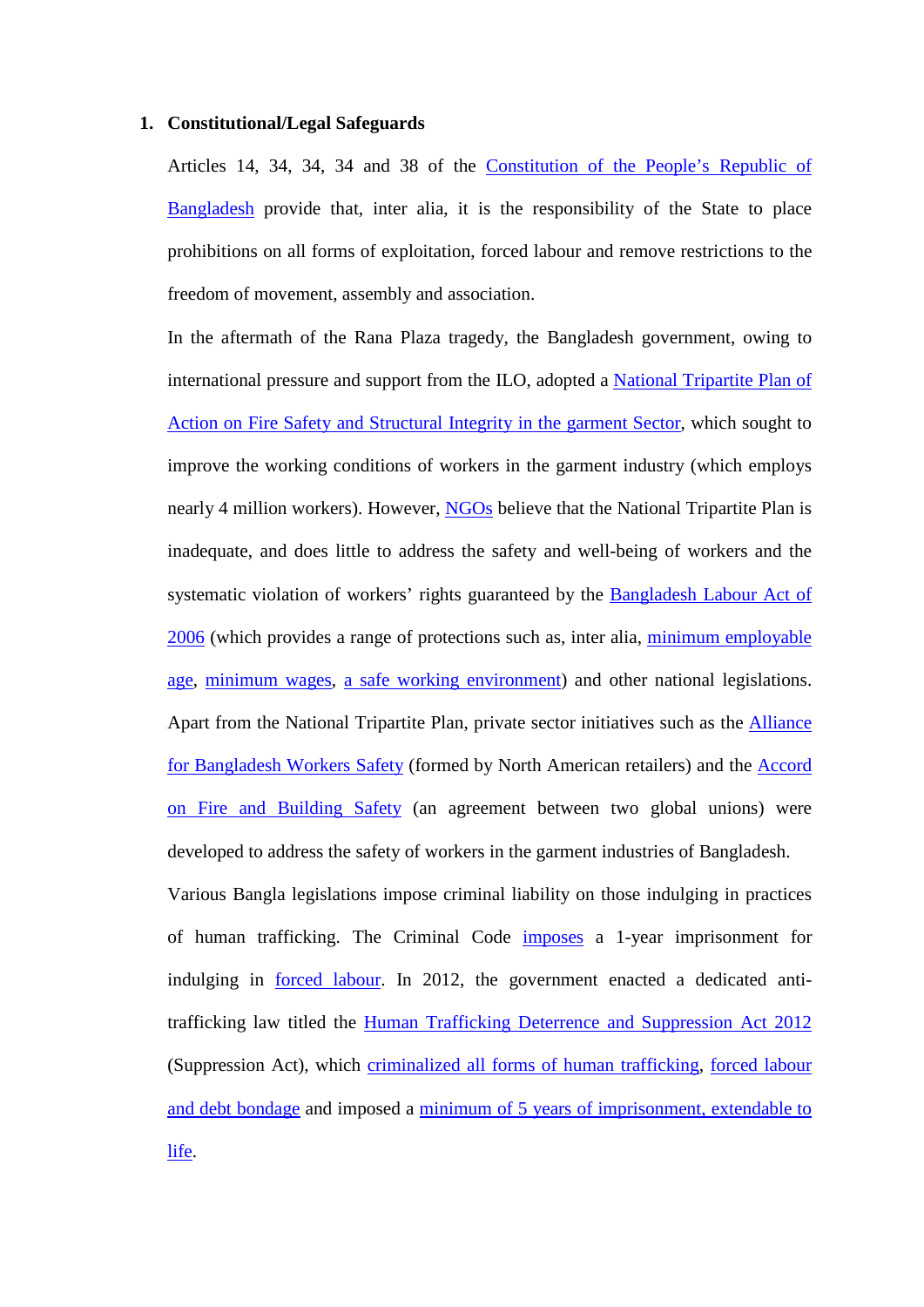While the Suppression Act did not adequately address the issue of deceptive recruitment (by not, per se, prohibiting deceptive recruitment of labour migrants), the Overseas Employment and Migrants Act 2013 established elaborate guidelines to curb fraudulent and exploitative recruitment practices, by putting in place provisions such as, inter alia, the need for a license to recruit migrant workers and the conditions under which such a license could be revoked.

#### **2. Redressal Mechanisms**

The Suppression Act provided that the government may, for the speedy trial of trafficking offences, establish an Anti-Human Trafficking Offence Tribunal , which would be empowered to issue protective orders and would expedite the hearing of matters before it by concluding trials in 180 days. In May 2015, then Bangla Law Minister Anisul Huq announced that seven such tribunals would be set up at seven divisional headquarters of the country, and in the interim, matters under this Act would be heard by the Nari O Shishu Nirjaton Daman Tribunal, which is present in every district of Bangladesh. According to the Suppression Act, a victim of human trafficking is entitled to, in addition to initiating criminal proceedings, sue for compensation in any civil court against the offender(s). The Act further provided that the government shall set up a fund to support the victims of human trafficking. However, according to the US Trafficking in Persons Report of 2015, there were merely 146 investigated cases of sex trafficking and 12 cases of forced labour under this Act, thus resulting in an abysmally low rate of convictions.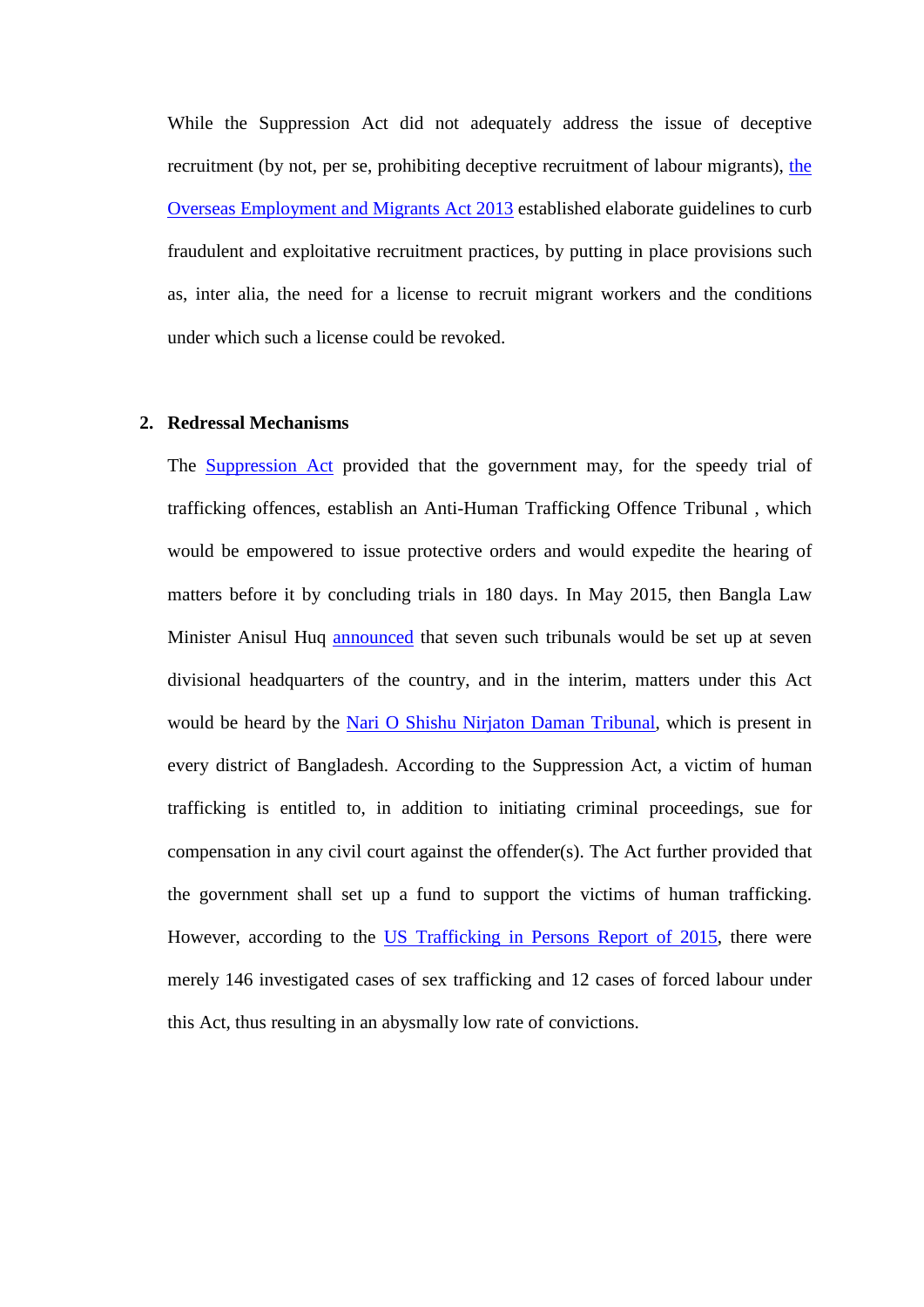### **3. Gender**

According to an ILO-endorsed survey conducted by the Walk Free Foundation, forced labour affected 85% of men while forced marriage affected a greater share of women (nearly 88%) than men. Nearly 29% of girls under the age of 15 are married, along with 2% of girls who are married before the age of 11. According to the Global Slavery Index 2016, there are four million Bangla employees in the garment manufacturing industry alone (which contributes the most to forced labour), and nearly 85% of these employees are women. Further, there are nearly 3,90,000 persons involved in forced prostitution in Bangladesh. While there is no official gender-wise breakup of this number, a report from 2015 found that most victims of forced prostitution were girls aged 9-10, many of whom work in Daulatdia, Bangladesh's largest brothel, which has an estimated 1600 prostitutes working within it, with the average age of new entrants being 14.

### **4. Discourse**

Baher Azmy, in a paper on modern slavery and the thirteenth amendment in the Unites States of America, cites an example of Marjina Khalifa, an illiterate, poor woman from Bangladesh who worked in a textile factory; she was, vide deceptive means, persuaded by the owner of the factory to work as a domestic servant in his daughter's home in New Jersey. Azmy refers to this situation as "third-generation slavery". He posits that there is little that separates this from what he refers to as "first-generation" slavery (chattel slavery in the United States) and "secondgeneration" slavery (the holding of American Blacks and immigrant whites to long period of debt bondage, known as peonage) in that, while the "third generation" of slavery undoubtedly differs in intensity, duration and venality, it also shares several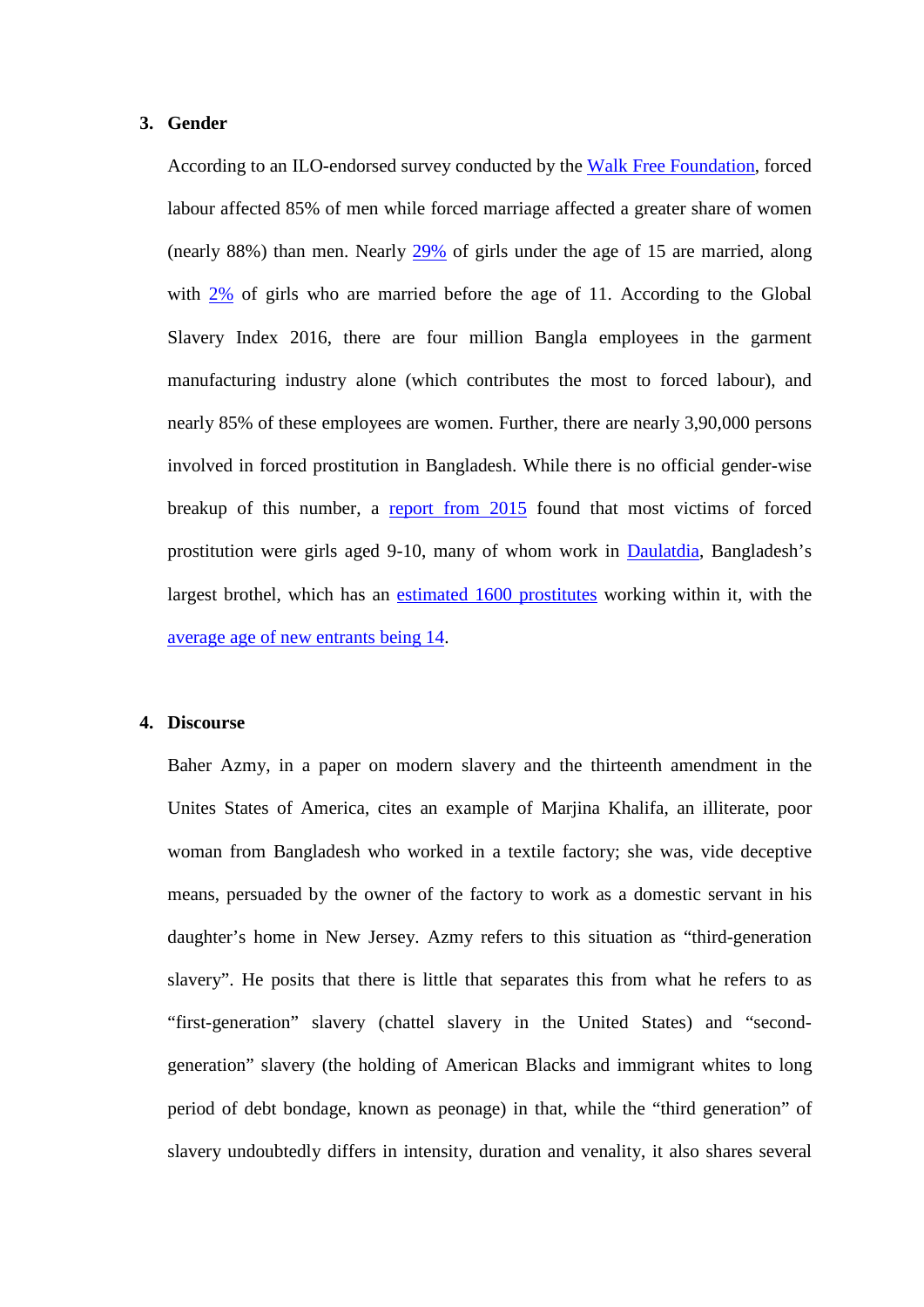fundamental attributes with its antecedents, such as coercion, complete dominion over virtually every aspect of life and severely demeaning conditions under which the servitude is exercised. The "third generation" of slavery as posited by Azmy is synonymous with what is today known as modern slavery, and is an interesting formulation that, while it departs from standardized nomenclature, adds significant perspective to the discourse along the way. This theorization is part of a very small sample space of academic works that include the pervasiveness of modern slavery in Bangladesh.<sup>34</sup>

Lipika Pelham writes on how normalized discourse on bonded labour has become. She cites the instance of her home in Bangladesh, where the 10-year old daughter of the domestic help carried on the "duties" of her mother after the death of the latter. Pelham writes that, albeit her own mother, along with tens of thousands of South Asians would scream in denial, this is but bonded labour, and is a form of slavery. She further goes on to posit how those inflicting slavery tend to believe that they are protecting the victims from worse adversities, such as prostitution and trafficking; however, the sheer lack of autonomy and consent (which is, in most cases, unconscionable even if it exists) make it another face of modern slavery, which can express itself in myriad forms: domestic workers, errand boys in offices, flower sellers at traffic junctions, and so on.<sup>35</sup>

<sup>34</sup> Baher Azmy, *Unshackling the Thirteenth Amendment: Modern Slavery and a Reconstructed Civil Rights Agenda*, 71 Fordham L. Rev. 981-1062 (2002)

<sup>35</sup> Lipika Pelham, *Enslaved Abroad, Oppressed at Home*, The New York Times (Oct. 29, 2014), https://www.nytimes.com/2014/10/30/opinion/linka-pelham-modern-slavery-in-bangladesh.html.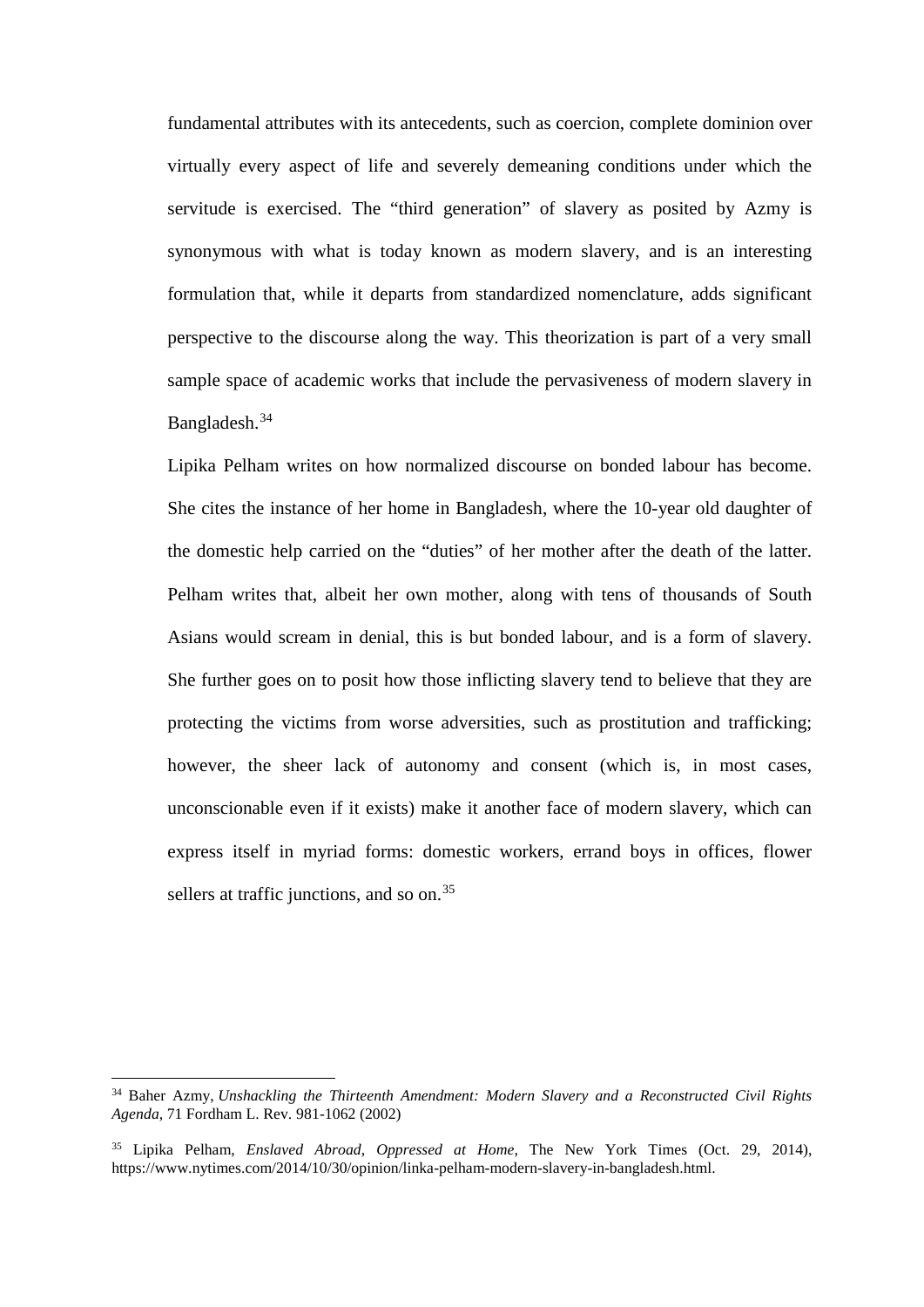#### **5. Evolution**

There is not too much to write on the evolution of modern slavery as a notion in Bangladesh. This is largely due to the fact that Bangladesh, as an independent nation, only came into existence in 1971, and a lion's share of modern slavery practices as elucidated in the aforementioned sub-heads have existed since then. The only change worthy of consideration is increased sensitivity towards the issue, by locals and nonlocals alike, who have begun expressing genuine concern over the plight of those stuck in the modern slavery quagmire and have offered to help alleviate the problem. International and national governments and civil society organizations have also played pivotal roles, as mentioned in the foregoing sub-heads, to take steps towards eradicating modern slavery in Bangladesh.

### **THAILAND**

*"I worked days and nights, in the rain, in the heat and in the storm. We were not fed sufficiently. We had to work even injured and sick. They gave no medicine and treatments. Sick people who could not work got shot."*

- Maung Htay, a Burmese slave in the Thai fishing industry

About 0.63 percent of the total population of Thailand is estimated to live in conditions of modern slavery.<sup>36</sup> While this number is small, when compared to countries such as India or Bangladesh, Thailand occupies a rank of 20 on the Global Slavery Index. The primary manifestation of modern slavery is the prevalence of

<sup>36</sup> *Supra* 9, Country Study: Thailand.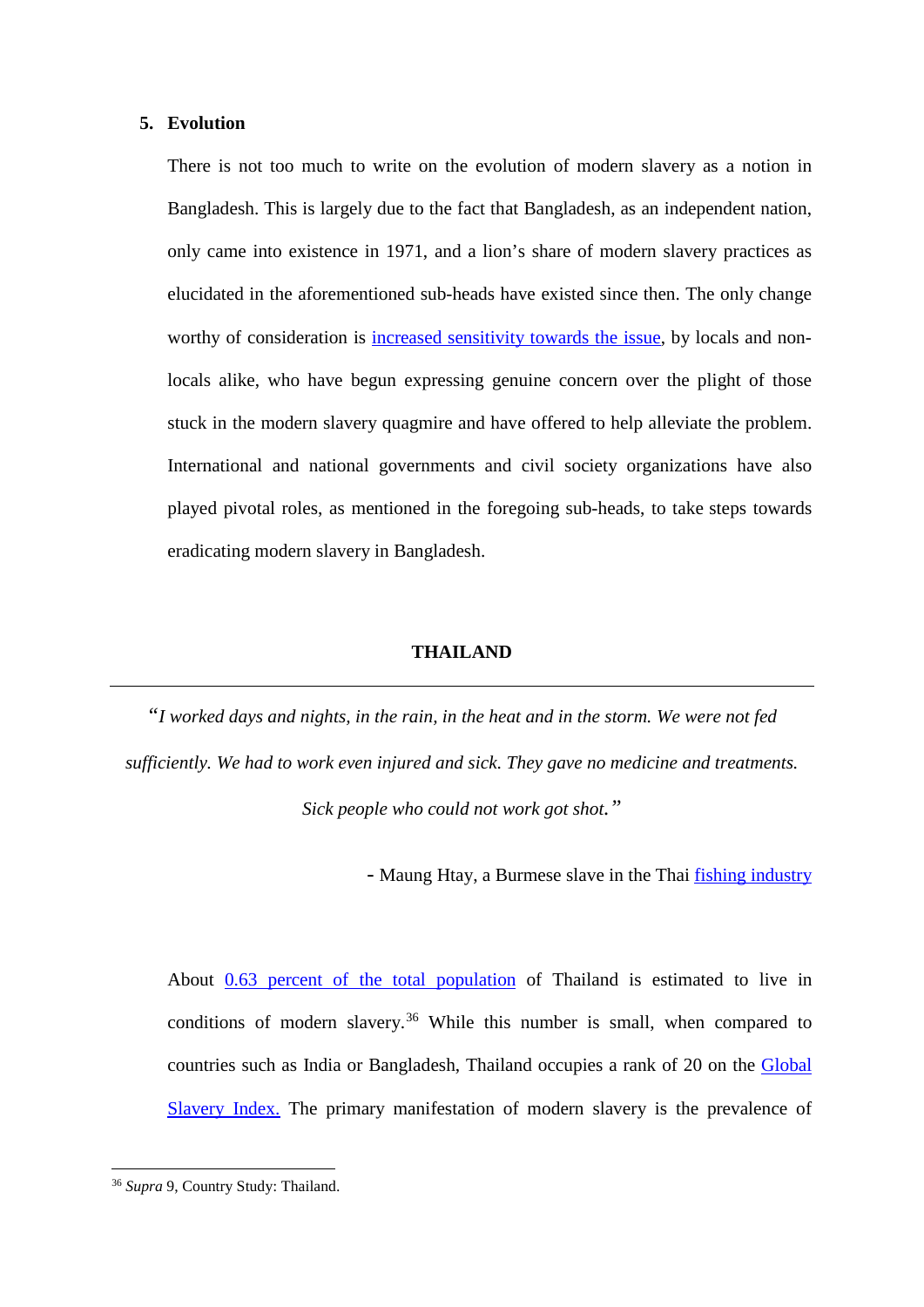forced labour in the fishing industry. It has gained a notorious reputation internationally for enslaving a large number of Burmese and Cambodian immigrants, through human trafficking rings, subjecting them to forced labour.<sup>37</sup>

The workers are made to endure inhumane working conditions, including excessive working hours, sleep and food deprivation and even forced drug (Methamphetamines) use. There have also been reports of incidents involving captains murdering the workers on the ship and even abandoning them at sea when thrown overboard. These practices have become harder to regulate for the State, as the ships are usually situated near the shorelines of neighbouring countries creating jurisdictional issues for Thailand.

Apart from forced labour, Thailand is also reported to have a high incidence of commercial sexual exploitation, especially of children including boys and girls. Almost half of the victims involved in such practices are from neighbouring jurisdictions including Cambodia, Myanmar and Laos.<sup>38</sup> There have also been instances of children being recruited for combat in the Southern borders of Thailand.<sup>39</sup>

### **1. Constitutional/Legal Safeguards**

 $\overline{a}$ 

The human rights framework in Thailand has invited criticism, primarily by virtue of Article 44 of the 2014 interim Constitution, which has not been repealed in the 2017

<sup>&</sup>lt;sup>37</sup>*The Mekong challenge - underpaid, overworked and overlooked: the realities of young migrant workers in Thailand (Volume 1). International Labour Organization. Available at: Thailand (Volume 1),International Labour Organization, Available at:*<br>http://www.ilo.org/wcmsp5/groups/public/---asia/---ro-bangkok/documents/publication/wcms bk pb 67 en.pdf <sup>38</sup> Trafficking in Persons Report 2015, Available at:https://www.state.gov/documents/organization/243562.pdf .

<sup>&</sup>lt;sup>39</sup> *Promotion and Protection of the Rights of Children*, United Nations General Assembly, Report of the Secretary **6** General, Available at: Secretary General, General, Available at: http://www.un.org/ga/search/view\_doc.asp?symbol=A/69/926&Lang=E&Area=UNDOC.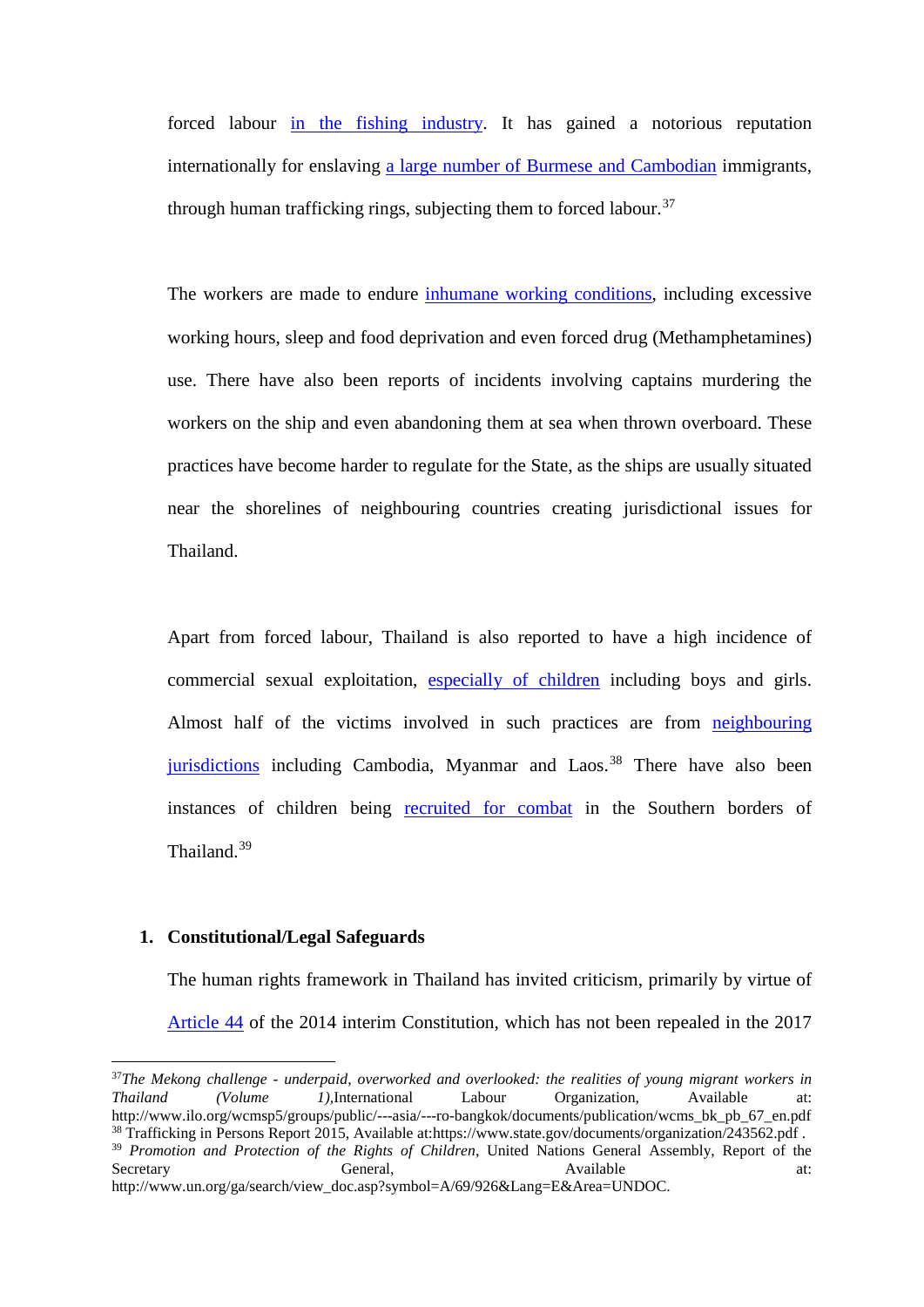Constitution. The provision allows the exercise of absolute power by the National Council for Peace and Order (NCOP) without being subject to fetters or controls. This provision has enabled a number of rights violations, without the officials in power being made answerable. The Thai Constitution does contain guarantees of equality, liberty and dignity. However, due to the overarching structure of the Constitution, these remain mere declarations on paper.

The Government has enacted regulations to counter the rising incidence of forced labour in the seafood industry. The 2015 regulations, provide for maximum working hours and leaves for the workers. They also provide for the registration of migrant workers and their families. To improve implementation, the Government requires monthly reports by the regulatory agencies on the progress of implementation of various human rights legislation. The agencies have been given a period of 60 days, to ensure there are no violations of the Fisheries Act.

Apart from these regulations, various amendments have been inserted into the Anti-Human Trafficking Act 2015, which allows the relevant authorities to immediately shut down work places or suspend the operating licenses of any factory or work places, where evidence of trafficking is found. The office of the Prime Minister has issued a Notification, which came into effect in 2015, which cast a legal obligation on owners of workplaces including factories, entertainment facilities and even vessels, to monitor and oversee the prevention of human rights abuses of their employees. There is also a requirement to sensitise employees to the rights of victims of such abuses by organising training sessions.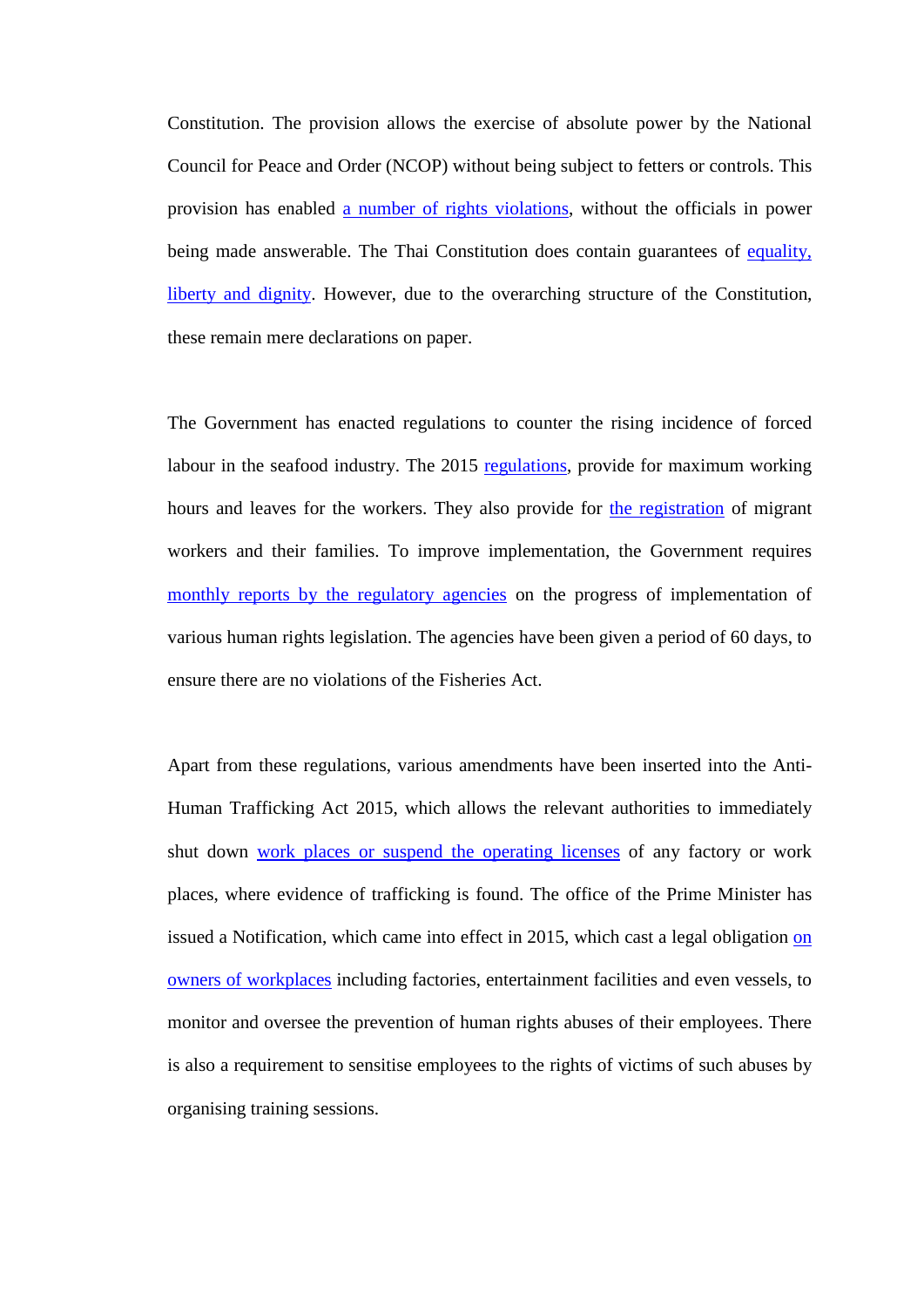There has also been an amendment to the Fisheries Act, providing for more surveillance and control over fishing vessels. There is a categorical prohibition on the employment of illegal workers with a severe punishment attached for noncompliance. Furthermore, there have also been changes made to the Labour Protection Act, which now provides that all migrant workers are entitled to equal protections.

#### **2. Redressal Mechanisms**

Thailand has taken several steps to increase the effectiveness of the criminal justice system to combat human trafficking and labour violations. A special Human Trafficking unit within the Criminal Court has been created. The decisions given by this special court is appealable to another appellate court and not the Supreme Court directly. Only when the verdict of the appellate authority is unsatisfactory, an appeal can be made to the Supreme Court, which will be entertained only on certain grounds provided in the Act. With respect to legal policy, an ad-hoc committee has been created by the Prime Minister, consisting of senior judges, prosecutors and police officers, to suggest reforms in judicial proceedings associated with human trafficking.

The Government has also introduced the Trafficking Procedure Act, which has introduced various procedural reforms to improve the expediency and efficiency of trafficking prosecution. Any trial initiated to prosecute human trafficking will now use the Inquisitorial system. Furthermore, depositions need not be given within the Courtroom, and can be given through video conferencing from a foreign country as well. The safety of the witnesses and the victim has also been taken into consideration, by providing for more stringent bail provisions for the accused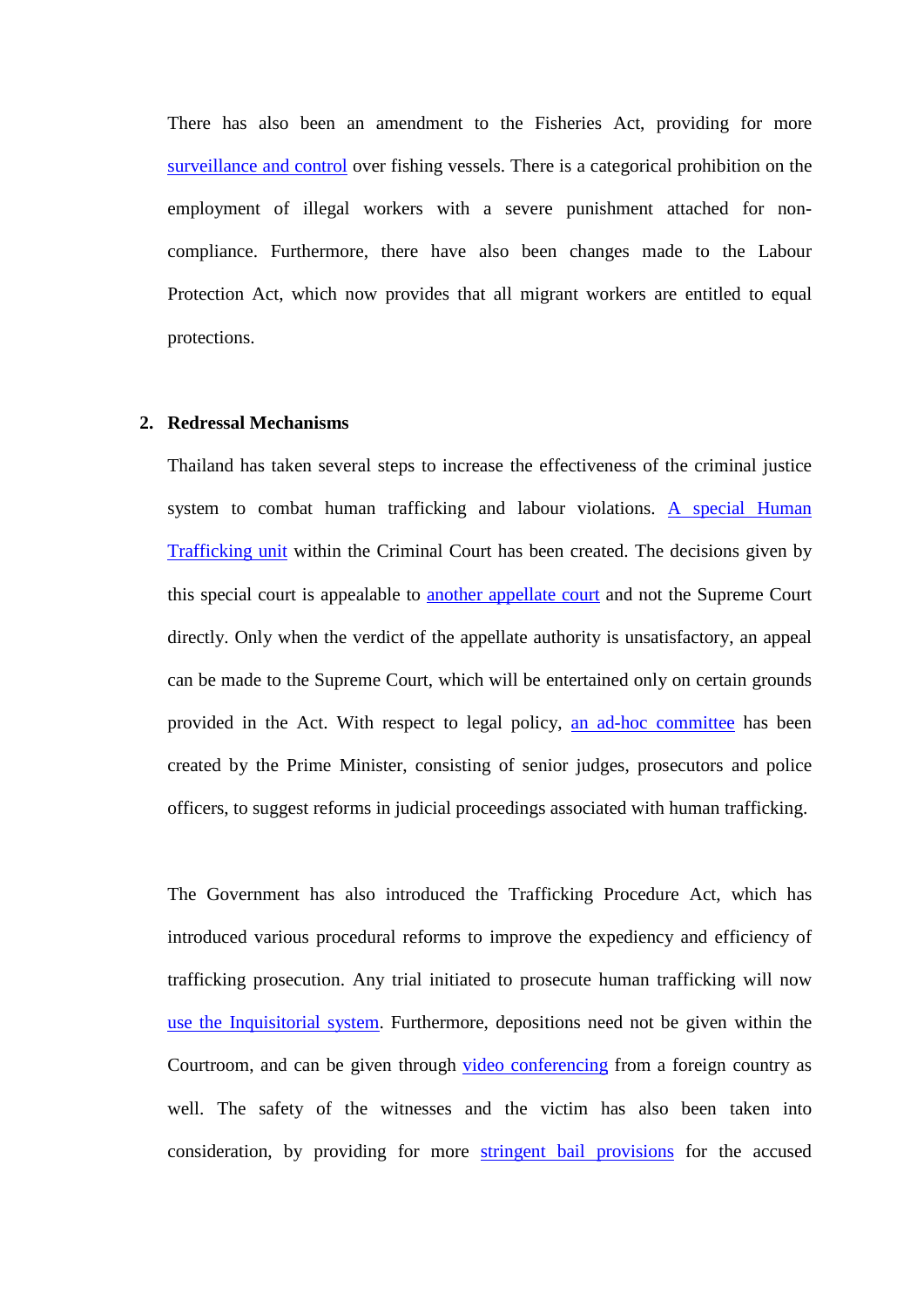perpetrators. There has also been a provision for punitive damages where the victim has suffered severe physical damage and torture.

## **3. Gender**

**.** 

A strict reading of Buddhist doctrine has relegated women to a subservient position as compared to men.<sup>40</sup>

There is a system of hierarchy based on a belief that social position is indicative of good deeds in a past lifetime. Therefore, being born a woman was perceived to be a fate given to those who sinned previously. Women were even traditionally viewed as the property of men and could even be sold.

Among the countries in the Greater Mekong Sub-Region, Thailand has emerged as the top destination for cross-border trafficking of women. Most of these victims are from Cambodia, Myanmar and Laos. Women, notwithstanding that they may not have been trafficked, are an integral part of Thai economy. They form the dominant part of the workforce engaged in agriculture, fishing and manufacture sectors. If not for these sectors, they are engaged in work as domestic help to middle class families. As mentioned before, they experience exploitative work conditions in all of these sectors, including long working hours, use of hazardous equipment without any protection and even restrictions on movement.<sup>41</sup>

<sup>40</sup> KEVIN BALES, ZOE TRODD, ALEX KENT WILLIAMSON, MODERN SLAVERY: A BEGINNER'S GUIDE (2009).

<sup>41</sup> Allan Beesey, *From Lao PDR to Thailand and Home Again: The Repatriation of Trafficking Victims and Other Exploited Women and Girl Workers - A Study of 124 Cases*, International Organization for Migration, 2004, Available at: http://bit.ly/1R5DSeG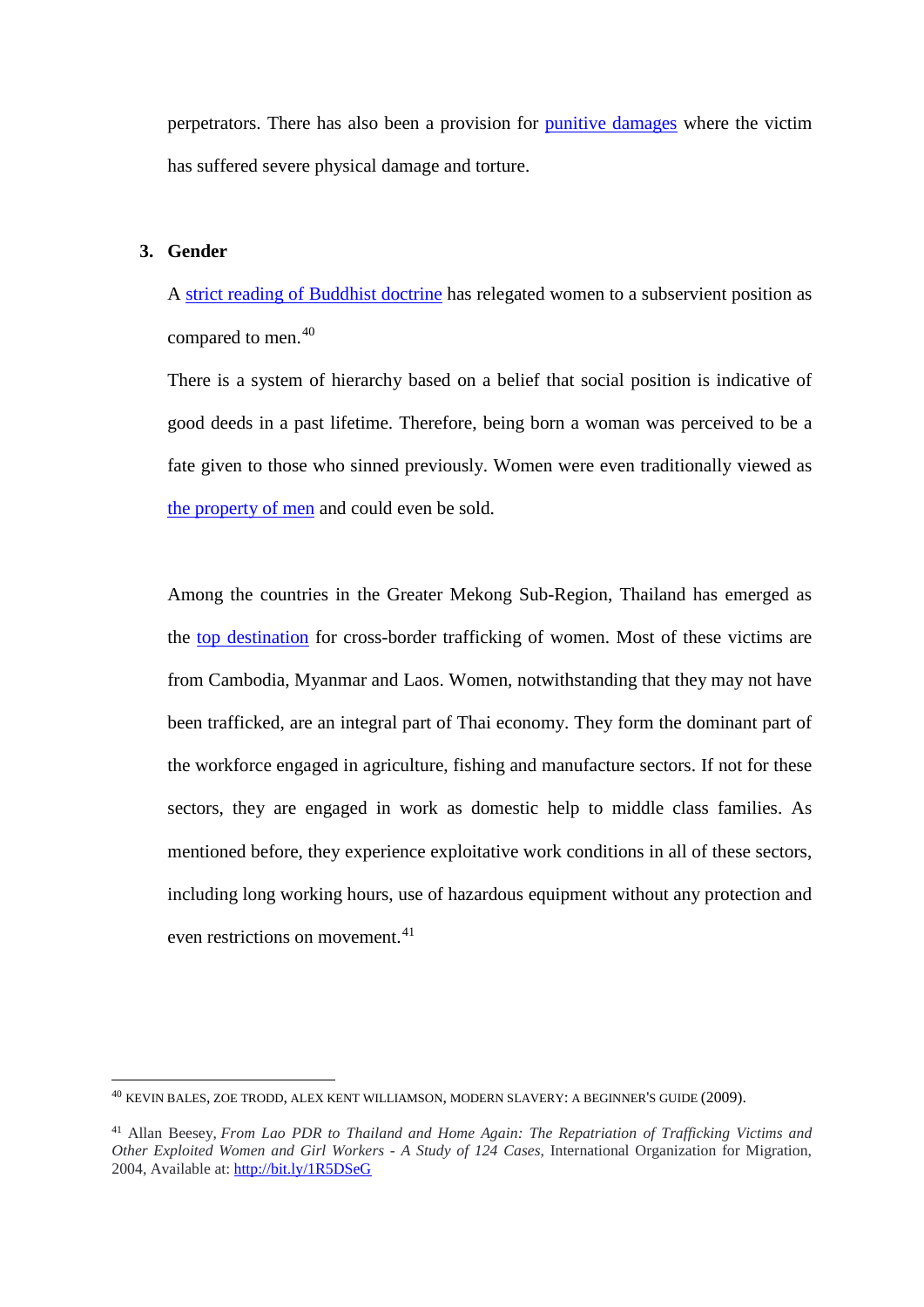Commercial sexual exploitation is another practice that women are far more vulnerable to in Thailand. The Global Slavery Index reports that women from the age of 15 onwards are found frequently in bars, hotels and other entertainment locations.

#### **4. Discourse**

Most of the literature around the vulnerable position has focused on the supply chain. A major chunk of the academic literature has largely focussed on the socio-economic conditions that lead to women and children leaving their places of origin. There has been no real focus on the conditions prevalent in these labour destinations.<sup>42</sup>

There have also been links drawn between trafficking and forced labour, without viewing them as isolated, distinct modern slavery practices. It has been found that the migrants from neighbouring jurisdiction are in a far more vulnerable position and are subject to far more exploitative working conditions.

The mainstream media outlets like The Guardian have largely focussed on the fishing industry, without much coverage of other forms of slavery such as child soldiers and sexual exploitation. There is a lack of academic literature with an exclusive focus on Thailand.

### **5. Evolution**

Slavery in Thailand can be traced back to the Sukhothai era.<sup>43</sup> There were numerous categories of slaves, each having their own set of rights and obligations. A slave was treated like property and could be sold or leased. Owning slaves was a common

**.** 

<sup>42</sup> *Supra* 37. 43 Nitaya Onozawa, *The Labor Force in Thai Social History*, Available at: https://www.tsukubag.ac.jp/library/kiyou/2002/3.ONOZAWA.pdf.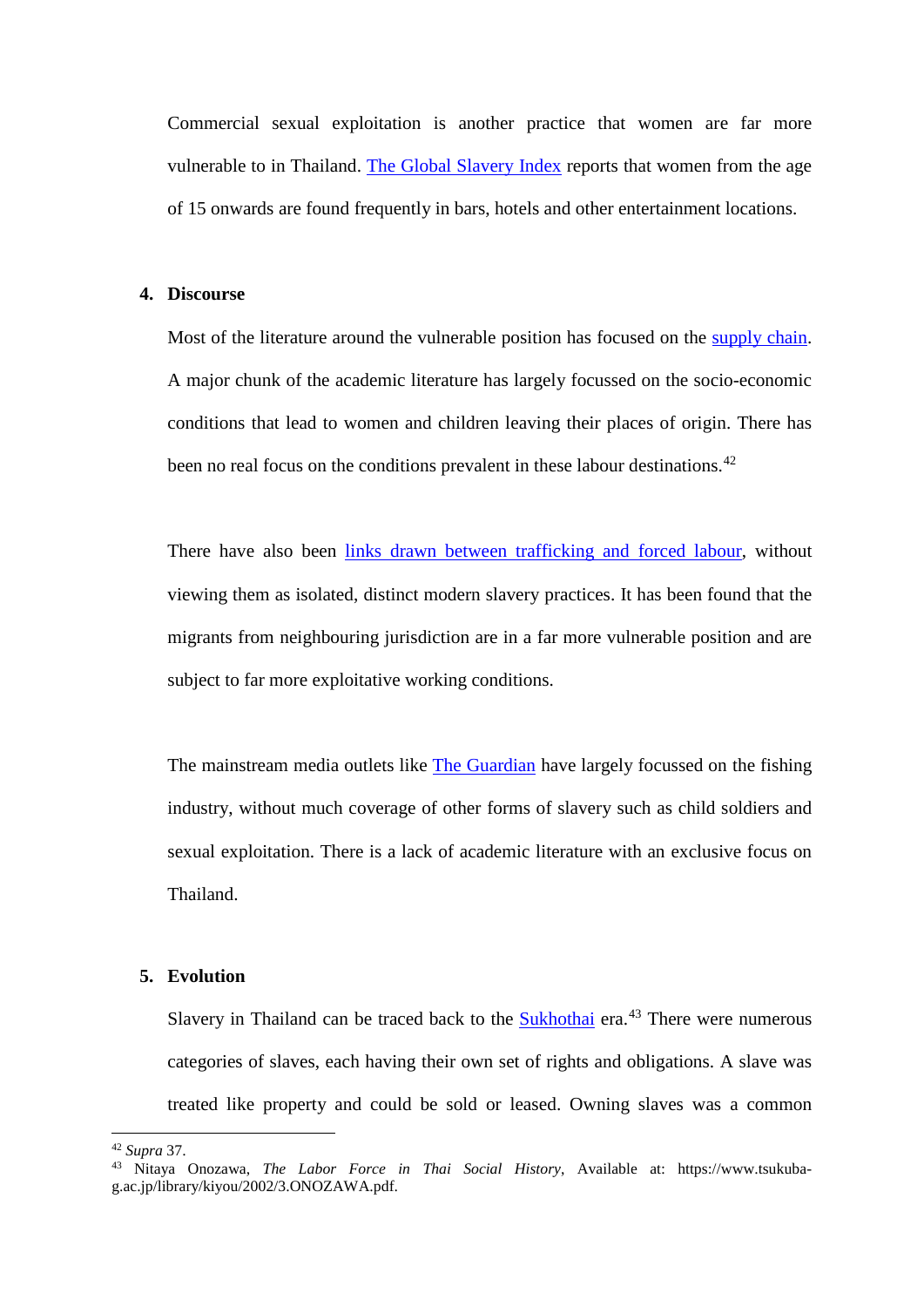practice among the nobles and these practices were legitimised by the legal structures prevailing during that period.<sup>44</sup>

Women in particular, were more frequently enslaved. They were given to soldiers as rewards for their services. This began a tradition of sexual exploitation. Another prevalent practice during the  $19<sup>th</sup>$  century was the concept of a war slave, who were deployed in the military and used by the King for long conquests.<sup>45</sup>

During this period, there did not exist a concept of bonded labour and slaves were given the right to purchase their own freedom, and this freedom was given to both the slaves by birth and the traded slaves.<sup>46</sup>

Slavery was formally abolished only in the late  $19<sup>th</sup>$  century. However, the practice continued, due to the abounding socio-economic conditions. Despite being freed from their masters, communities that were previously bound by servitude did not have the requisite economic resources such as property or any kind of wealth to survive. These circumstances forced them to return to exploitative livelihoods such as prostitution. This only continued after the  $20<sup>th</sup>$  century, as Thailand became a capitalist economy. Another commonly discussed factor for the rise of commercial sexual exploitation in Thailand is the Vietnam war, which saw the use of Thailand by American soldiers as a recreation centre.

**.** 

<sup>&</sup>lt;sup>44</sup> History of Prostitution and Sex Trafficking in Thailand, End Slavery Now Blog, Available at: https://www.endslaverynow.org/blog/articles/history-of-prostitution-and-sex-trafficking-in-thailand. 45 *Supra* 43.

<sup>46</sup>R.B. Cruikshank, *Slavery in Nineteenth Century Siam*, Available at: http://www.siameseheritage.org/jsspdf/1971/JSS\_063\_2j\_Cruikshank\_SlaveryIn19thCenturySiam.pdf .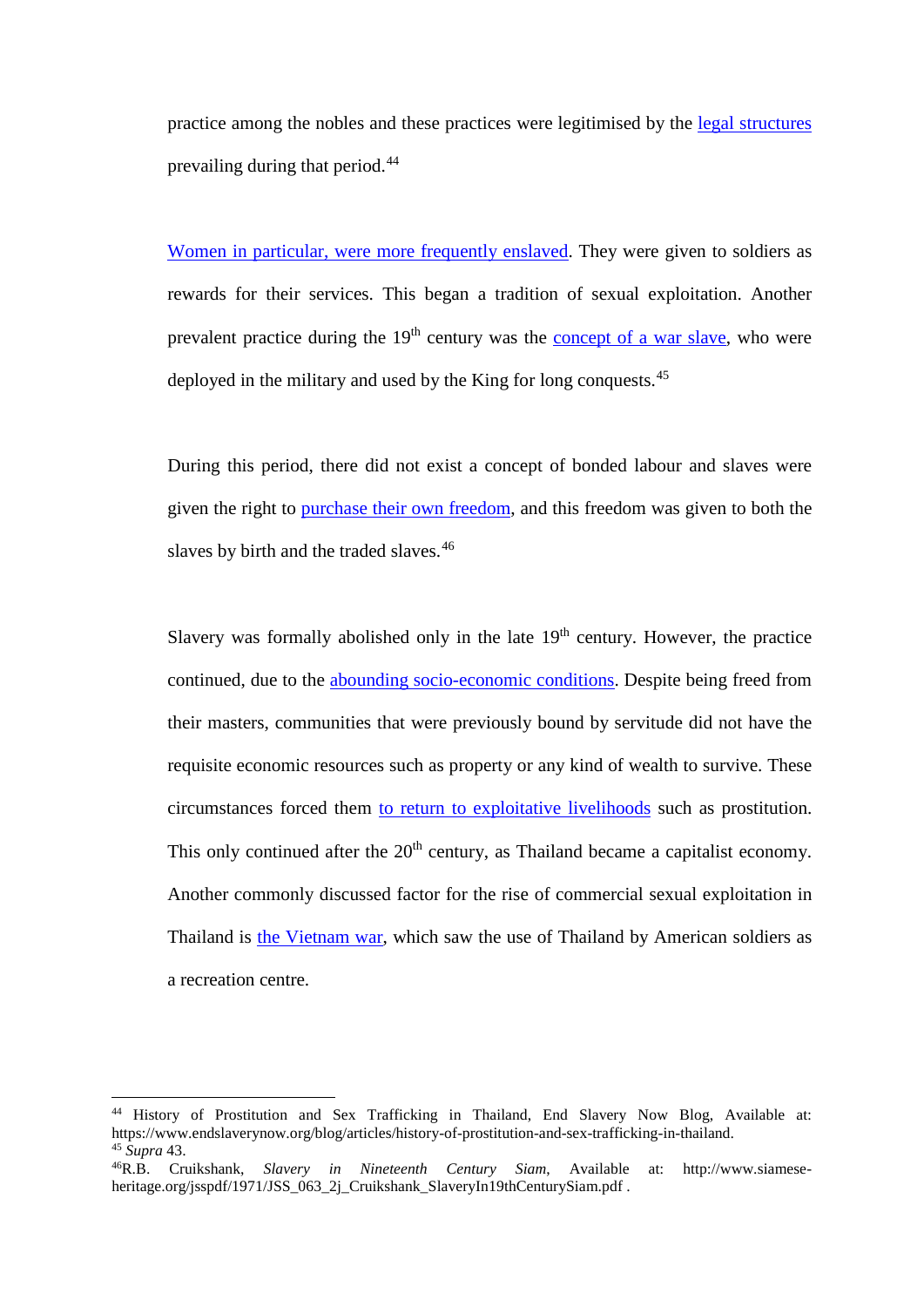### **PHILIPPINES**

*"She was 18 years old when my grandfather gave her to my mother as a gift, and when my family moved to the United States, we brought her with us. No other word but slave encompassed the life she lived. Her days began before everyone else woke and ended after we went to bed. She prepared three meals a day, cleaned the house, waited on my parents, and took care of my four siblings and me. My parents never paid her, and they scolded her constantly. She wasn't kept in leg irons, but she might as well have been."*

- Alex Tizon<sup>47</sup>

The Modern Slavery Index, 2016 estimates that 4001,000 people are enslaved in the Philippines, constituting 0.40 percent. Philippines occupies a relatively high rank of 33 in the Index. All forms of modern slavery exist in the Philippines, but the most prominent manifestations are forced labour, recruitment of child soldiers, commercial sexual exploitation and pa'aling fishing.

The issue of forced labour is one that affects Filipinos working abroad. It is reported that almost half of the Filipino women working abroad are unskilled and uneducated, consequentially working in the domestic service sector. A large number of workers in this sector face exploitation in the hands of their employers not only abroad but even within the Philippines.

<sup>47</sup> <sup>47</sup> Alex Tizon*, My Family's Slave*, The Atlantic (June,2017), Available at: https://www.theatlantic.com/magazine/archive/2017/06/lolas-story/524490/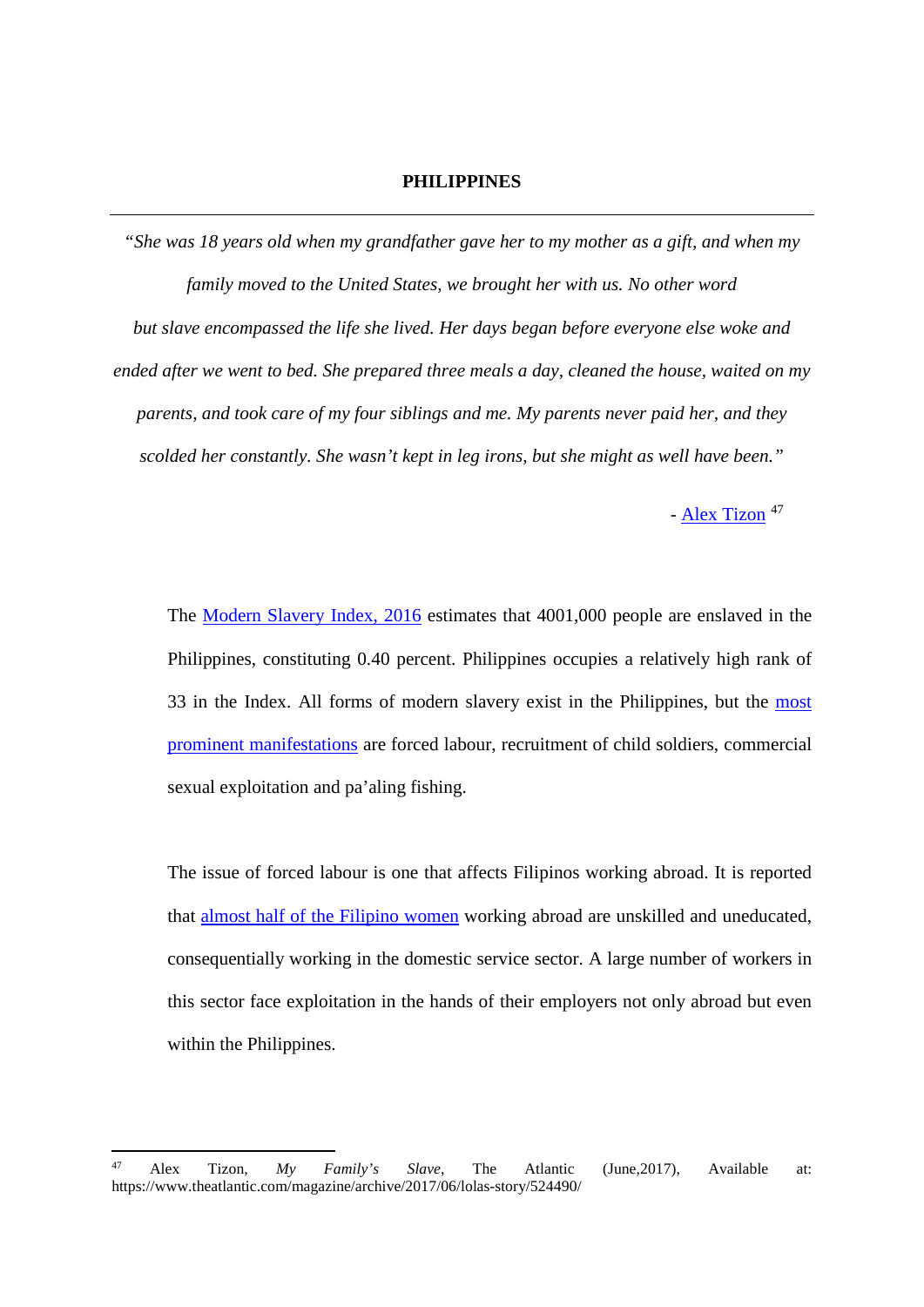Another prevalent slavery practice is commercial sexual exploitation of young women and children. There has been a proliferation of massage parlours, bars and brothels which have become fertile grounds for prostitution rackets, usually led by organized crime syndicates.

A unique practice, found in the Filipino fishing industry, is **Pa'aling fishing**.<sup>48</sup> The technique used is highly hazardous which requires the fishermen to dive without adequate oxygen. The lack of any legal protection has resulted in numerous instances of exploitation.

# **1. Constitutional/Legal safeguards**

The Philippine Constitution prohibits involuntary servitude of any form, in Section 18(2) of Article III. It also contains guarantees of equality, liberty and life.

The Migrant Workers and Overseas Filipinos Act of 1995, was enacted to clamp down on fraudulent recruitment. It requires the recruitment activities carried out by brokers to be licensed, failing which it imposes both a civil and criminal liability, whether the broker is a natural or legal person.

The Act also attempts to counter rights violations faced by migrant workers by making the employer and the recruitment agency jointly and severally liable.

The Government has also made rules and regulations, providing for an Employment Agency Database. Apart from monitoring the recruitment agencies, a standard employment contract has been created for different occupations. The clauses in the standard agreement contain protective covenants such as minimum wage, overtime pay,

<sup>48</sup> <sup>48</sup> Timothy Allen, Pa'aling Fishing, Human Planet, Available at: http://humanplanet.com/timothyallen/2011/01/pa-aling-fishing/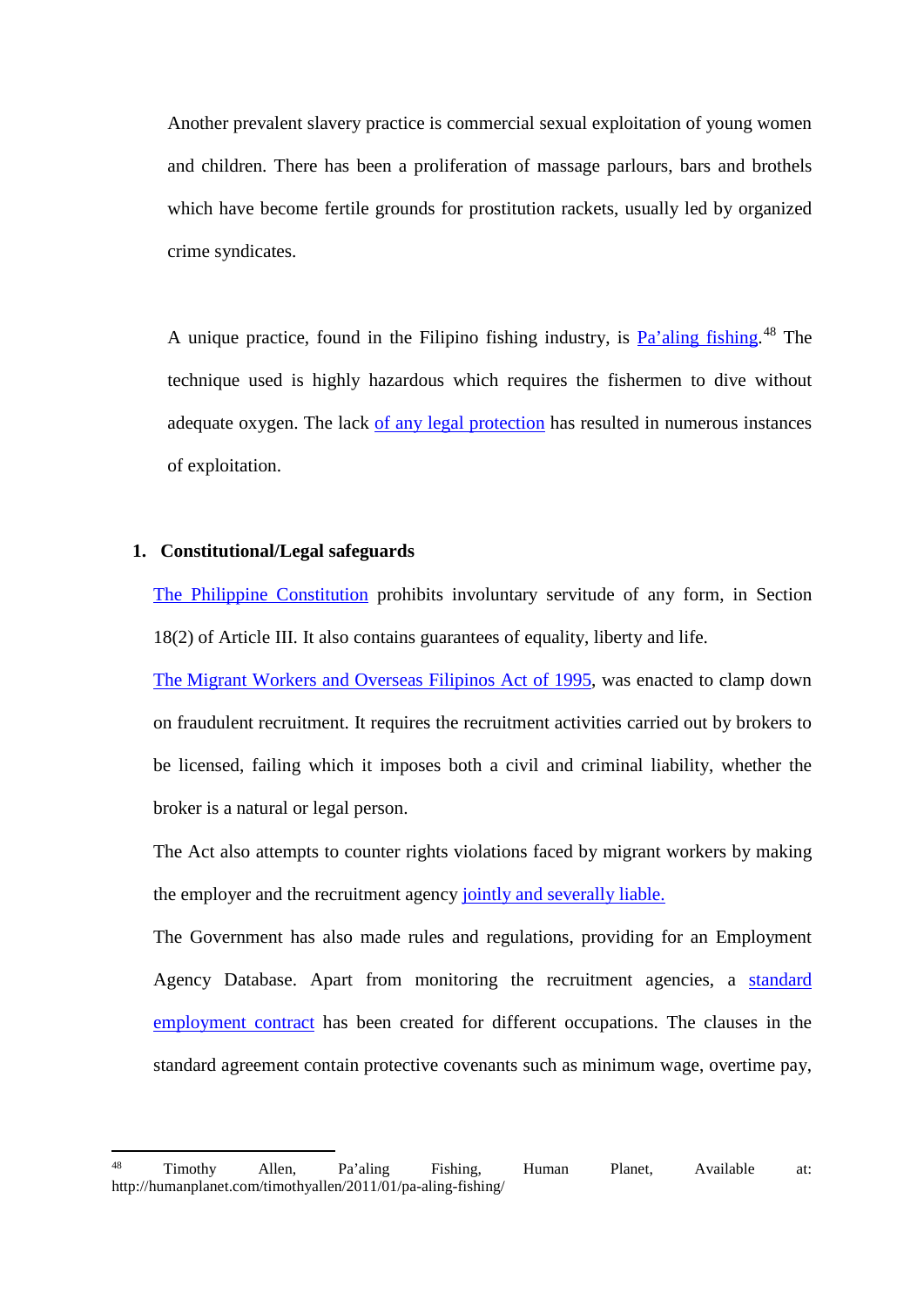accommodation, transportation and termination with reasons. Every service agreement has to contain the above protective covenants.

The **Philippines Penal Code** criminalises slavery, child debt bondage and involuntary servitude. Article 104 of the Code, prescribes civil liability for corporations and employers for the offences committed by their officers in the course of their employment.

To counter human trafficking, the Government has enacted the Anti-Trafficking in Persons Act in 2003. The Act prohibits human trafficking for the purposes of forced labour, debt bondage and involuntary servitude. The Act prescribes both individual and corporate liability for any such offence.

The Government has also been credited for undertaking various measures to ensure that its citizens working abroad are not exploited. These include providing for resource centres abroad to support Filipino workers when in distress. Measures have also been taken requiring the employers to open an ATM bank account, in order to ensure the minimum wage is paid.

The Government has also enacted various legislations, to protect children from recruitment into the armed forces and to prevent the use of schools for military purposes. On an International level, Philippines is signatory to various treaties and protocols, such as the Convention on the Rights of the Child and its Optional Protocol on the Involvement of Children in Armed Conflict.

### **2. Redressal Mechanisms**

A National Human Rights Commission has been created to receive individual complaints and to ensure they are heard by the relevant judicial bodies. There also exist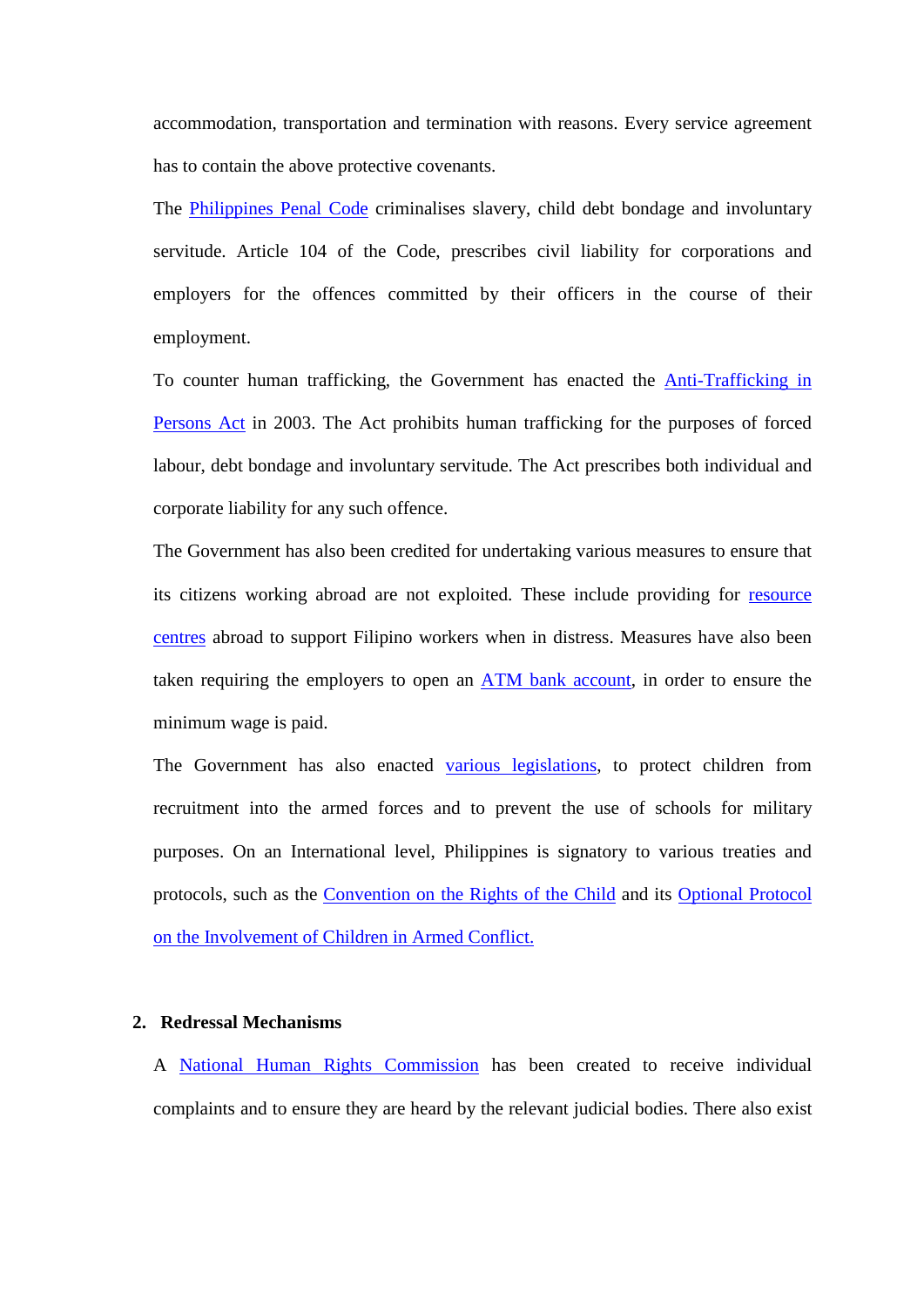other human rights bodies such as the **Inter-Agency Committee** that has been entrusted with the function of investigating human rights violations.

The highest Court of the land is the Supreme Court, which hears appeals from the lower Courts and decides important constitutional matters. Below the Supreme Court is the Court of Appeal and the *Sandiganbayan*, which is empowered to hear both civil and criminal matters. Steps have been taken to ensure Courts are more accountable while adjudicating human rights issues, by requiring Courts to submit information on the cases pending judgment.

# **3. Gender**

As mentioned before, women occupy a more vulnerable position, as they are more likely to be employed in unskilled labour. Being in such a position, they are usually employed as domestic help. This sector has most instances of exploitation.

Sexual exploitation is another practice that disparately affects the women. The Philippines has emerged as one of the most sought-after destinations for prostitution and has attracted a large volume of commercial sex tourism. Women are trafficked frequently under the guise of marriage and end up being subject to sexual exploitation. Another phenomenon that has increased the vulnerability of women to enslavement is the high incidence of natural calamities. Attention has been raised to enhanced vulnerability of both women and children in the wake of such calamities.

### **4. Discourse**

The image of the Filipino slave received global attention, after the Atlantic carried an essay by Alex Tizon, a Pulitzer winning journalist, on the Filipino slave that his family had kept for several decades. The central point of the essay is Lola, a slave who served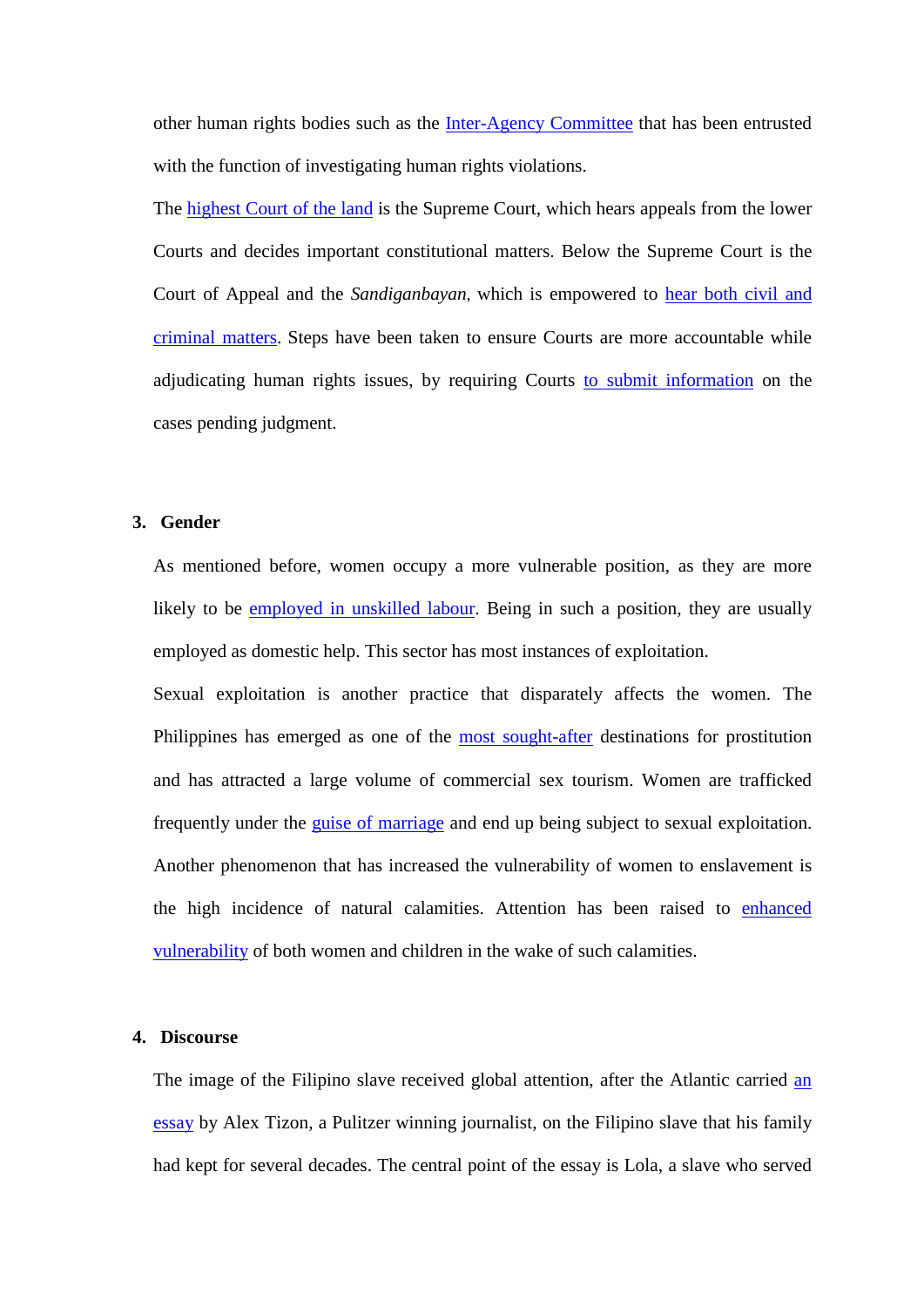the author's family for the entirety of her life and the essay details the physical and mental abuse that she was subject to.<sup>49</sup>

The essay sparked off a debate on the narrative around slavery, and there have been multiple views discussing the experience of the author.<sup>50</sup> Apart from the journalistic literature, the academic scholarship around Filipino slavery has focussed on the construction of the Filipino worker, working abroad. Neferti Xina M. in her article, argues that the construction of the Filipino worker is either as a hero sending remittances to aid the country's income or as the victim subject to the toughest of working conditions, but never as a subject with "*collective creative power*".<sup>51</sup> Similarly, Katherine Gibson in her article points to the limitations of the dominant representation of Filipino women as heroes or victims. She advocates an anti-essentialist Marxist analyst in order to enable a more complex discussion of the multiple class processes that allow the workers to distribute the surplus labour in the most innovative ways.<sup>52</sup> There have also been studies of resistance movements against slavery in the Philippines. Apart from the above, there are very few theoretical expositions of slavery practices in

the Philippines. A large volume of literature focuses on setting out factually the prevalent slavery practices in the Philippines and the legal framework governing these violations.

**.** 

<sup>&</sup>lt;sup>49</sup> *Supra* 47.<br><sup>50</sup> Therese Reyes, *Filipinos are defending Alex Tizon from Western backlash to his story "My Family's Slave",* Quartz (May 17<sup>th</sup>, 2017), Available at: https://qz.com/985614/the-atlantics-my-familys-slave-cover-storyfilipinos-defend-alex-tizon-from-western-backlash/.

<sup>51</sup> Neferti Xina M, *Domestic Bodies of the Philippines*, 12(2) Journal of Social Issues in Southeast Asia, pp. 153- 191, p. 154 (1997).

<sup>52</sup> Katherine Gibson, Lisa Law and Deirdre Mckay, *Beyond Heroes and Victims: Filipina Contract Migrants, Economic Activism and Class Transformations*, 3(3) International Feminist Journal of Politics, pp. 365-386 ( 2001).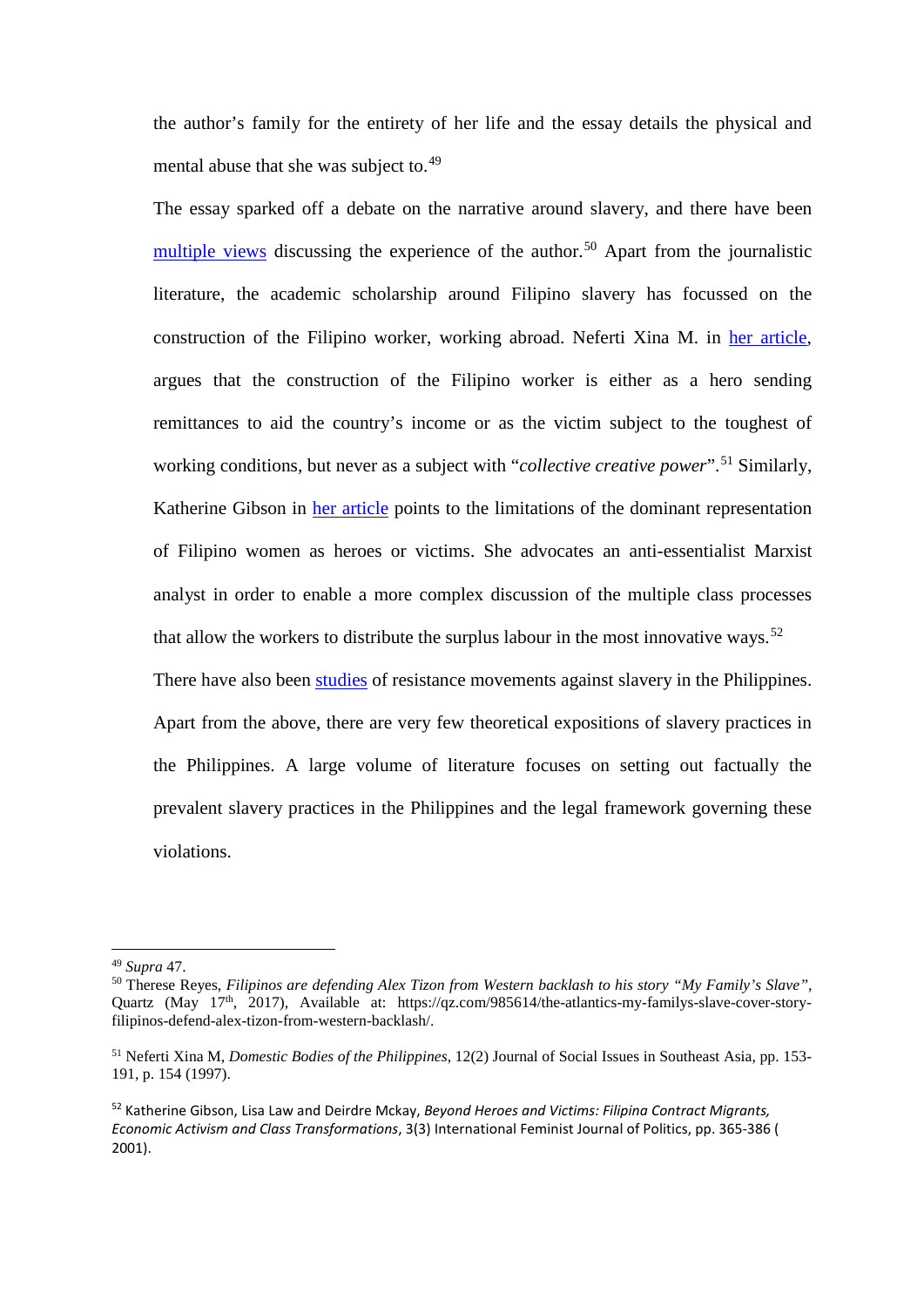### **5. Evolution**

Slavery is said to have existed in the Philippines before it was colonised by the Spanish. During the pre-colonial era, there were 2 categories of slaves, differentiated on the basis of the extent of their autonomy. The first category was known as the *Alipin Namamahay*, a slave who had a significant level of autonomy and was only expected to serve the master during certain periods during the year.<sup>53</sup>

The second category was the *Aipin Sagigilid*, who was expected to live with the master and was at his beck and call, at all times. This was not a rigid or perennial system, but was characterised by flexibility, as the slave had the option to move out through marriage or other commercial pursuits.

With the advent of colonial rule, this system of slavery was abolished and was replaced with an officially legitimised system of forced labour. Another factor that seemingly led to the reduction of slavery was the state of the economy and the theological beliefs of the Spanish Catholics.

After the Spanish-American war, Philippines became a territory of the United States of America, where there was a resistance to slavery practices as a larger movement against freedom from colonisation. Dean C Worcester authored a report on the prevalent slavery practices and advocated for its abolition, which was heavily opposed by Filipino nationalists and attempted to rebut the existence of slavery itself.

Despite this resistance, as shown above, slavery continues to exist in hidden forms, within and outside the country, to this day.

<sup>&</sup>lt;sup>53</sup>Vicente Rafae, *Lolg's Resistant Dignity*, The Atlantic (May 31<sup>st</sup>. 2017), Available at: https://www.theatlantic.com/business/archive/2017/05/lola-unconquered/527964/ .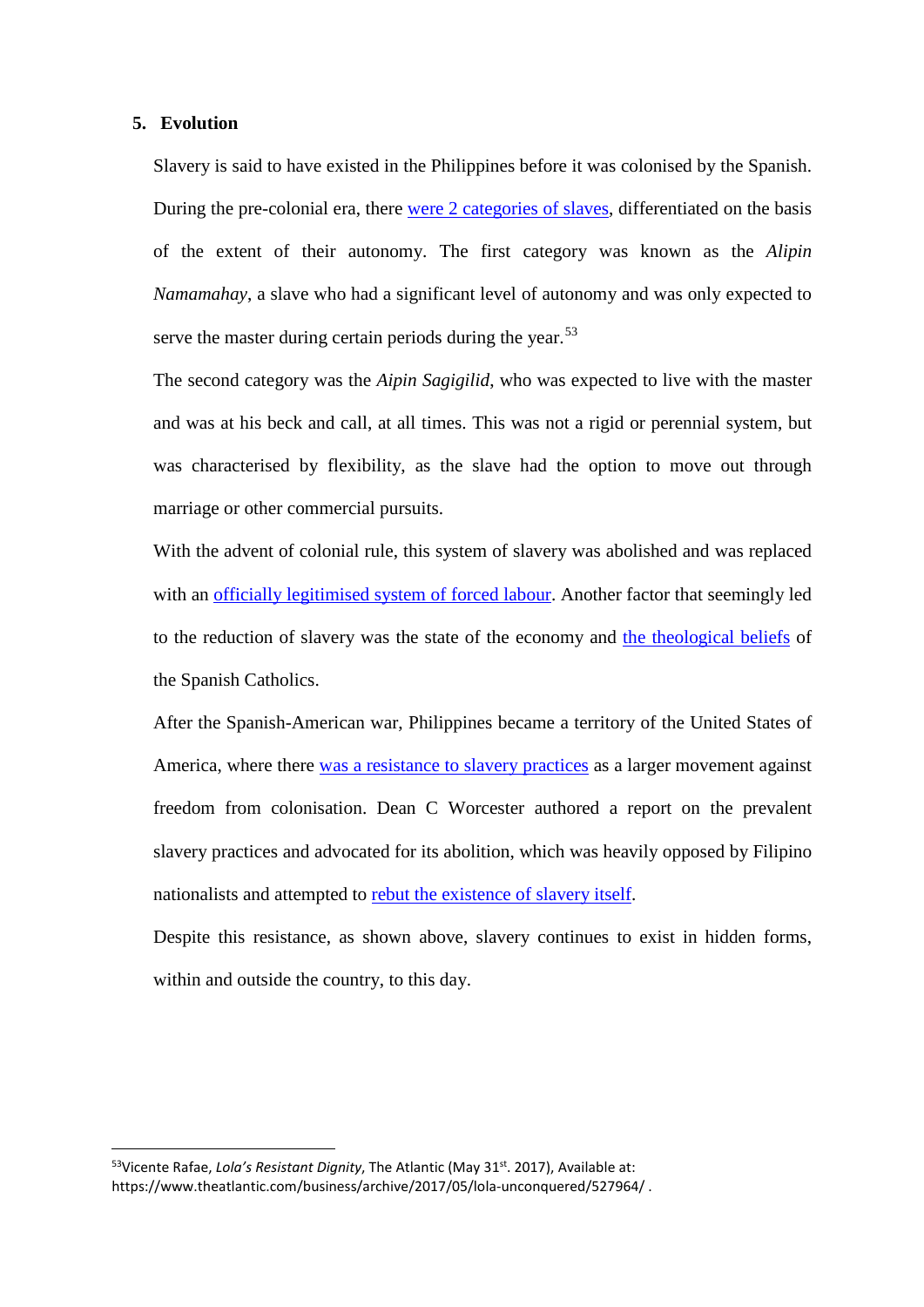#### **MYANMAR**

*"One evening whilst we were watching a video in my village, three army sergeants came. They checked whether we had identification cards and asked if we wanted to join the army. We said we were underage and hadn't got identification cards. I said no and came back home that evening but an army recruitment unit arrived next morning at my village and demanded two new recruits. Those who could not pay 3000 kyats (9 \$US) had to join the army… My parents could not pay, and altogether 19 of us were recruited and sent to Mingladon"*

- *Ko Aung*

0.95 percent of Myanmar's total population is estimated to live in slavery. Myanmar is ranked 9th by the Global Slavery Index, 2016. The primary manifestation of modern slavery is forced labour of migrants from Myanmar working on Thai boats. Apart from this, there is a high incidence of slavery among the Rohingya Muslims situated in the Rakhine state. Children have also been recruited into armed groups, due to the high youth unemployment rate. Myanmar, according to a report of the Human Rights Watch has the highest rate of child soldiers. The main sources of recruitment are non-state armed groups such as the Tatmadaw and the Kachin Independence Army. Human trafficking is also quite common, in order to provide cheap labour to fishing boats. The average age of the victims was 30 years and a majority of them were male.

### **1. Constitutional/Legal safeguards**

The Constitution restricts the applicability of fundamental rights only to Citizens and imposes correlative duties on them. There is an express prohibition on enslavement,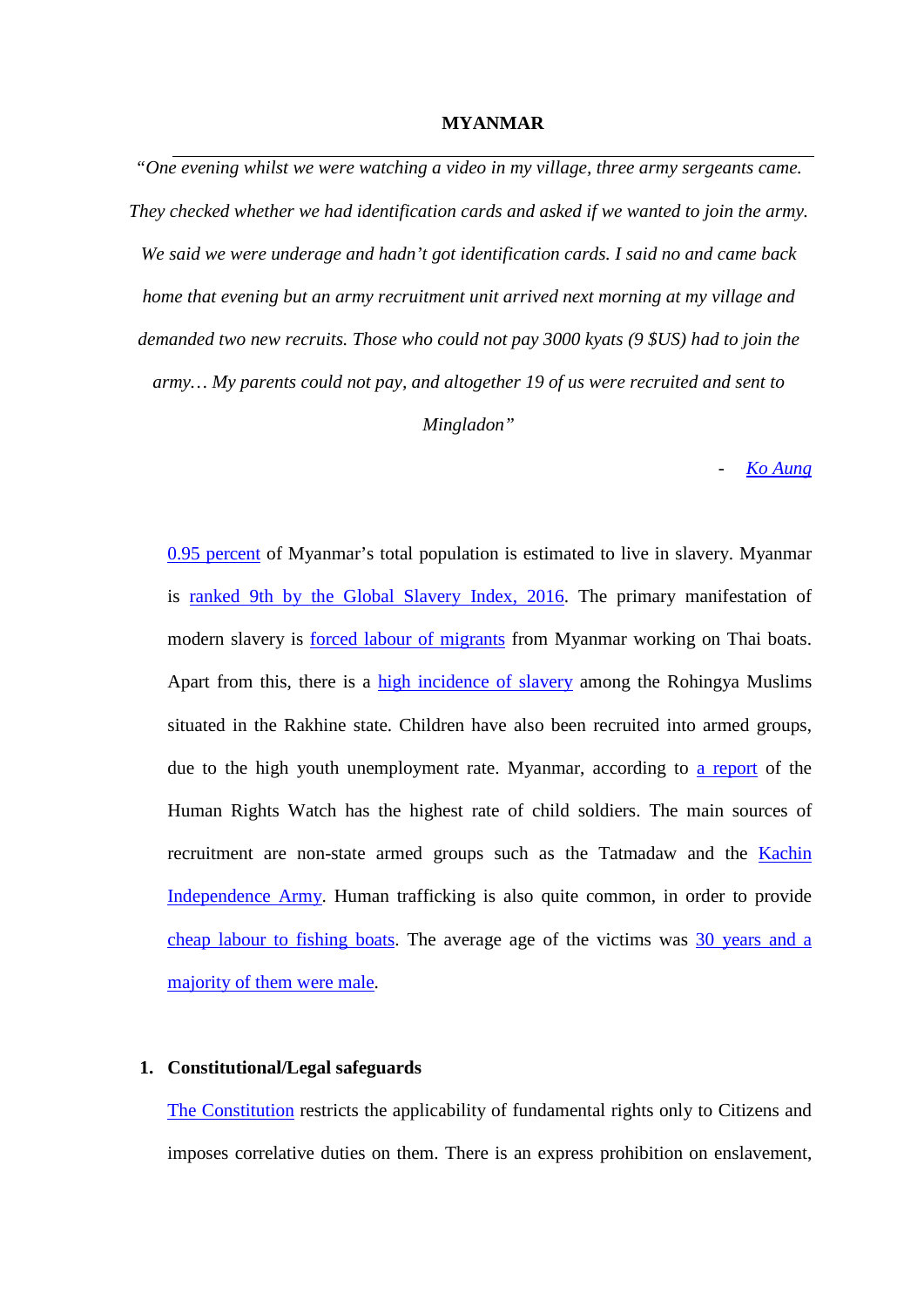trafficking and forced labour. Myanmar has enacted the Anti-Trafficking in Persons Law, to suppress trafficking and aims to achieve this through coordination with international organizations. Notably, trafficking has been defined as the recruitment, transport and transfer of persons for the purpose of exploitation. An extremely broad definition of exploitation has been used, including activities such as prostitution, debt bondage and forced labour. There also exist various safeguards to protect against exploitative labour practices such as the Internal Workplace Regulations and the Child Labour laws.

### **2. Redressal Mechanisms**

The judiciary in Myanmar consists of the Supreme Court, the Regional High Courts, State High Courts and the lower courts. All of these courts have the competence to decide human rights issues. Myanmar also has a National Human Rights Commission, which has the power to accept individual complaints, where there is a violation of constitutional rights. On the international level, Myanmar is a signatory to the CEDAW, CRC and its Optional Protocol on the Sale of Children, Child Prostitution and the Child Pornography, which provide another remedy before an international forum for the victims. It is also a signatory to the ILO's forced labour convention.

### **3. Gender**

Women have been disparately affected by the armed conflict in Kachin and northern Shan. They have been subject to rape and other forms of sexual violence. A prominent instance of forced labour related to armed conflict, is when the SPDC used villagers as human minesweepers to ensure safe passage for soldiers. Women have also been used as porters for the military and are made to transport heavy loads of weapons. As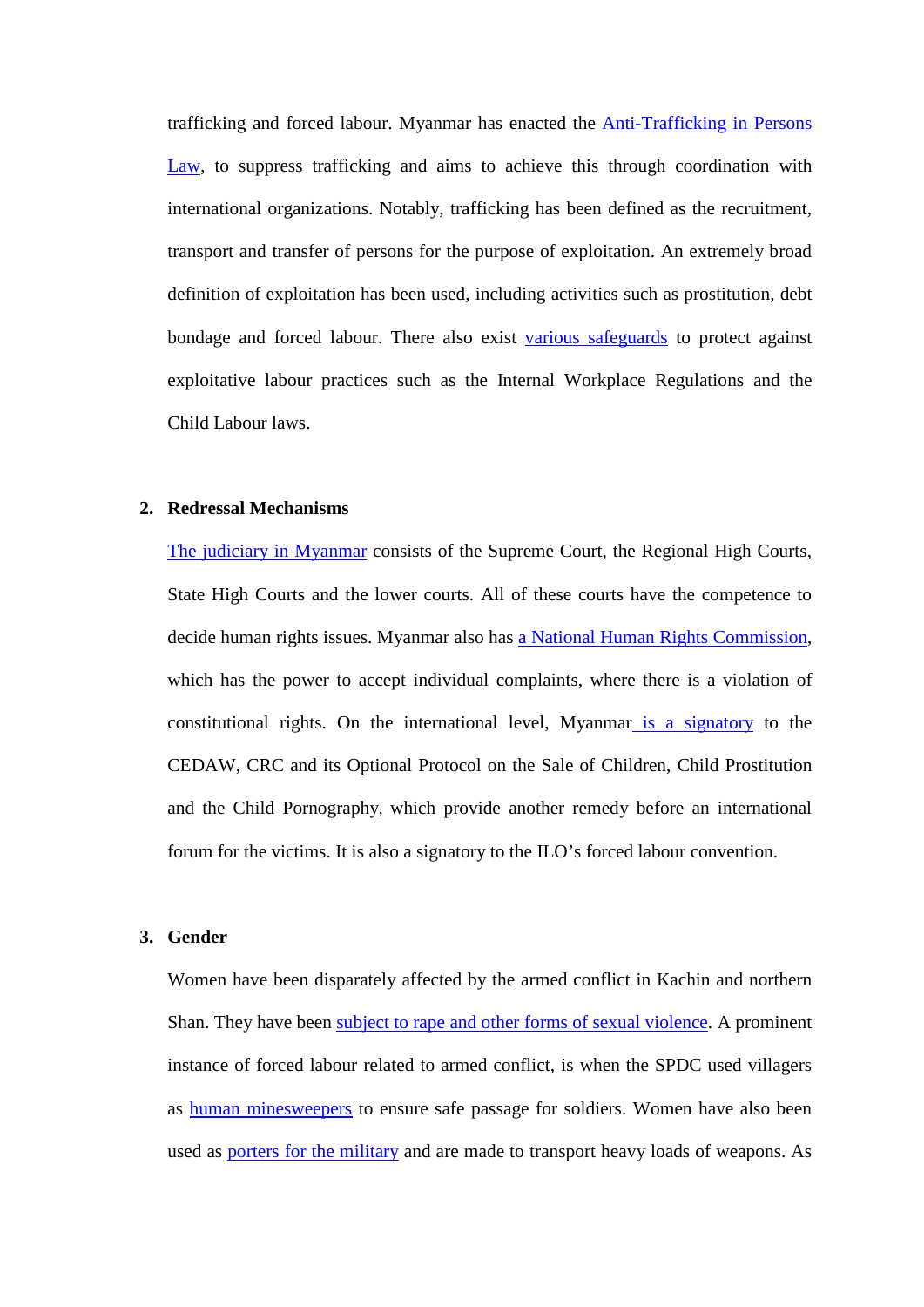mentioned before, there is also a wide incidence of human trafficking, especially of women for commercial sexual exploitation in the neighbouring jurisdictions.

## **4. Discourse**

Most of the discourse around modern slavery in Myanmar has centred on the recruitment of child soldiers. An especially highlighted practice is the forcible recruitment of child soldiers where the family is unable to pay a specified amount. It has also been reported that once recruited, it is impossible to get out due to psychological pressure and physical reprisals, usually resulting in drug addiction. Another highly discussed slavery practice is trafficking and has been connected to the SPDC regime. The living standards plummeted when the SPDC rose to power and led to large groups of stateless immigrants who have become easy targets for trafficking.

#### **5. Evolution**

Prior to British colonial rule, Myanmar was governed by a Buddhist monarchy, as part of the Mongol Empire during the 11<sup>th</sup> century and subsequently as a satellite of China in the 14<sup>th</sup> century. Both regimes required unpaid community service as a norm. Buddhist rulers conscripted workers on a regular basis, for military assistance and various varieties of construction projects. $\frac{54}{5}$ 

These practices continued in the early phase of colonial rule. There were enactments such as the British Colonial Villages Act and the Towns Act, furthered this existing system of unpaid service, as it required village headmen to "*provide*" individuals to perform uncompensated public duties including relocation of villages and construction.

 <sup>54</sup> Howard Tolley, Jr.Anne Lawrence, *Doe v. Unocal: Forced Labor and Corporate Liability*, Available at: http://homepages.uc.edu/thro/doe/doe-unocal.pdf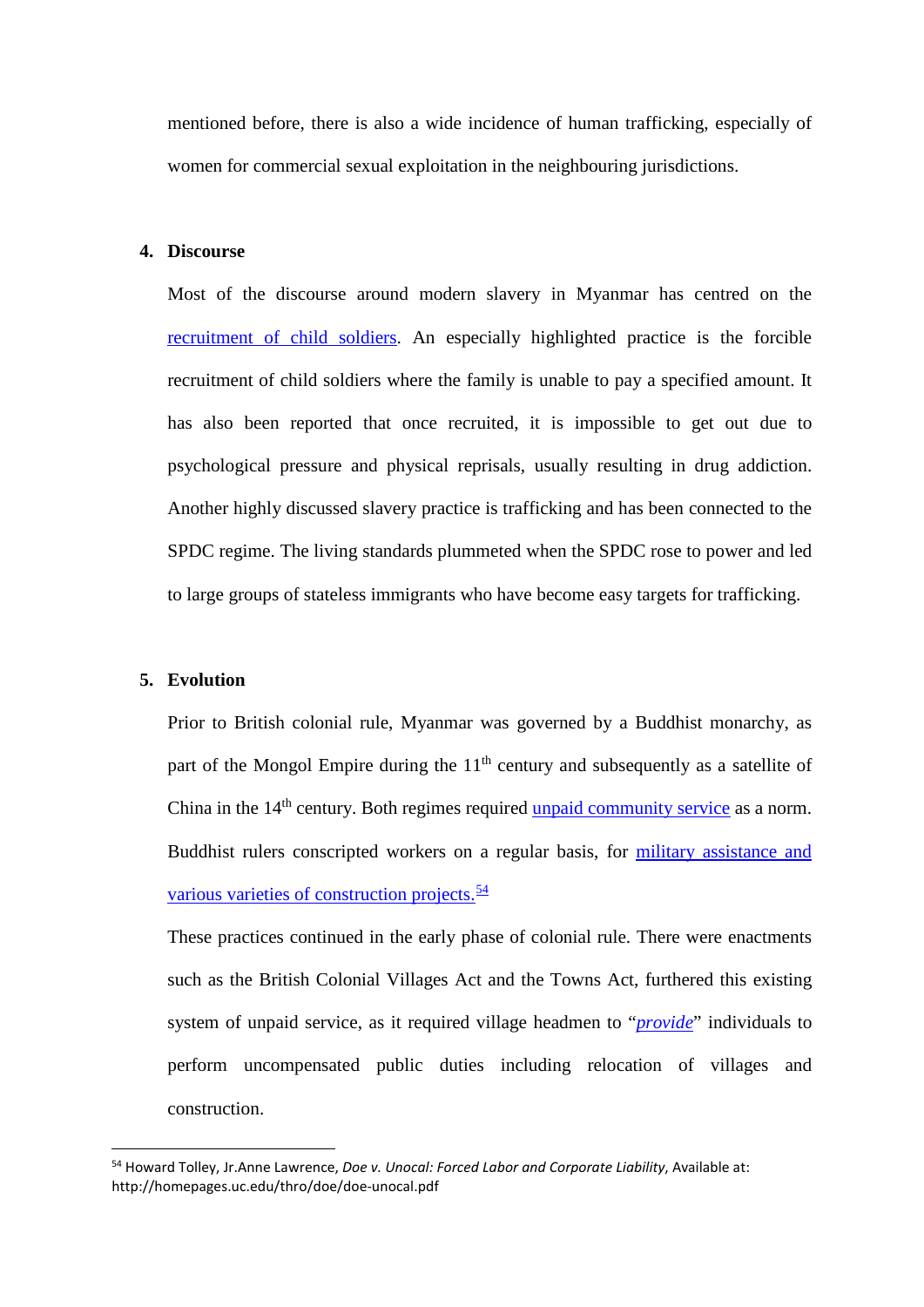After international condemnation led by the League of Nations, the colonial authorities initiated the process of knowledge seeking into the prevalent indigenous practices and eventually abolished the practice of slavery across the nation and even took mass liberation actions using military force.

The practice of unpaid community service continued even after the colonial regime, with several Governments forcing villagers to work on roads and dams. The same practice continues up to this day.

# **III. CONCLUSION**

The authors' preliminary observation from this exhaustive data survey is the reliance on a similar set of parameters to analyse modern slavery in all countries (despite differing historical evolution and socio-cultural settings) by most studies such as the Global Slavery Index. The authors submit that this is not a pragmatic approach, as it entails the risk of misrepresenting and neglecting several traditions, customs and other practices that are indigenous to the different countries surveyed. The larger shortcoming of this approach is that it seems to find its roots solely in the Western understanding of barbarism and civility, which might be problematic while trying to appreciate diverse cultural practices.

Keeping aside the problems with the modes and analysis of data, the data collected appears to demonstrate that slavery is an institutional phenomenon. The study of how slavery has evolved in each country reflects continuity between the past and contemporary forms of slavery. For instance, in Myanmar, the earlier practices seem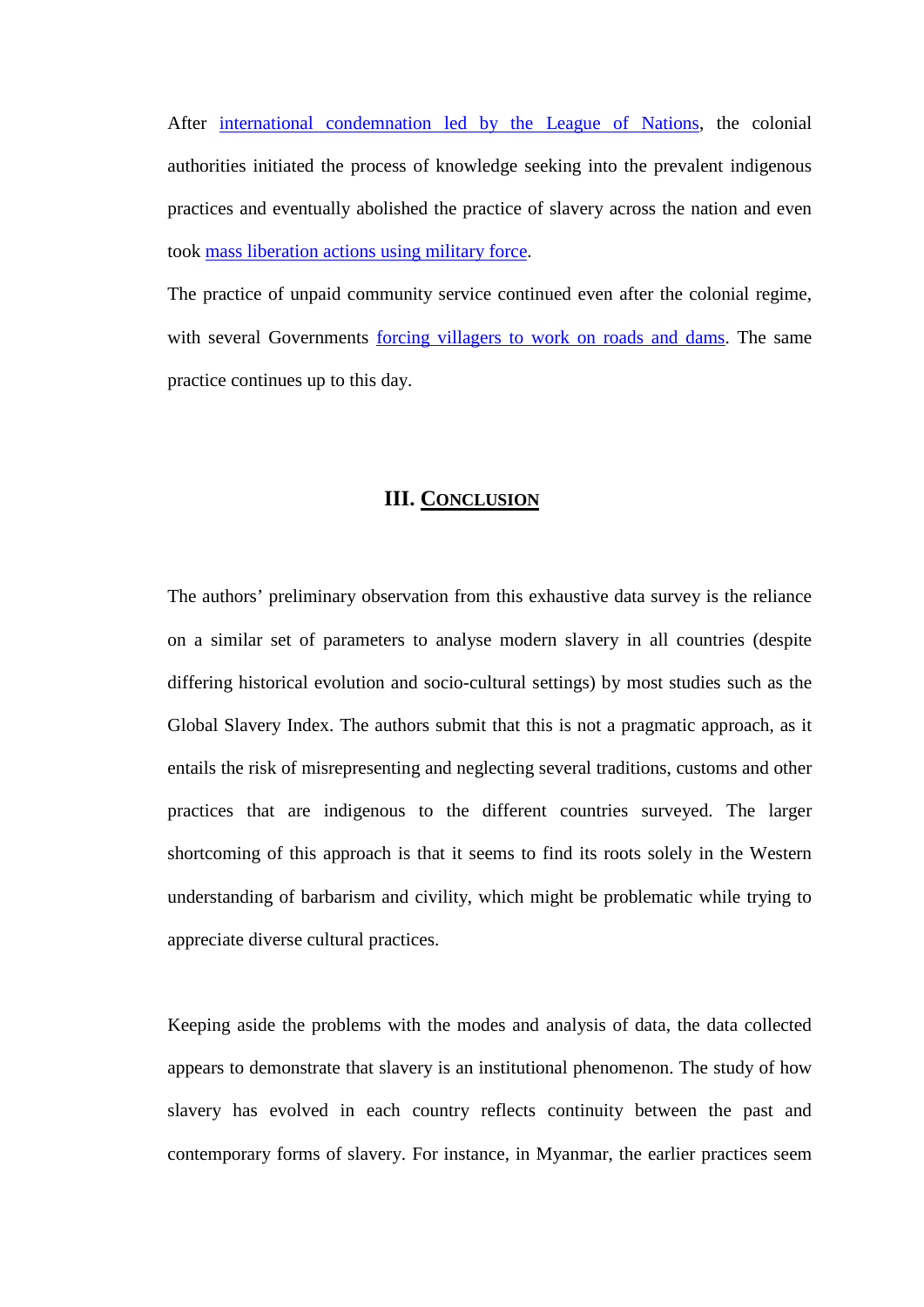to centre on unpaid and coerced community service, which continue to this day. Similarly, in India, sub-human work was centred on caste-lines, which, again, is prevalent to this day. Therefore, mere legal reform toward equality is of little consequence, in a grander scheme of things. A different, more nuanced move towards eradicating oppressive institutional conditions is the need of the hour.

Furthermore, the authors submit that reliance on Government responses must find little space in this discourse. If a part of the empirical data collection collects Government responses, it must involve incentives for truthful and accurate disclosures; anything less would make the exercise but a futile one. As observed earlier in this paper, these studies tend to become more political rather than empirical; thus, there is a pressing need to minimize any kind of mischaracterization, which is only possible by a neutral verification of claims made by Governments.

The authors also observed the poor implementation of legal reforms in most countries. It is submitted that nearly every nation that was analysed has taken active legislative steps towards curbing slavery practices, but these legal protections have contributed little towards making any observable difference. Therefore, there is an urgent need for States to look at possible avenues of effective and expedient implementation.

Further, most the nations with high rates of enslavement tend to be either politically or economically unstable. This strongly points to the conclusion that high rates of unemployment and poverty usually trigger enslavement and help perpetuate the practice. The bigger question, thus, is whether the solution lies in legal reform at all, as the larger political and economic realities continue to remain unaddressed.